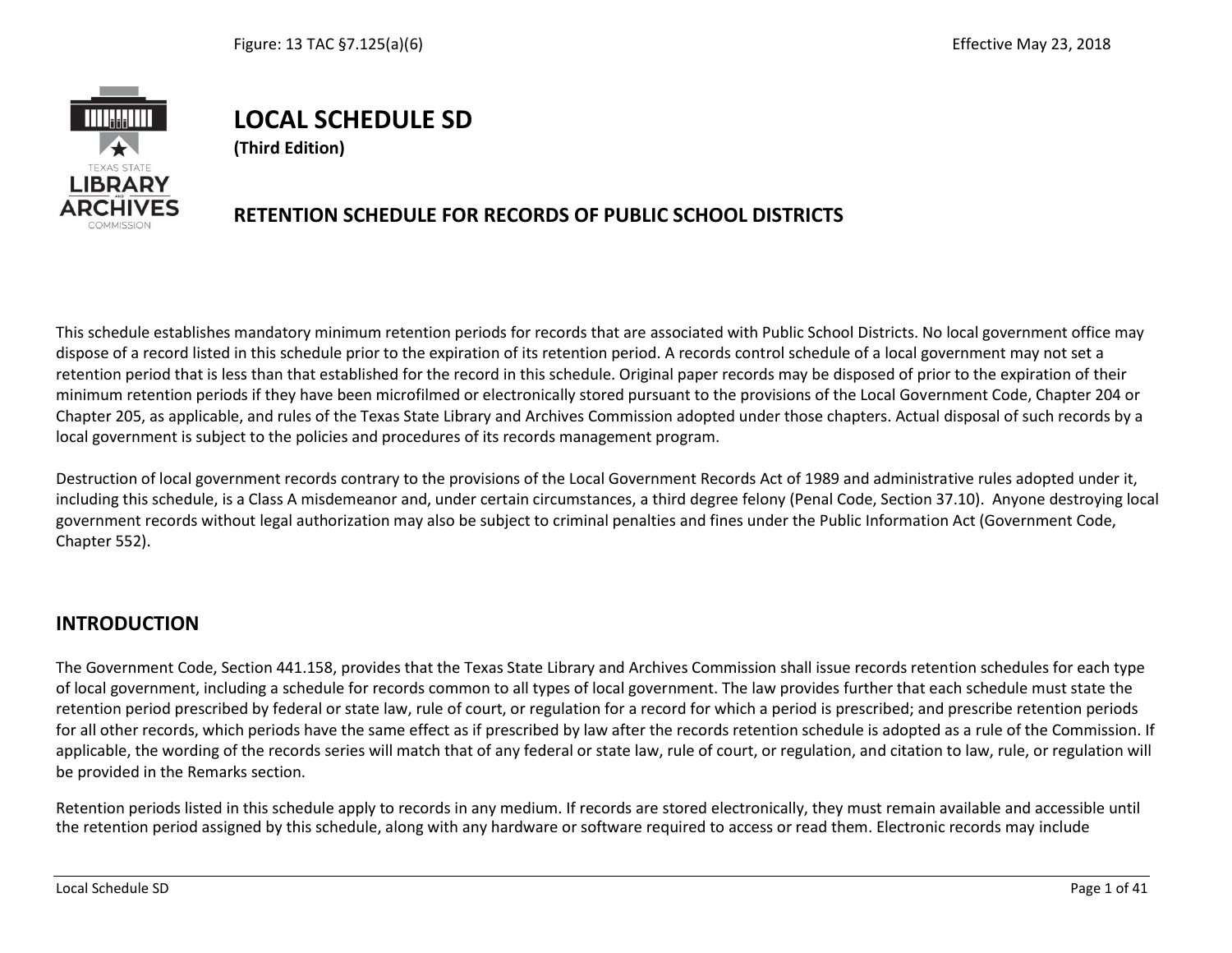electronic mail (e-mail), websites, electronic publications, or any other machine-readable format. Paper or microfilm copies may be retained in lieu of electronic records.

The use of social media applications may create public records. Any content (messages, posts, photographs, videos, etc.) created or received using a social media application may be considered records and should be managed appropriately. The retention of social media records is based on content and function. Local governments will need to consult the relevant records retention schedule for the minimum retention periods.

Unless otherwise stated, the retention period for a record is in calendar years from the date of its creation. The retention period applies only to an official record as distinct from convenience or working copies created for informational purposes. Where several copies are maintained, each local government should decide which shall be the official record and in which of its divisions or departments it will be maintained. Local governments in their records management programs should establish policies and procedures to provide for the systematic disposal of copies.

A local government record whose retention period has expired may not be destroyed if any litigation, claim, negotiation, audit, public information request, administrative review, or other action involving the record is initiated; its destruction shall not occur until the completion of the action and the resolution of all issues that arise from it.

A local government record whose retention period expires during any litigation, claim, negotiation, audit, public information request, administrative review, or other action involving the record may not be destroyed until the completion of the action and the resolution of all issues that arise from it.

If a record described in this schedule is maintained in a bound volume of a type in which pages were not meant to be removed, the retention period, unless otherwise stated, dates from the date of last entry.

If two or more records listed in this schedule are maintained together by a local government and are not severable, the combined record must be retained for the length of time of the component with the longest retention period. A record whose minimum retention period on this schedule has not yet expired and is less than permanent may be disposed of if it has been so badly damaged by fire, water, or insect or rodent infestation as to render it unreadable, or if portions of the information in the record have been so thoroughly destroyed that remaining portions are unintelligible. If the retention period for the record is **permanent** in this schedule, authority to dispose of the damaged record must be obtained from the Director and Librarian of the Texas State Library and Archives Commission. A Request for Authority to Destroy Unscheduled Records (Form SLR 501) should be used for this purpose.

Certain records listed in this schedule are assigned the retention period of AV (as long as administratively valuable). This retention period affords local governments the maximum amount of discretion in determining a specific retention period for the record described.

Local Schedule SD sets mandatory minimum retention periods for records series (identified in the Records Series Title column) commonly found in local education agencies other than state colleges and universities and junior colleges. Except as noted below, it is for the use of public school districts of all types, regional educational service centers, educational cooperatives for special education or other purposes, rehabilitation districts, county industrial training school districts, and county vocational districts.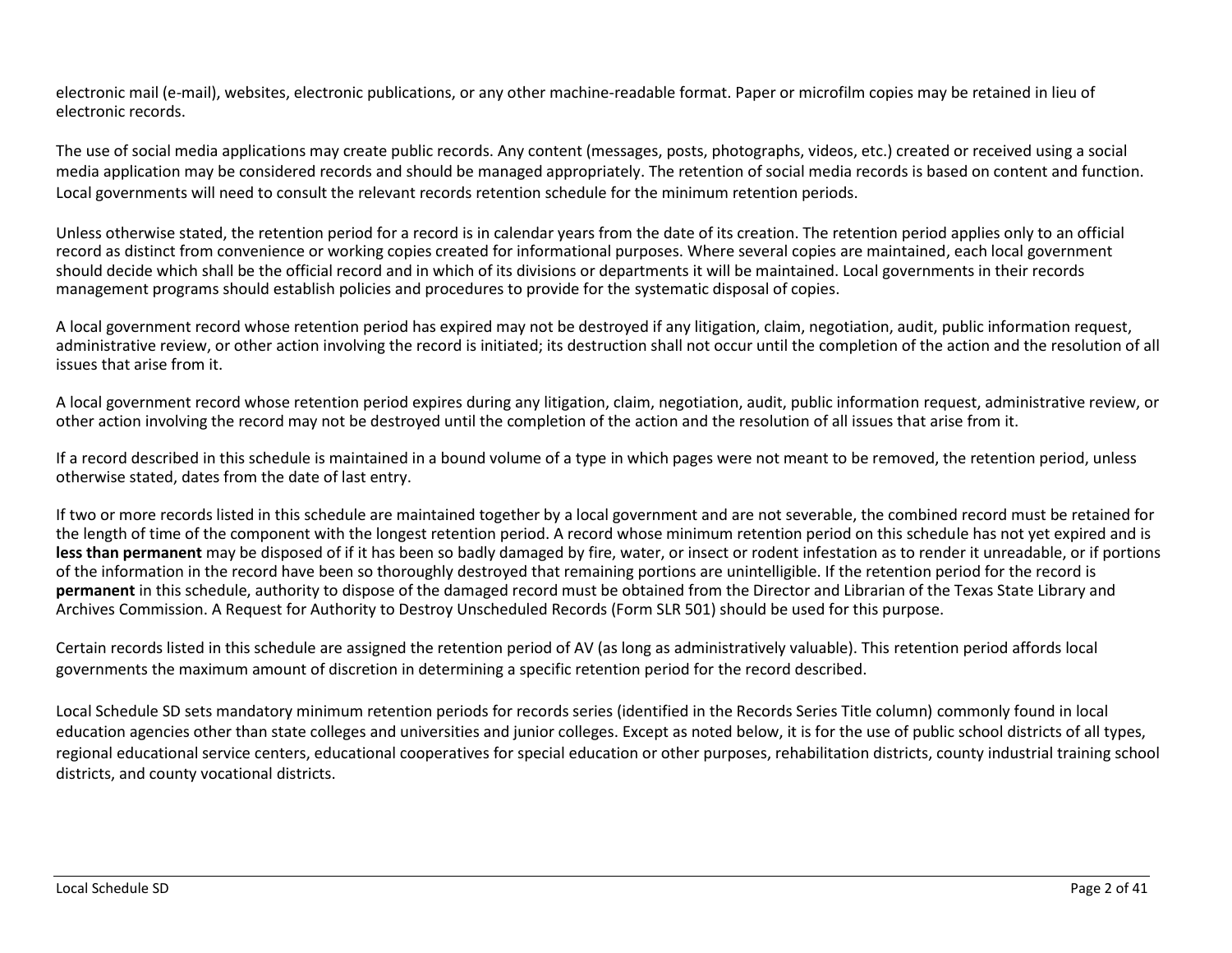Local Schedule SD is also for the use of **active** offices of county superintendents of schools and county departments of education. The retention periods for the records of **abolished** offices of county superintendents of schools, some of which may be in the custody of local education agencies, are given in Part 6 of Local Schedule CC (Records of County Clerks).

# **Use of Asterisk (\*)**

The use of an asterisk (\*) in this revised third edition of Local Schedule SD indicates that the record is either new to the third edition, the retention period for the record has been changed for the record, or substantive amendments have been made to the description of or remarks concerning the record. An asterisk is not used to indicate minor amendments to grammar or punctuation.

#### **ABBREVIATIONS USED IN THIS SCHEDULE**

AV - As long as administratively valuable CE - Calendar year end CFR - Code of Federal Regulations FE - Fiscal year end TAC - Texas Administrative Code US - Until Superseded LA – Life of Asset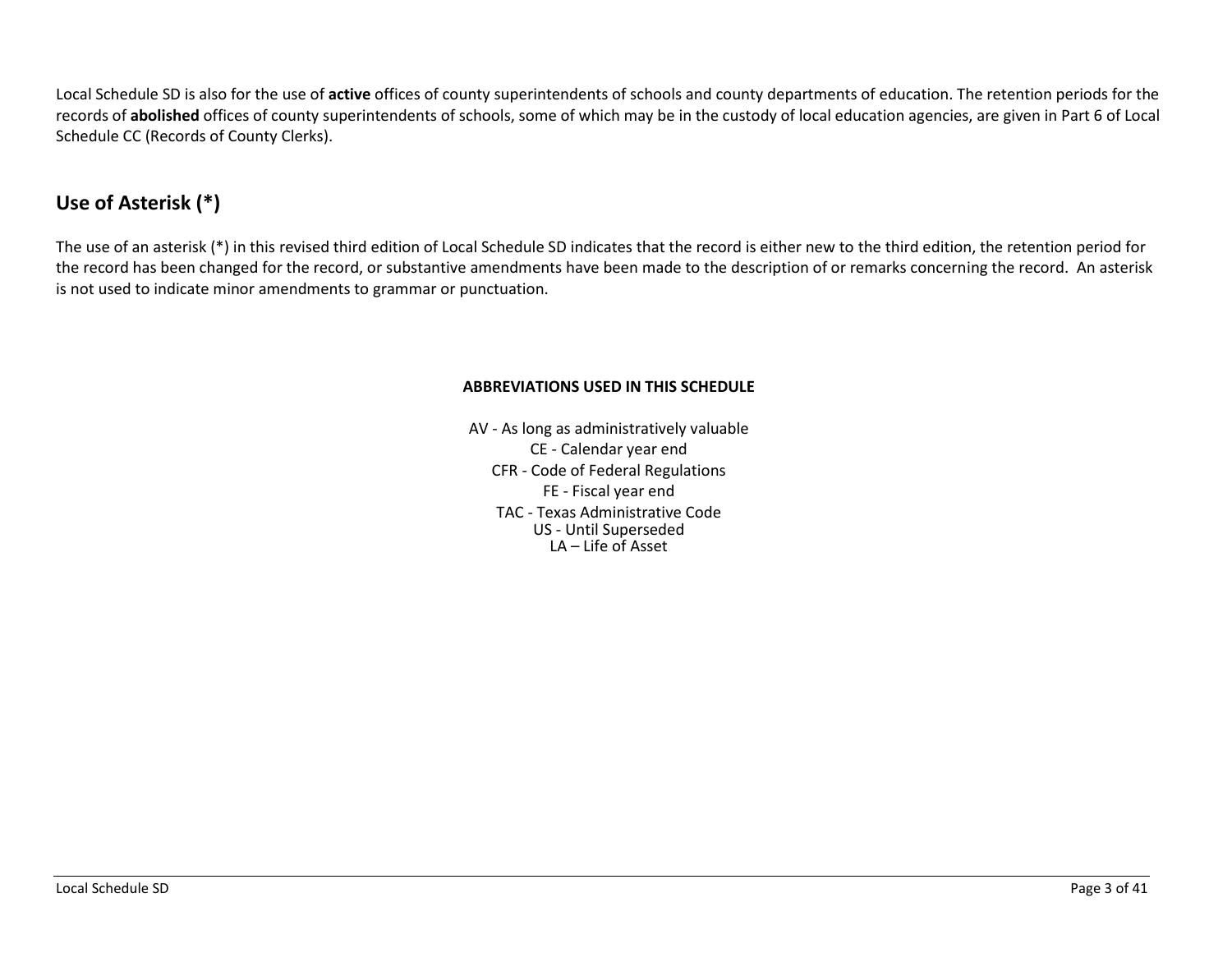#### **Table of Contents IF THE DISTRICT HAS ANY OF THESE RECORDS THEY MUST BE RETAINED AS LISTED**

| Part 2: Family Educational Rights and Privacy Act Records DIRECTOR OF STUDENT SERVICES ________________ page 10     |         |
|---------------------------------------------------------------------------------------------------------------------|---------|
| Part 3: Records of Special Populations and Services CHIEF ACADEMIC OFFICER ________________________________ page 12 |         |
| Section 3-1: Special Education Program Records DIRECTOR OF SPECIAL EDUCATION _____________________ page 12          |         |
| Section 3-2: Bilingual and Special Language Program Records DIRECTOR OF LANGUAGE ACQUISITION ______ page 14         |         |
| Section 3-3: Gifted/Talented Program Records DIRECTOR OF ADVANCED ACADEMICS ___________________ page 14             |         |
| Section 3-4: Section 504 Program Records DIRECTOR OF SPECIAL EDUCATION ____________________________ page 15         |         |
| Section 3-5: Dyslexia Program Records DIRECTOR OF SPECIAL EDUCATION _______________________________ page 15         |         |
| Section 3-6: Migrant Student Record Transfer System (MSRTS) Records DIRECTOR OF FEDERAL FUNDS _______ page 15       |         |
| Section 3-7: Other Special Populations Records CHIEF ACADEMIC OFFICER ______________________________ page 17        |         |
|                                                                                                                     |         |
|                                                                                                                     |         |
| Part 6: Instruction and Grade Reporting Records CHIEF ACADEMIC OFFICER ________________________________ page 23     |         |
| Part 7: Discipline and Counseling Records DIRECTOR OF STUDENT SERVICES & DIRECTOR OF COUNSELING page 24             |         |
|                                                                                                                     |         |
|                                                                                                                     |         |
|                                                                                                                     |         |
| Part 11: Food Service Records DIRECTOR OF FOOD SERVICE                                                              | page 27 |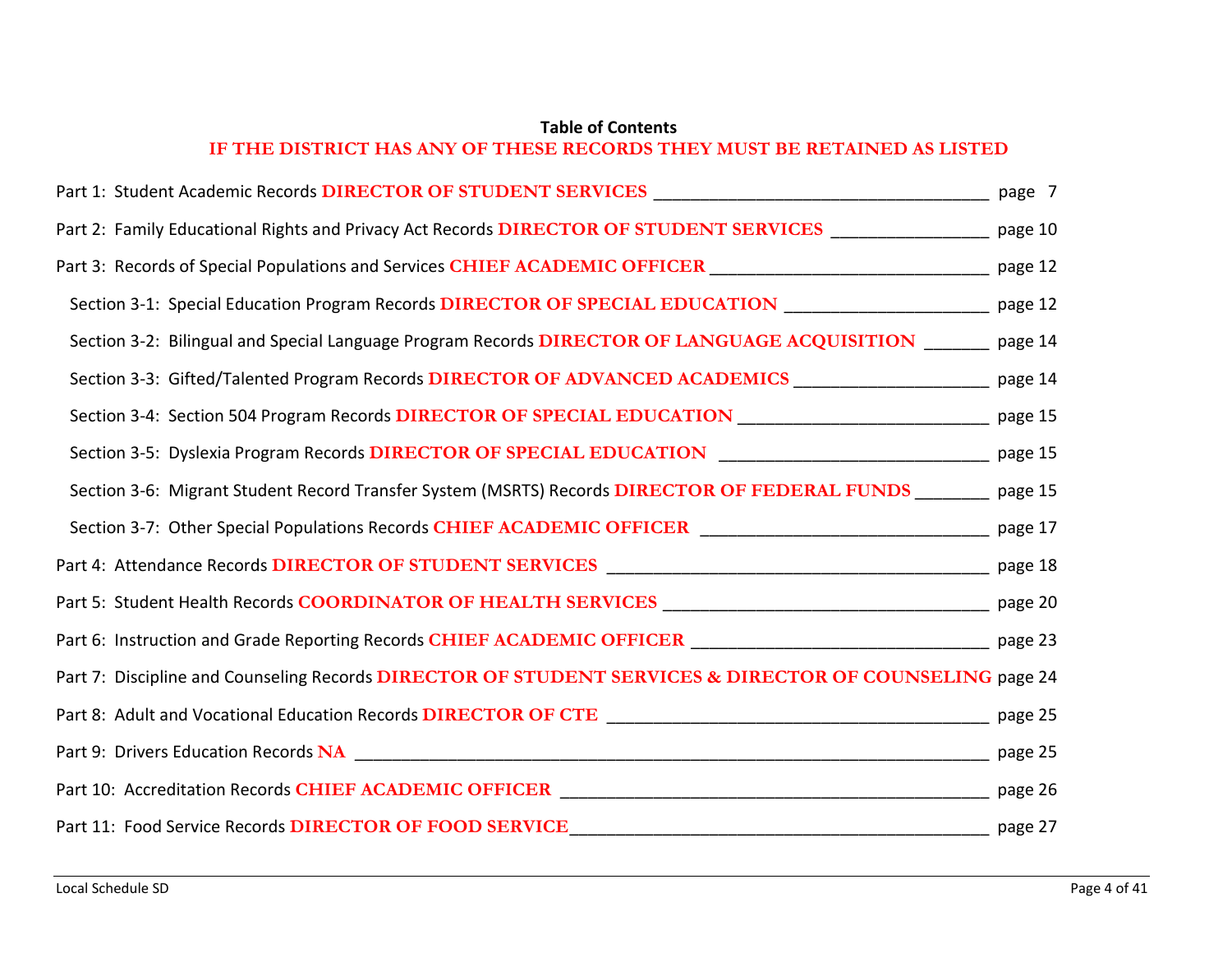|                                                                                                                                                                                                                                | page 27 |
|--------------------------------------------------------------------------------------------------------------------------------------------------------------------------------------------------------------------------------|---------|
| Part 13: Transportation Records DIRECTOR OF TRANSPORTATION [100] [100] [100] [100] [100] [100] [100] [100] [100] [100] [100] [100] [100] [100] [100] [100] [100] [100] [100] [100] [100] [100] [100] [100] [100] [100] [100] [ | page 29 |
| Part 14: School Safety Records COORDINATOR OF SAFETY & COORDINATOR OF SECURITY                                                                                                                                                 | page 32 |
|                                                                                                                                                                                                                                | page 32 |
|                                                                                                                                                                                                                                | page 33 |
| Section 16-1: Individual Employee Records COORDINATOR OF CERTIFICATION & PERSONNEL RECORDS page 33                                                                                                                             |         |
|                                                                                                                                                                                                                                |         |
| Part 17: Miscellaneous Reports and Surveys DIRECTOR OF PEIMS, CHIEF ACADEMIC OFFICER &                                                                                                                                         | page 37 |
| Part 18: Miscellaneous Records CHIEF COMMUNICATIONS OFFICER, CHIEF ACADEMIC OFFICER &<br>DIRECTOR OF ATHLETICS PERSONAL PROPERTY AND THE PROPERTY OF ATHLETICS                                                                 | page 38 |
| Part19: Library Records LEAD LIBRARIAN @ DHS                                                                                                                                                                                   | page 40 |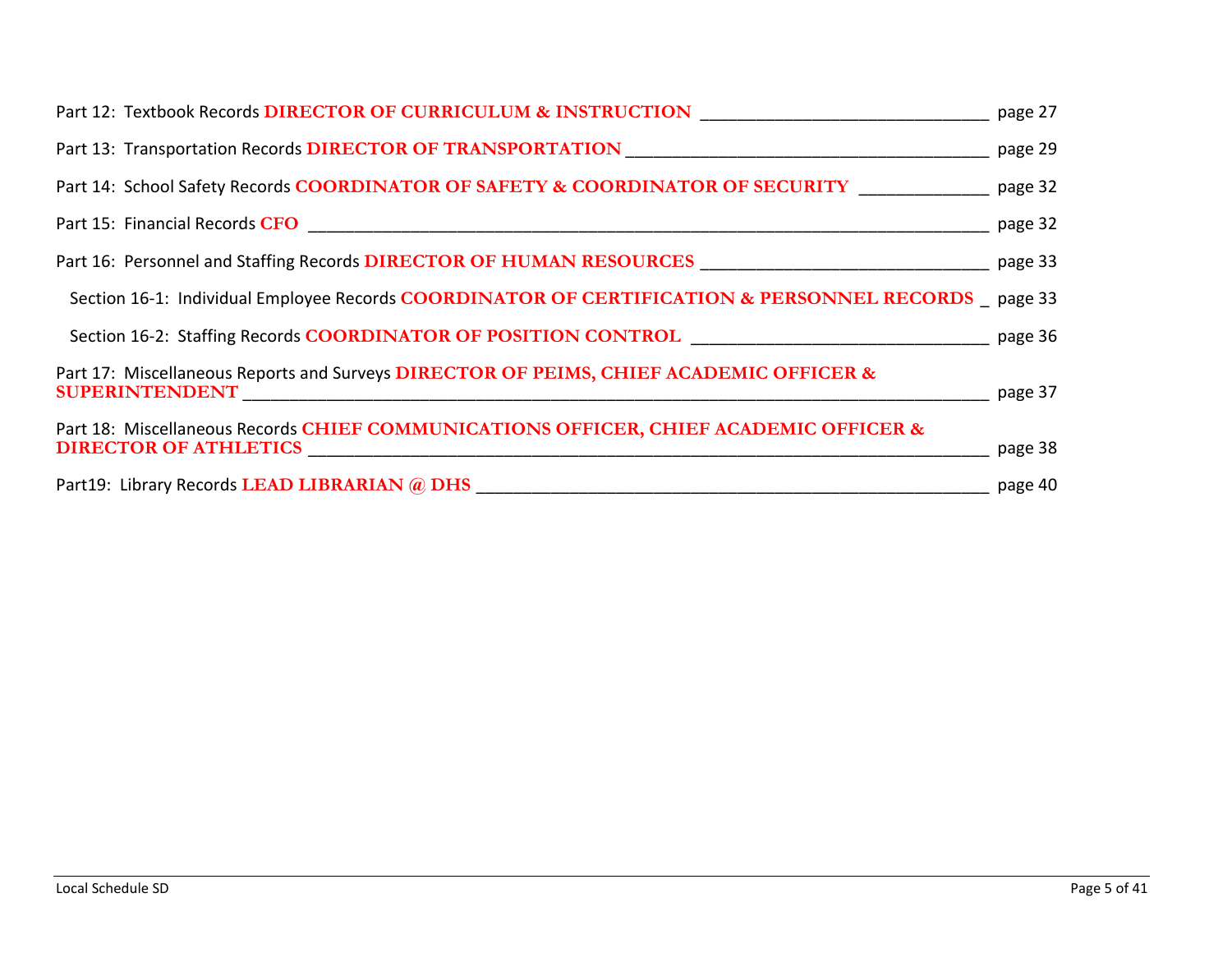### **RECORDS OF PUBLIC SCHOOL DISTRICTS**

**Retention Notes:** a) OTHER SCHEDULES - This schedule should be used by public school districts, regional educational service centers, and other local education agencies (as defined on page 2) in conjunction with Local Schedule GR (Records Common to All Governments) and Local Schedule TX (Records of Property Taxation). In particular, many records maintained by public school districts are includable among the general administrative, financial, and personnel record series in Local Schedule GR, especially those relating to grant allocations, funding, and reporting. In any instances of conflict between retention periods established in this schedule and in Local Schedules GR or TX, the retention periods in this schedule shall prevail.

b) GRANT RECORDS - The 5-year retention period frequently established for records of school districts in this schedule and Local Schedule GR derives from federal requirements in, which declares the following: These requirements involve the retention of financial and programmatic records, including supporting documents, statistical reports, and other records pertinent to program regulations or the grant agreement relating to projects or programs funded by the U.S. Department of Education through subgrants using federal funds from the Texas Education Agency.

These federal regulations require that all records of the types mentioned must be available for audit for 3 years after the date of submission of the single or last expenditure report by the Texas Education Agency as subgrantor, **not** by the school district. Because final expenditure reports are submitted by the Texas Education Agency **after** all reports from districts are received, a 5-year retention period for many records of school districts is necessary to satisfy this requirement adequately.

If an audit is pending in which an expenditure or the eligibility of a student to participate in a federal program is questioned, then all records affecting the outcome of the audit must be retained until the audit is settled.

Copies of reports or records submitted to the Texas Education Agency must be retained by school districts in accordance with this schedule.

For additional information on grant records, see pages 20 and 21 of Local Schedule GR.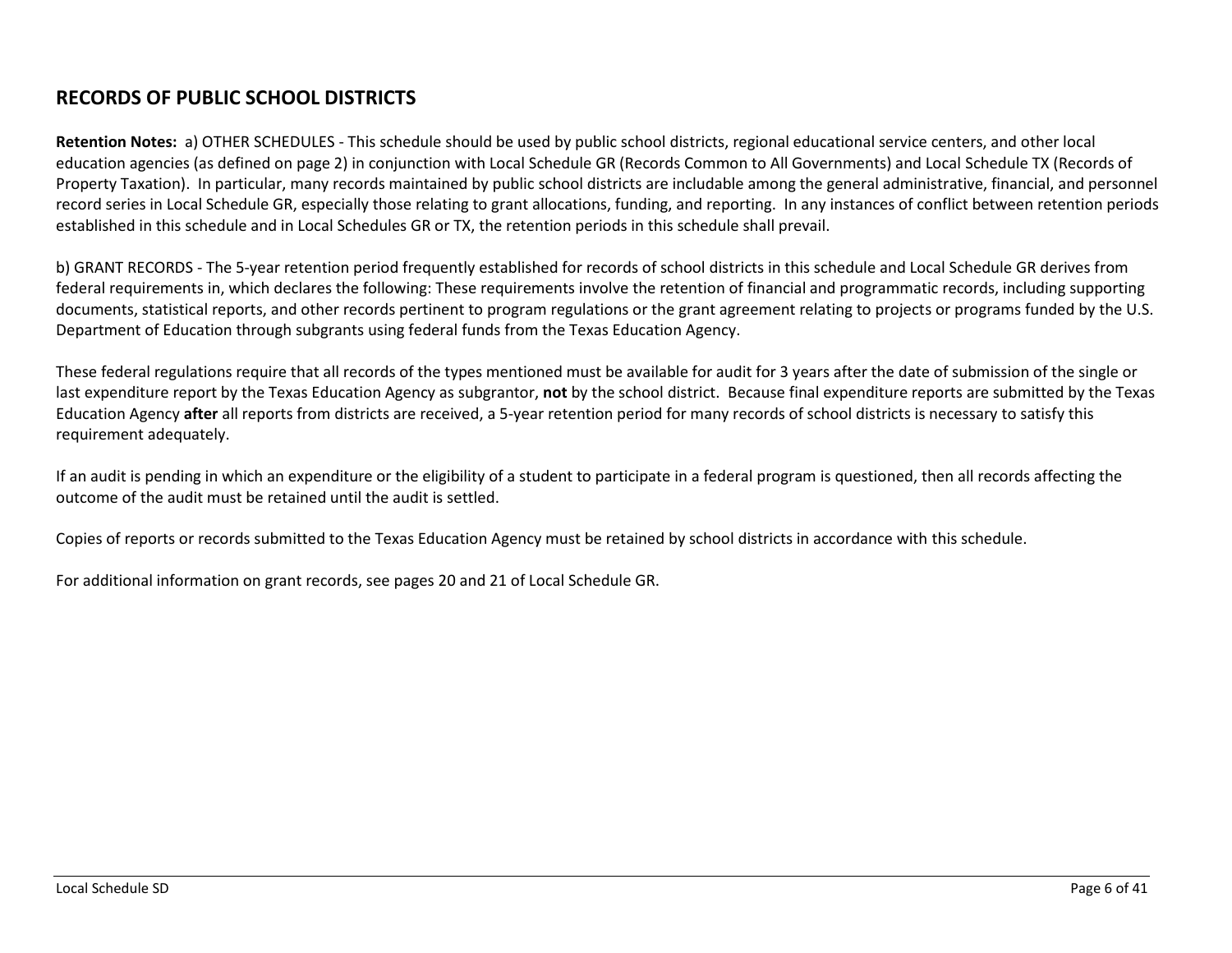#### **PART 1: STUDENT ACADEMIC RECORDS**

**Retention Note:** Any records in this part (e.g., enrollment cards) created for students who enroll or register in a school district, but who do not subsequently attend classes need be retained only as long as administratively valuable.

| <b>Record</b><br><b>Number</b> | <b>Record Title</b>                               | <b>Record Description</b>                                                                                                                                                                                                             | Retention<br><b>Period</b>                                                              | <b>Remarks</b>                                                                                                                                                                                                                   |
|--------------------------------|---------------------------------------------------|---------------------------------------------------------------------------------------------------------------------------------------------------------------------------------------------------------------------------------------|-----------------------------------------------------------------------------------------|----------------------------------------------------------------------------------------------------------------------------------------------------------------------------------------------------------------------------------|
| SD3200-01                      | <b>ACADEMIC RECORDS</b>                           |                                                                                                                                                                                                                                       |                                                                                         |                                                                                                                                                                                                                                  |
| SD3200-01a                     | <b>ACADEMIC RECORDS</b>                           | The academic achievement record or its<br>equivalent used to record academic<br>achievement in grades 9-12.                                                                                                                           | PERMANENT.                                                                              | By regulation $-19$ TAC §74.5.                                                                                                                                                                                                   |
| *SD3200-01b                    | <b>ACADEMIC RECORDS</b>                           | Cumulative record of achievement in<br>grades Pre-K through 8.                                                                                                                                                                        | Date of<br>withdrawal $+5$<br>years.                                                    | <b>Retention Note: Academic records of</b><br>K-8 student receiving 9-12 course<br>credit must be maintained<br>PERMANENTLY.                                                                                                     |
| SD3200-02                      | <b>BIRTH DATE DOCUMENTATION</b>                   | Copies of birth certificates, church records,<br>bible records, passport or immigration<br>records, or other documents used to<br>establish a date of birth.                                                                          | AV.                                                                                     |                                                                                                                                                                                                                                  |
| SD3200-03                      | <b>CUSTODY DOCUMENTS</b>                          | Copies of court instruments relating to<br>adoption, guardianship, or custody.                                                                                                                                                        | Until the student<br>is 18 or date of<br>withdrawal $+2$<br>years, whichever<br>sooner. | Retention Note: It is an exception to<br>the retention period given that a<br>court order superseded by a<br>subsequent order (e.g., a change in<br>guardianship) need be retained only<br>as long as administratively valuable. |
| SD3200-04                      | <b>ENROLLMENT OR REGISTRATION</b><br><b>FORMS</b> | Enrollment or registration forms used to<br>enroll or register students.                                                                                                                                                              | US or date of<br>withdrawal $+5$<br>years, whichever<br>sooner.                         | See retention note (b) on page 6.                                                                                                                                                                                                |
| *SD3200-05                     | <b>HOME LANGUAGE SURVEYS</b>                      | Survey administered to each student to<br>establish the student's language<br>classification for determining whether the<br>school district is required to provide<br>bilingual education or English as a second<br>language program. | Date of<br>withdrawal $+5$<br>years.                                                    | By regulation $-19$ TAC §89.1215(a).                                                                                                                                                                                             |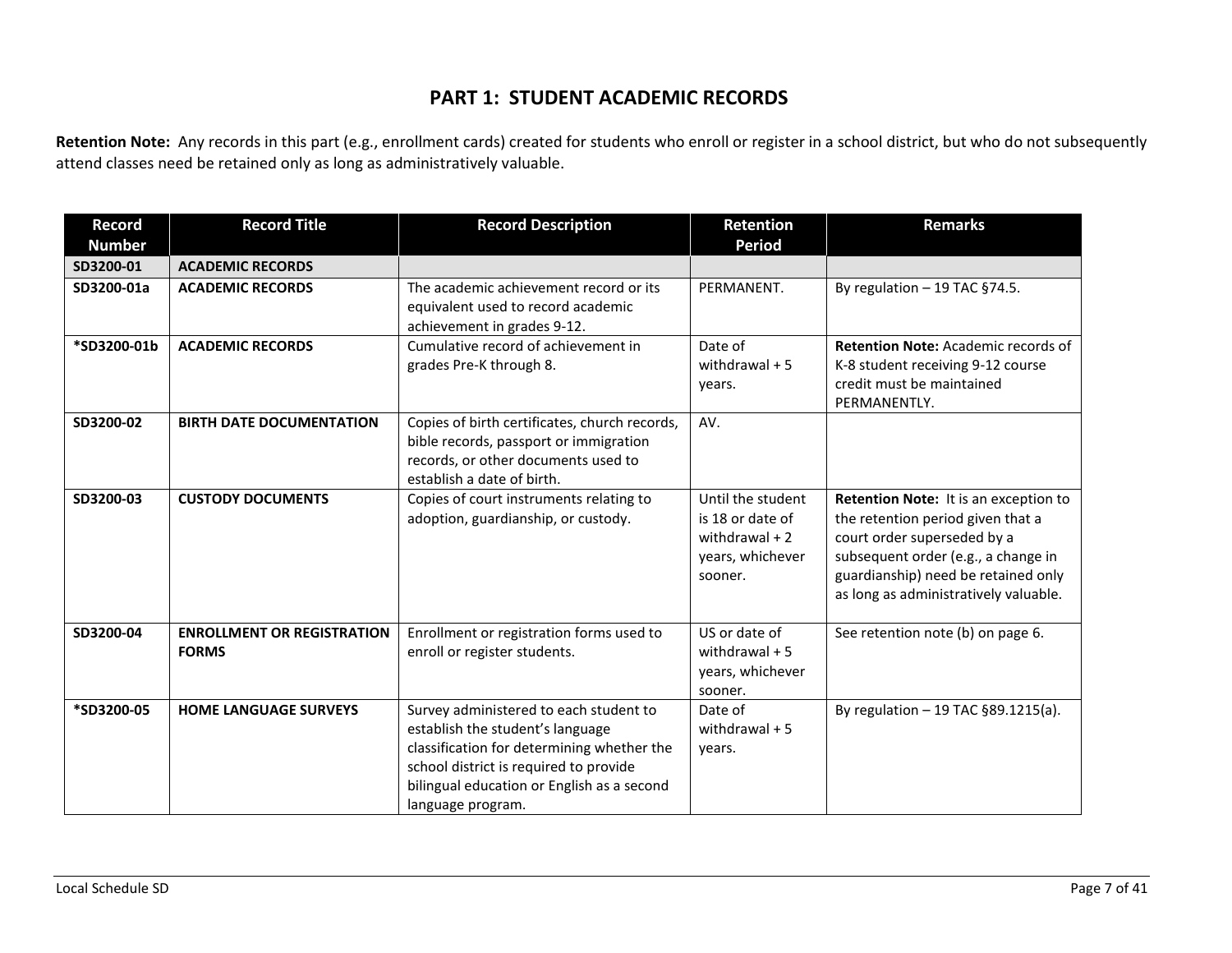| <b>Record</b> | <b>Record Title</b>                                                                    | <b>Record Description</b>                                                                                                           | Retention                                                                                                                   | <b>Remarks</b>                                                                                                                                                                                                                                                                                                                                                                                   |
|---------------|----------------------------------------------------------------------------------------|-------------------------------------------------------------------------------------------------------------------------------------|-----------------------------------------------------------------------------------------------------------------------------|--------------------------------------------------------------------------------------------------------------------------------------------------------------------------------------------------------------------------------------------------------------------------------------------------------------------------------------------------------------------------------------------------|
| <b>Number</b> |                                                                                        |                                                                                                                                     | <b>Period</b>                                                                                                               |                                                                                                                                                                                                                                                                                                                                                                                                  |
| SD3200-06     | <b>MISSING CHILD PREVENTION</b><br>AND IDENTIFICATION PROGRAM<br><b>RECORDS</b>        |                                                                                                                                     |                                                                                                                             |                                                                                                                                                                                                                                                                                                                                                                                                  |
| SD3200-06a    | <b>MISSING CHILD PREVENTION</b><br>AND IDENTIFICATION PROGRAM<br><b>RECORDS</b>        | Fingerprint cards.                                                                                                                  | Date of<br>withdrawal.                                                                                                      |                                                                                                                                                                                                                                                                                                                                                                                                  |
| SD3200-06b    | <b>MISSING CHILD PREVENTION</b><br><b>AND IDENTIFICATION PROGRAM</b><br><b>RECORDS</b> | Photographs.                                                                                                                        | US, or 3 years,<br>whichever is<br>sooner.                                                                                  | <b>Retention Note: A Texas Education</b><br>Agency regulation (19 TAC 61.1041)<br>requires that at withdrawal a<br>student's fingerprints and<br>photograph taken as part of a<br>Missing Child Prevention and<br>Identification Program be returned<br>to the student's parent or guardian.<br>If a district is unable to return the<br>fingerprints and photograph, they<br>must be destroyed. |
| SD3200-06c    | <b>MISSING CHILD PREVENTION</b><br><b>AND IDENTIFICATION PROGRAM</b><br><b>RECORDS</b> | Parental consents.                                                                                                                  | AV after<br>fingerprints<br>and/or<br>photograph taken.                                                                     |                                                                                                                                                                                                                                                                                                                                                                                                  |
| SD3200-07     | <b>PARENTAL PERMISSION</b><br><b>RECORDS</b>                                           | Parental consents for a student to engage<br>in school activities or programs, except<br>consents noted elsewhere in this schedule. | Until cessation of<br>activity for which<br>consent granted +<br>2 years; or, if<br>annually<br>renewable, US + 2<br>years. | Retention Note: If a student is<br>involved in an accident while<br>engaged in an activity for which<br>parental consent was granted, the<br>consent form or statement must be<br>retained for the same period as<br>Accident Reports (see item number<br>SD3300-01).                                                                                                                            |
| SD3200-08     | <b>STUDENT</b><br>WITHDRAWAL/RECORD<br><b>TRANSFER FORM</b>                            |                                                                                                                                     | AV.                                                                                                                         | Applies to both sending and receiving<br>districts.                                                                                                                                                                                                                                                                                                                                              |
| SD3200-09     | <b>TEST AND ACADEMIC</b><br><b>MEASUREMENT REPORTS</b>                                 |                                                                                                                                     |                                                                                                                             |                                                                                                                                                                                                                                                                                                                                                                                                  |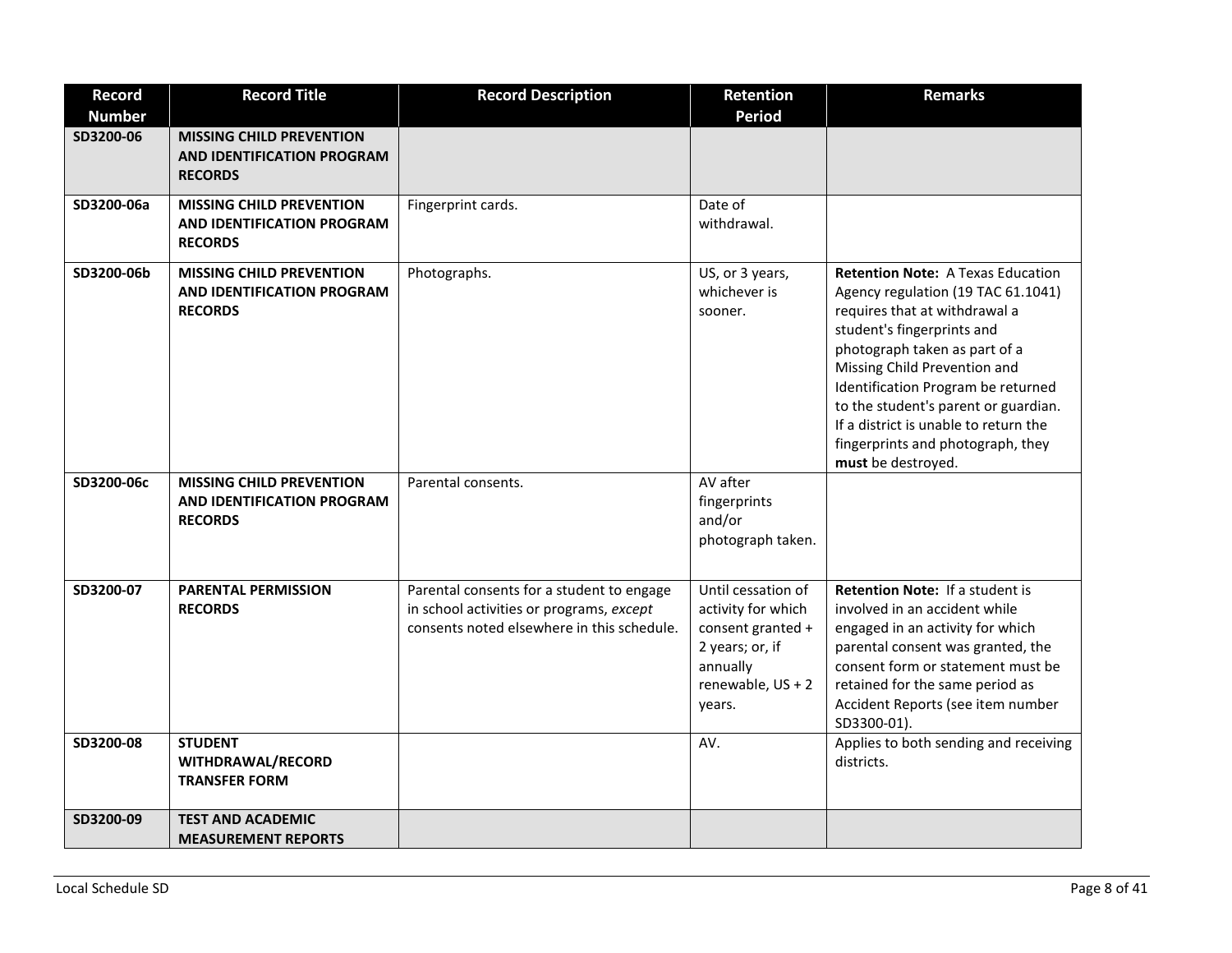| <b>Record</b> | <b>Record Title</b>                                                                               | <b>Record Description</b>                                                                                                                                                                                                          | Retention                                                                                    | <b>Remarks</b>                                                                                                                                                                                                                                                                                                                                                                                                                                         |
|---------------|---------------------------------------------------------------------------------------------------|------------------------------------------------------------------------------------------------------------------------------------------------------------------------------------------------------------------------------------|----------------------------------------------------------------------------------------------|--------------------------------------------------------------------------------------------------------------------------------------------------------------------------------------------------------------------------------------------------------------------------------------------------------------------------------------------------------------------------------------------------------------------------------------------------------|
| <b>Number</b> |                                                                                                   |                                                                                                                                                                                                                                    | <b>Period</b>                                                                                |                                                                                                                                                                                                                                                                                                                                                                                                                                                        |
| *SD3200-09a   | <b>TEST AND ACADEMIC</b><br><b>MEASUREMENT REPORTS</b>                                            | Reports of results of TAAS, TEAMS, TABS,<br>TAKS, STAAR, and other standardized state<br>and national achievement, mental abilities,<br>and aptitude tests reported by score,<br>percentile rank, etc.                             | 1 year after<br>recording of data<br>in the academic<br>achievement or<br>cumulative record. | Retention Note: a) If testing results<br>of the types described are not<br>recorded on the academic<br>achievement or cumulative record<br>(see item number SD3200-01) either<br>manually or by affixing labels, the<br>results must be retained<br>PERMANENTLY for grades 9-12 and<br>until the date of withdrawal + 5 years<br>for all other grades.<br>b) Test results for K-8 student testing<br>for 9-12 credit, must be retained<br>PERMANENTLY. |
| SD3200-09b    | <b>TEST AND ACADEMIC</b><br><b>MEASUREMENT REPORTS</b>                                            | Reports of results of other tests or<br>measurements (e.g., reading/mathematics<br>profiles).                                                                                                                                      | Date of<br>withdrawal $+5$<br>years.                                                         | See retention note (b) on page 6.                                                                                                                                                                                                                                                                                                                                                                                                                      |
| SD3200-09c    | <b>TEST AND ACADEMIC</b><br><b>MEASUREMENT REPORTS</b>                                            | District summaries on a group basis of the<br>results of standardized testing.                                                                                                                                                     | 3 years.                                                                                     |                                                                                                                                                                                                                                                                                                                                                                                                                                                        |
| *SD3200-09d   | <b>TEST AND ACADEMIC</b><br><b>MEASUREMENT REPORTS</b>                                            | Testing administration records may include<br>but not limited to, testing irregularity and<br>investigations documentation, inventory<br>and shipping records, signed security oaths<br>for testing personnel, and seating charts. | Date test<br>administered + 5<br>years.                                                      | 19 TAC §101.3031(d) and TEA<br><b>Student Assessment Division: Test</b><br>Security Supplement.                                                                                                                                                                                                                                                                                                                                                        |
| SD3200-10     | <b>ETHNICITY FORMS</b>                                                                            | Student and Staff Ethnicity and Race Data<br>Questionnaire.                                                                                                                                                                        | 3 years or until<br>litigation, claim, or<br>audit is complete,<br>whichever is later.       | By Regulation - 2 CFR 200.333.                                                                                                                                                                                                                                                                                                                                                                                                                         |
| SD3200-11     | <b>STATEMENT OF ASSURANCE FOR</b><br><b>STUDENTS WHO ARE VICTIMS</b><br>OF A VIOLENT CRIMINAL ACT | School Safety Choice Option (SSCO)<br>Transfer Policy Statement of Assurance<br>includes date the incident occurred,<br>incident number, identity of perpetrator, if<br>known, etc.                                                | 5 years.                                                                                     | <b>Texas Education Agency Guidance</b><br>Relating to a Student Who Is a Victim<br>of a Violent Criminal Offense, Section<br>III, (d).                                                                                                                                                                                                                                                                                                                 |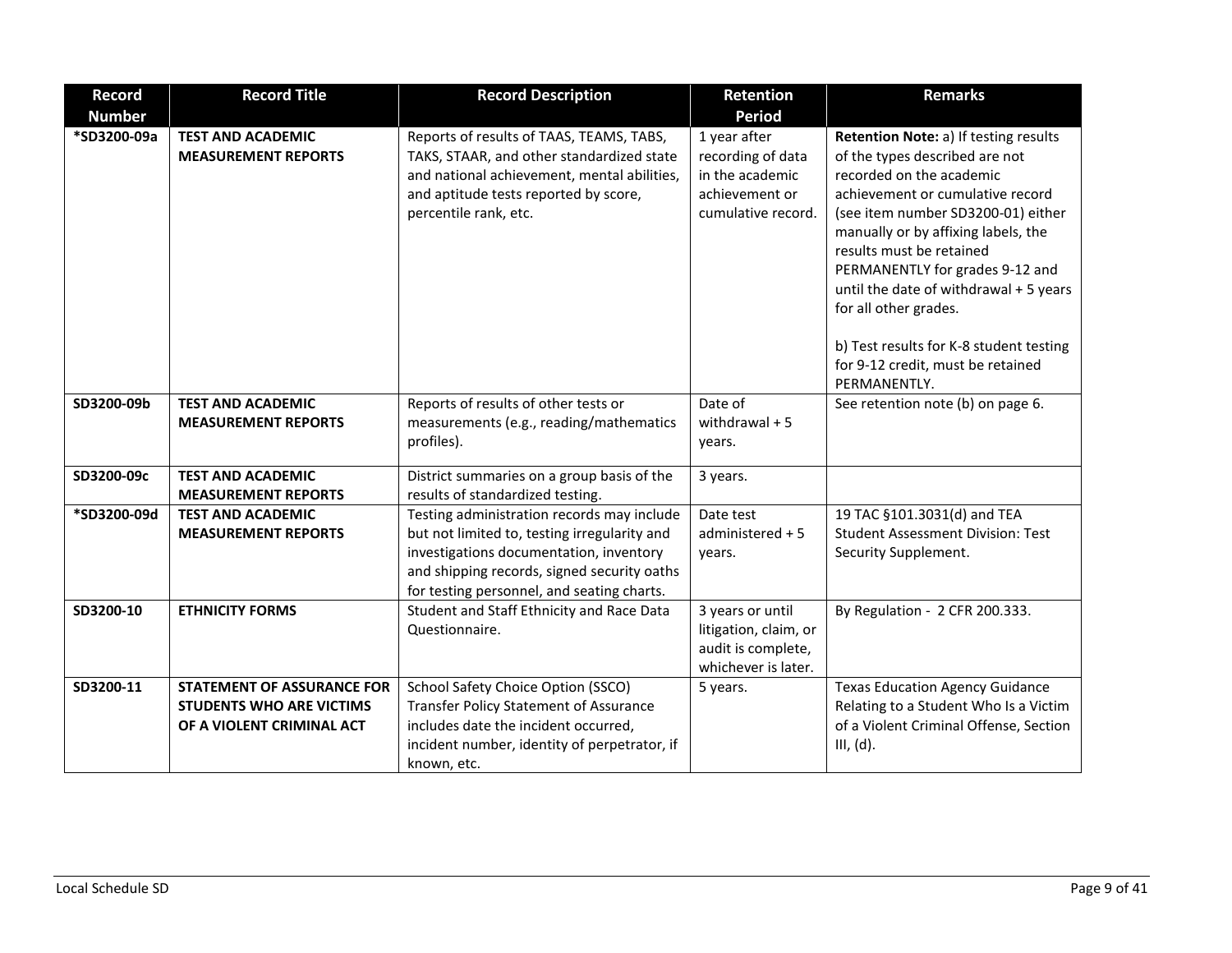| <b>Record</b><br><b>Number</b> | <b>Record Title</b>                                                             | <b>Record Description</b>                                                                                                                                                                                         | <b>Retention</b><br><b>Period</b> | <b>Remarks</b>                                                                                                                                                                                                                                                                                                     |
|--------------------------------|---------------------------------------------------------------------------------|-------------------------------------------------------------------------------------------------------------------------------------------------------------------------------------------------------------------|-----------------------------------|--------------------------------------------------------------------------------------------------------------------------------------------------------------------------------------------------------------------------------------------------------------------------------------------------------------------|
| *SD3200-12                     | <b>STUDENT TESTING AND</b><br><b>ASSESSMENT</b><br><b>ACCOMMODATION RECORDS</b> | Records of accommodation requests and<br>supporting documentation.<br>Accommodations, or designated supports,<br>or changes to materials or procedures that<br>enable students to access learning and<br>testing. | 1 year.                           | Per published TEA guidelines for<br>requesting an accommodation, all<br>approved accommodation requests<br>will expire on December 31st of the<br>year the request was approved. A<br>new accommodation request must<br>be submitted each calendar year if<br>the student continues to need that<br>accommodation. |

# **PART 2: FAMILY EDUCATIONAL RIGHTS AND PRIVACY ACT RECORDS**

| Record<br><b>Number</b> | <b>Record Title</b>                                | <b>Record Description</b>                                                                                                                                                                                                                                                                                                          | Retention<br><b>Period</b>         | <b>Remarks</b>                                              |
|-------------------------|----------------------------------------------------|------------------------------------------------------------------------------------------------------------------------------------------------------------------------------------------------------------------------------------------------------------------------------------------------------------------------------------|------------------------------------|-------------------------------------------------------------|
| SD3225-01               | <b>ACCESS POLICIES</b>                             | Written policies and procedures<br>demonstrating how a district meets the<br>requirements of the Family Educational<br>Rights and Privacy Act of 1974, as<br>amended, and federal rules adopted under<br>the act.                                                                                                                  | US.                                | By regulation - 34 CFR 99.32.                               |
| SD3225-02               | <b>ACCESS TO INFORMATION,</b><br><b>RECORDS OF</b> | Record of each request for access to and<br>each disclosure of personally identifiable<br>information from the educational records<br>of a student.                                                                                                                                                                                |                                    |                                                             |
| *SD3225-02a             | <b>ACCESS TO INFORMATION,</b><br><b>RECORDS OF</b> | Documentation of requests from and<br>disclosures to the parent or eligible<br>student, to an official of the district for<br>what the district has determined are<br>legitimate educational interests, to a party<br>with written consent from the parent or<br>eligible student, or to a party seeking<br>directory information. | Date records<br>produced + 1 year. | By law and regulation $-20$ USC<br>1232g, and 34 CFR 99.32. |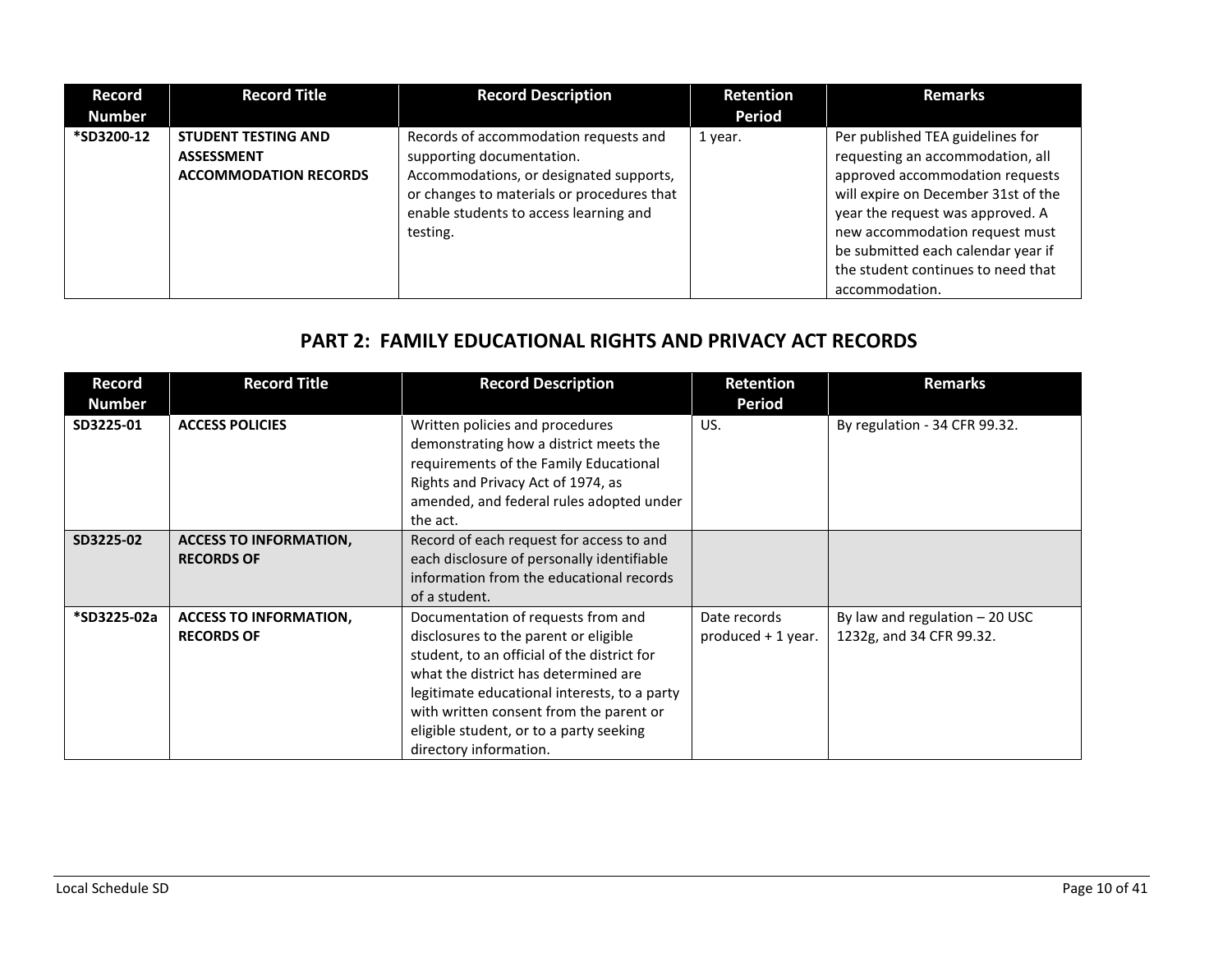| <b>Record</b> | <b>Record Title</b>                                | <b>Record Description</b>                                                                                                                                                                               | Retention                                                                                                                                                               | <b>Remarks</b>                                                                    |
|---------------|----------------------------------------------------|---------------------------------------------------------------------------------------------------------------------------------------------------------------------------------------------------------|-------------------------------------------------------------------------------------------------------------------------------------------------------------------------|-----------------------------------------------------------------------------------|
| <b>Number</b> |                                                    |                                                                                                                                                                                                         | <b>Period</b>                                                                                                                                                           |                                                                                   |
| *SD3225-02b   | <b>ACCESS TO INFORMATION,</b><br><b>RECORDS OF</b> | Documentation of requests from and<br>disclosures to any party not included in (a).                                                                                                                     | Retain with the<br>education records<br>of the student as<br>long as the<br>records are<br>maintained.                                                                  | By regulation and law -34 CFR<br>99.32(a)(2) and Texas Family Code<br>58.0051(c). |
| SD3225-02c    | <b>ACCESS TO INFORMATION,</b><br><b>RECORDS OF</b> | Written consents from the parent or<br>eligible student for information disclosure.                                                                                                                     |                                                                                                                                                                         |                                                                                   |
|               |                                                    | (1) From the parent.                                                                                                                                                                                    | Until the student<br>is 18.                                                                                                                                             |                                                                                   |
|               |                                                    | (2) From the eligible student.                                                                                                                                                                          | Expiration,<br>termination, or<br>revocation of<br>consent +2 years,<br>or destruction of<br>all records to<br>which consent<br>applies + 2 years,<br>whichever sooner. |                                                                                   |
| SD3225-02d    | <b>ACCESS TO INFORMATION,</b><br><b>RECORDS OF</b> | Written refusals from the parent or eligible<br>student to the disclosure of directory<br>information.                                                                                                  |                                                                                                                                                                         |                                                                                   |
|               |                                                    | (1) If refusals are valid as long as the<br>student is in attendance.                                                                                                                                   | AV after date of<br>withdrawal.                                                                                                                                         |                                                                                   |
|               |                                                    | (2) If refusals must be renewed each<br>academic year.                                                                                                                                                  | US or AV after<br>date of<br>withdrawal, as<br>applicable.                                                                                                              |                                                                                   |
| SD3225-03     | <b>PROTEST OF RECORD</b><br><b>STATEMENTS</b>      | Statements by parents or eligible students<br>commenting on contested information in a<br>student record, or stating why they<br>disagree with a district's decision not to<br>amend a record, or both. | For as long as the<br>record containing<br>the contested<br>information is<br>maintained.                                                                               | By regulation - 34 CFR 99.21(c)(1).                                               |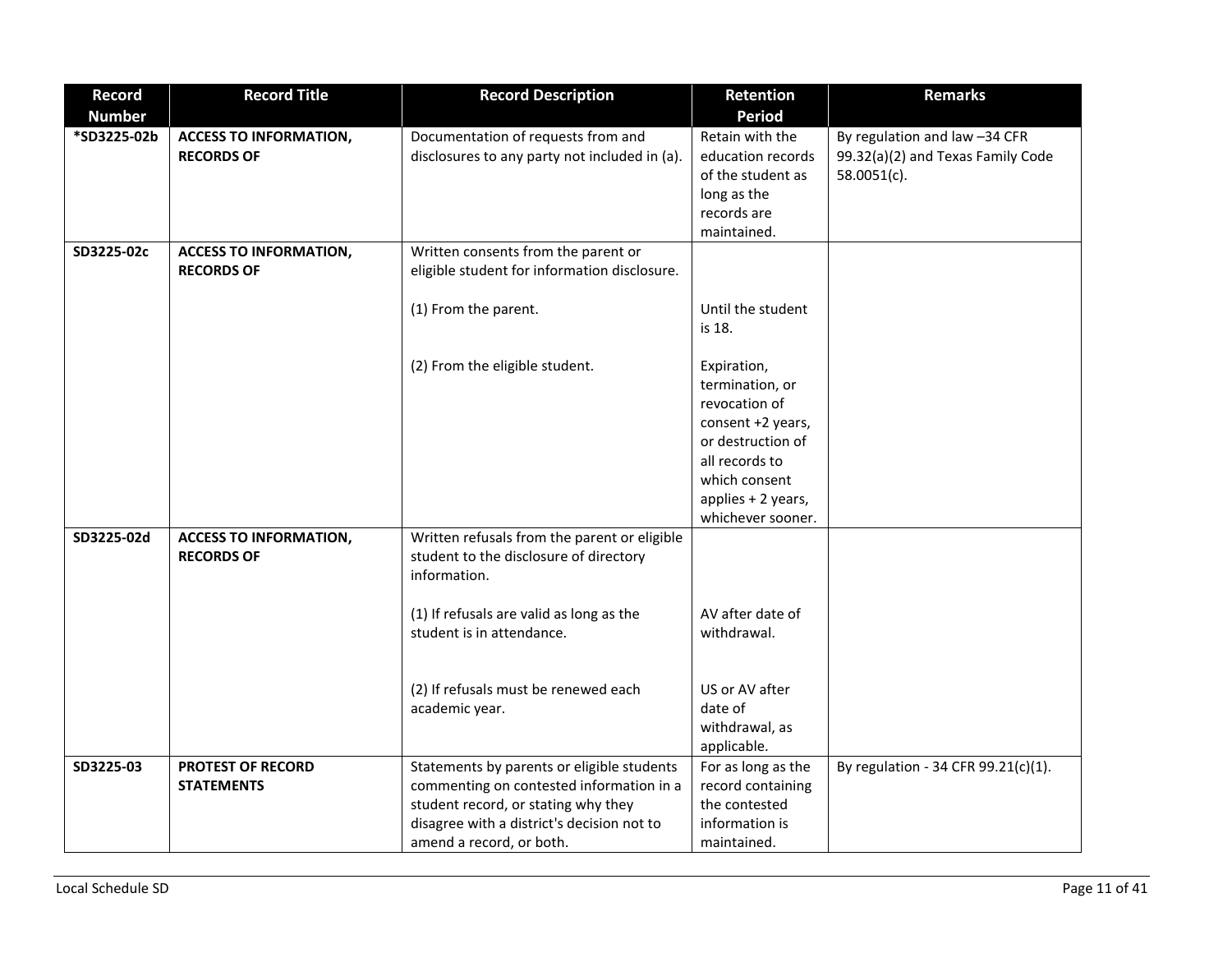| <b>Record</b><br><b>Number</b> | <b>Record Title</b>         | <b>Record Description</b>                  | <b>Retention</b><br>Period | <b>Remarks</b> |
|--------------------------------|-----------------------------|--------------------------------------------|----------------------------|----------------|
| *SD3225-04                     | <b>RECORD AMENDMENT</b>     | Requests from parents or eligible students | Date of final              |                |
|                                | <b>REQUESTS AND RELATED</b> | to amend student records, notices by the   | resolution +2              |                |
|                                | <b>DOCUMENTATION</b>        | district of denial or consent to           | vears.                     |                |
|                                |                             | amendments, requests for hearings on       |                            |                |
|                                |                             | denied requests, hearing notices, and      |                            |                |
|                                |                             | written decisions by hearing examiners.    |                            |                |

### **PART 3: RECORDS OF SPECIAL POPULATIONS AND SERVICES**

**Retention Note:** The term "cessation of services" used in the retention periods set in sections 3-1 through 3-5 with reference to records created on students who are referred to but not subsequently enrolled in the special program described, means the date on which the determination against enrollment is made.

#### **SECTION 3-1: SPECIAL EDUCATION PROGRAM RECORDS**

| Record        | <b>Record Title</b>         | <b>Record Description</b> | Retention     | <b>Remarks</b>                    |
|---------------|-----------------------------|---------------------------|---------------|-----------------------------------|
| <b>Number</b> |                             |                           | <b>Period</b> |                                   |
| SD3250-01     | <b>ENROLLMENT LISTS AND</b> |                           | 5 years.      | See retention note (b) on page 6. |
|               | <b>ROSTERS</b>              |                           |               |                                   |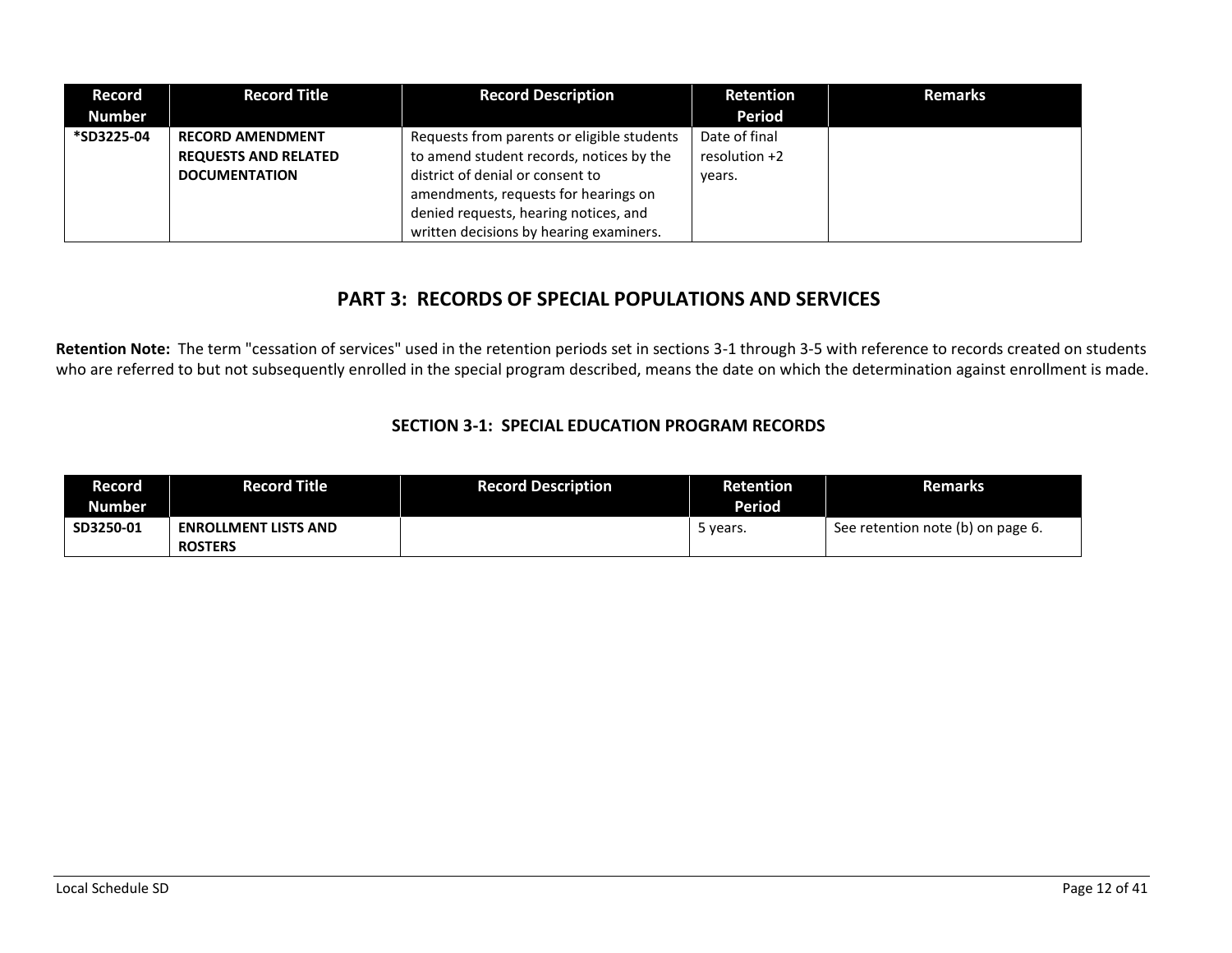| <b>Record</b> | <b>Record Title</b>                                             | <b>Record Description</b>                                                                                                                                                                                                                                                                                                                                                                                                                                                                                                                                                                                                                                         | <b>Retention</b>                                                      | <b>Remarks</b>                                                                                                                                                                                                                                                                                                                                                                                                                                                                                                                                                                                                                                                                                                                                                                                                                                                                                                                                                                                                                                                                            |
|---------------|-----------------------------------------------------------------|-------------------------------------------------------------------------------------------------------------------------------------------------------------------------------------------------------------------------------------------------------------------------------------------------------------------------------------------------------------------------------------------------------------------------------------------------------------------------------------------------------------------------------------------------------------------------------------------------------------------------------------------------------------------|-----------------------------------------------------------------------|-------------------------------------------------------------------------------------------------------------------------------------------------------------------------------------------------------------------------------------------------------------------------------------------------------------------------------------------------------------------------------------------------------------------------------------------------------------------------------------------------------------------------------------------------------------------------------------------------------------------------------------------------------------------------------------------------------------------------------------------------------------------------------------------------------------------------------------------------------------------------------------------------------------------------------------------------------------------------------------------------------------------------------------------------------------------------------------------|
| <b>Number</b> |                                                                 |                                                                                                                                                                                                                                                                                                                                                                                                                                                                                                                                                                                                                                                                   | <b>Period</b>                                                         |                                                                                                                                                                                                                                                                                                                                                                                                                                                                                                                                                                                                                                                                                                                                                                                                                                                                                                                                                                                                                                                                                           |
| *SD3250-02    | <b>STUDENT RECORDS</b>                                          | Records of each student referred to or<br>receiving special education services,<br>including referral, assessment, and<br>reevaluation reports; enrollment and<br>eligibility forms; admission, review, and<br>dismissal (ARD) and transitional planning<br>committee documentation; individual<br>educational plans (IEP) and individual<br>transitional plans (ITP); parental consent<br>forms for testing and placement; and<br>other records of services required under<br>federal and state regulation. Includes<br>records of students receiving School<br>Health and Related Services (SHARS), see<br><b>Texas Medicaid Provider Procedures</b><br>Manual. | Cessation of<br>services + 5 years,<br>but see retention<br>note (a). | Retention Notes: a) It is an<br>exception to the retention period<br>given for this record group, that the<br>following information must be<br>retained PERMANENTLY in some<br>form on each student in grades 9-12<br>participating in a special education<br>program: name, last known address,<br>student ID or Social Security number,<br>grades, classes attended, and grade<br>level and year completed. If an<br>academic achievement record [see<br>item number SD3200-01(a)] is<br>created for the student and<br>maintained among those for students<br>in the regular population, it is not<br>necessary for special education<br>records custodians to maintain the<br>prescribed information beyond 5<br>years after the cessation of services,<br>provided that it is contained in the<br>Academic Achievement Record.<br>b) Prior to the destruction of any<br>records in this record group, the<br>eligible student or the parents of the<br>student, as applicable, must be<br>notified in accordance with federal<br>regulation.<br>c) See retention note (b) on page 6. |
| *SD3250-03    | <b>VIDEO SURVEILLANCE, SPECIAL</b><br><b>EDUCATION SETTINGS</b> | Any video and audio recorded from a<br>camera placed in a classroom or other                                                                                                                                                                                                                                                                                                                                                                                                                                                                                                                                                                                      | 3 months.                                                             | By law - Texas Education Code,<br>Section 29.022(e) and (e-1).                                                                                                                                                                                                                                                                                                                                                                                                                                                                                                                                                                                                                                                                                                                                                                                                                                                                                                                                                                                                                            |
|               |                                                                 | special education setting.                                                                                                                                                                                                                                                                                                                                                                                                                                                                                                                                                                                                                                        |                                                                       |                                                                                                                                                                                                                                                                                                                                                                                                                                                                                                                                                                                                                                                                                                                                                                                                                                                                                                                                                                                                                                                                                           |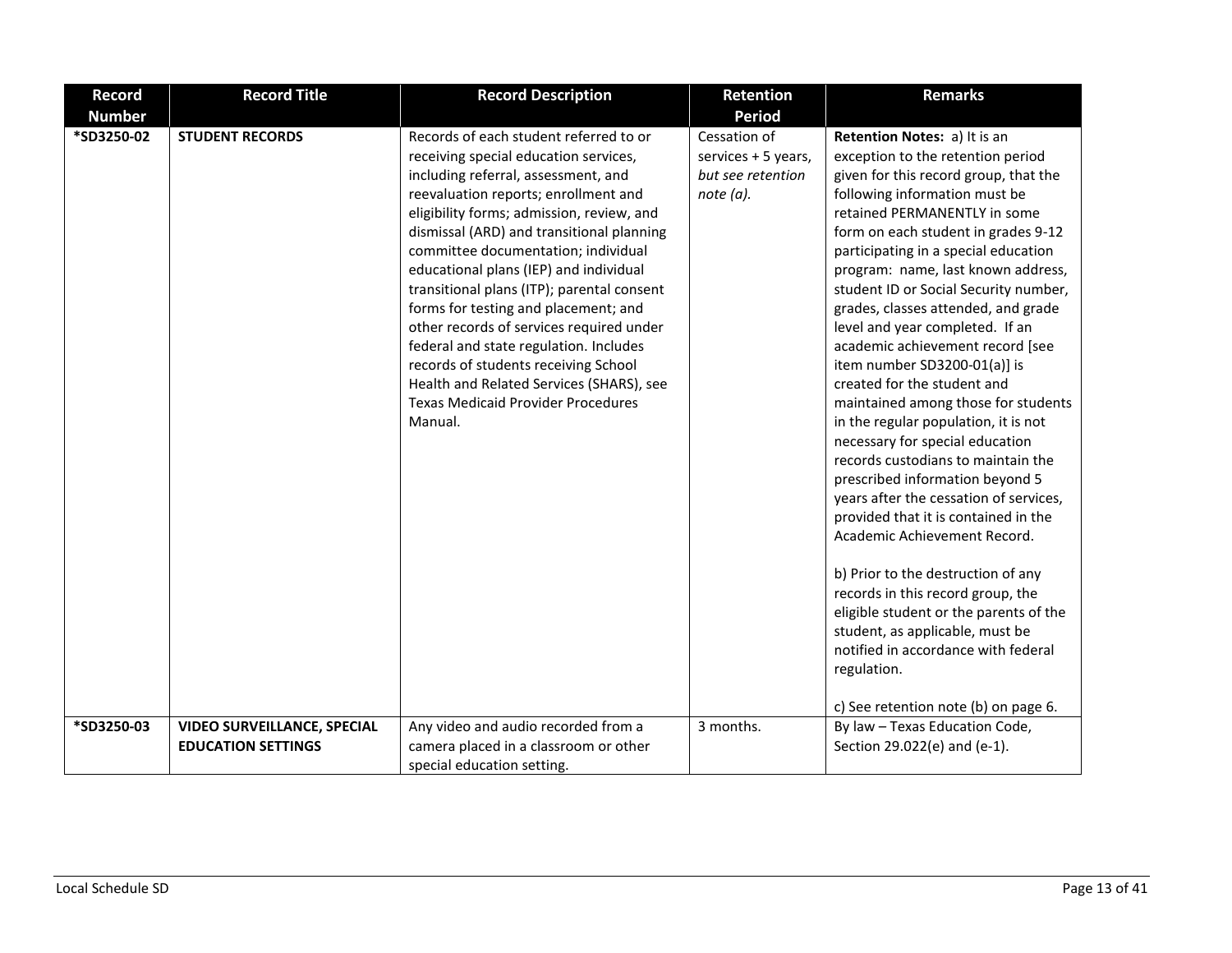| Record<br><b>Number</b> | <b>Record Title</b>    | <b>Record Description</b>                                                                                                                                                                                                                                                                                                                                                                                                                                                                                                                                            | <b>Retention</b><br><b>Period</b>   | <b>Remarks</b>                    |
|-------------------------|------------------------|----------------------------------------------------------------------------------------------------------------------------------------------------------------------------------------------------------------------------------------------------------------------------------------------------------------------------------------------------------------------------------------------------------------------------------------------------------------------------------------------------------------------------------------------------------------------|-------------------------------------|-----------------------------------|
| SD3250-08               | <b>STUDENT RECORDS</b> | Records of each student referred to or<br>receiving bilingual or special language<br>services, including recommendations from<br>parents or teachers for bilingual<br>instruction, student interview<br>documentation, notifications to parents,<br>parental consents or denials, language<br>proficiency assessment committee (LPAC)<br>reports, exit reports, follow-up study<br>reports, and other records of services<br>required by state regulation or pertinent to<br>the identification of students for bilingual<br>education or special language programs. | Cessation of<br>services + 5 years. | See retention note (b) on page 6. |

#### **SECTION 3-2: BILINGUAL AND SPECIAL LANGUAGE PROGRAM RECORDS**

#### **SECTION 3-3: GIFTED/TALENTED PROGRAM RECORDS**

| Record<br><b>Number</b> | <b>Record Title</b>    | <b>Record Description</b>                                                                                                                                                                                                                                                                                                                                                                                     | <b>Retention</b><br>Period          | <b>Remarks</b> |
|-------------------------|------------------------|---------------------------------------------------------------------------------------------------------------------------------------------------------------------------------------------------------------------------------------------------------------------------------------------------------------------------------------------------------------------------------------------------------------|-------------------------------------|----------------|
| SD3250-16               | <b>STUDENT RECORDS</b> | Records of each student referred to or<br>receiving services in a gifted/talented<br>program, including nomination and<br>observation documentation, testing results,<br>parental consents, committee reports and<br>recommendations, and other records of<br>services required under state regulation or<br>pertinent to the identification of students<br>for participation in gifted/talented<br>programs. | Cessation of<br>services + 5 years. |                |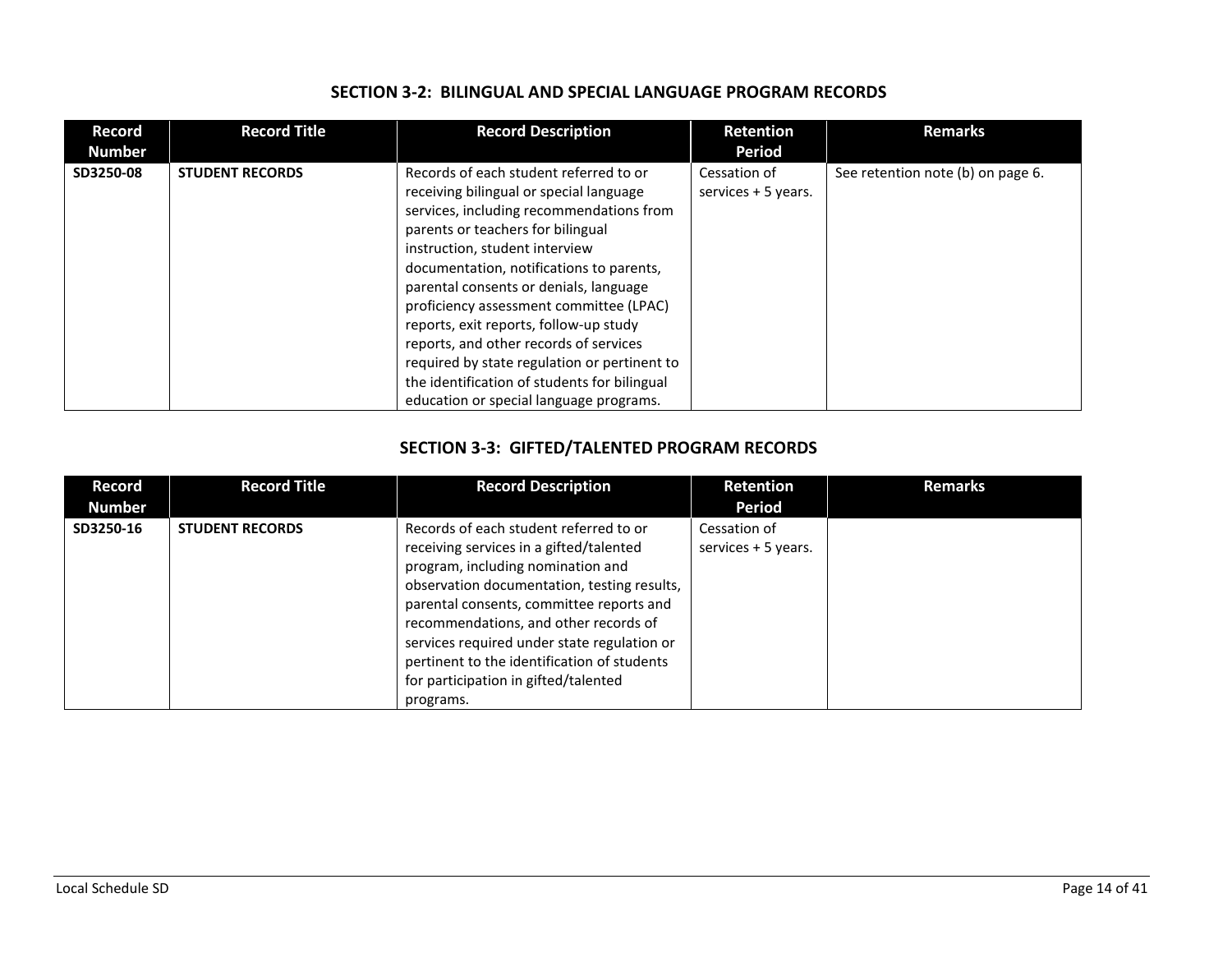#### **SECTION 3-4: SECTION 504 PROGRAM RECORDS**

| Record<br><b>Number</b> | <b>Record Title</b>    | <b>Record Description</b>                                                                                                                                                                                                                                                                      | <b>Retention Period</b>             | <b>Remarks</b>                    |
|-------------------------|------------------------|------------------------------------------------------------------------------------------------------------------------------------------------------------------------------------------------------------------------------------------------------------------------------------------------|-------------------------------------|-----------------------------------|
| SD3250-20               | <b>STUDENT RECORDS</b> | Records of each student referred to or<br>receiving services under Section 504,<br>including referral, pre-placement, and<br>reevaluation reports, parental notices;<br>group and impartial hearing deliberations;<br>and other records of services required<br>under Section 504 regulations. | Cessation of<br>services + 5 years. | See retention note (b) on page 6. |

#### **SECTION 3-5: DYSLEXIA PROGRAM RECORDS**

| <b>Record</b> | <b>Record Title</b>         | <b>Record Description</b>                  | <b>Retention</b>    | <b>Remarks</b>                        |
|---------------|-----------------------------|--------------------------------------------|---------------------|---------------------------------------|
| <b>Number</b> |                             |                                            | Period              |                                       |
| SD3250-26     | <b>ENROLLMENT LISTS AND</b> |                                            | Cessation of        |                                       |
|               | <b>ROSTERS</b>              |                                            | services + 5 years. |                                       |
|               |                             |                                            |                     |                                       |
| SD3250-27     | <b>STUDENT RECORDS</b>      | Records of each student referred to or     | Cessation of        | Retention Note: This record group     |
|               |                             | receiving dyslexia program services,       | services + 5 years. | does not include the special          |
|               |                             | including referral and assessment reports; |                     | education records of students with    |
|               |                             | group deliberations; parental notices; and |                     | dyslexia or related disorders         |
|               |                             | other records of services required under   |                     | receiving special education services. |
|               |                             | state regulation.                          |                     | See item number SD3250-02.            |

#### **SECTION 3-6: NEW GENERATION SYSTEM (NGS) RECORDS [FORMERLY MIGRANT STUDENT RECORD TRANSFER SYSTEM (MSRTS)]**

**Retention Note:** Documentation and retention requirements for this section are based on current guidance in the Texas Manual for the Identification and Recruitment of Migrant Children, developed by Texas Education Agency, Texas Migrant Education Program, Curriculum Division.

| Record     | Record Title          | <b>Record Description</b> | Retention     | <b>Remarks</b> |
|------------|-----------------------|---------------------------|---------------|----------------|
| Number     |                       |                           | <b>Period</b> |                |
| *SD3250-33 | <b>DAILY NGS LOGS</b> |                           | 10 years.     |                |
|            |                       |                           |               |                |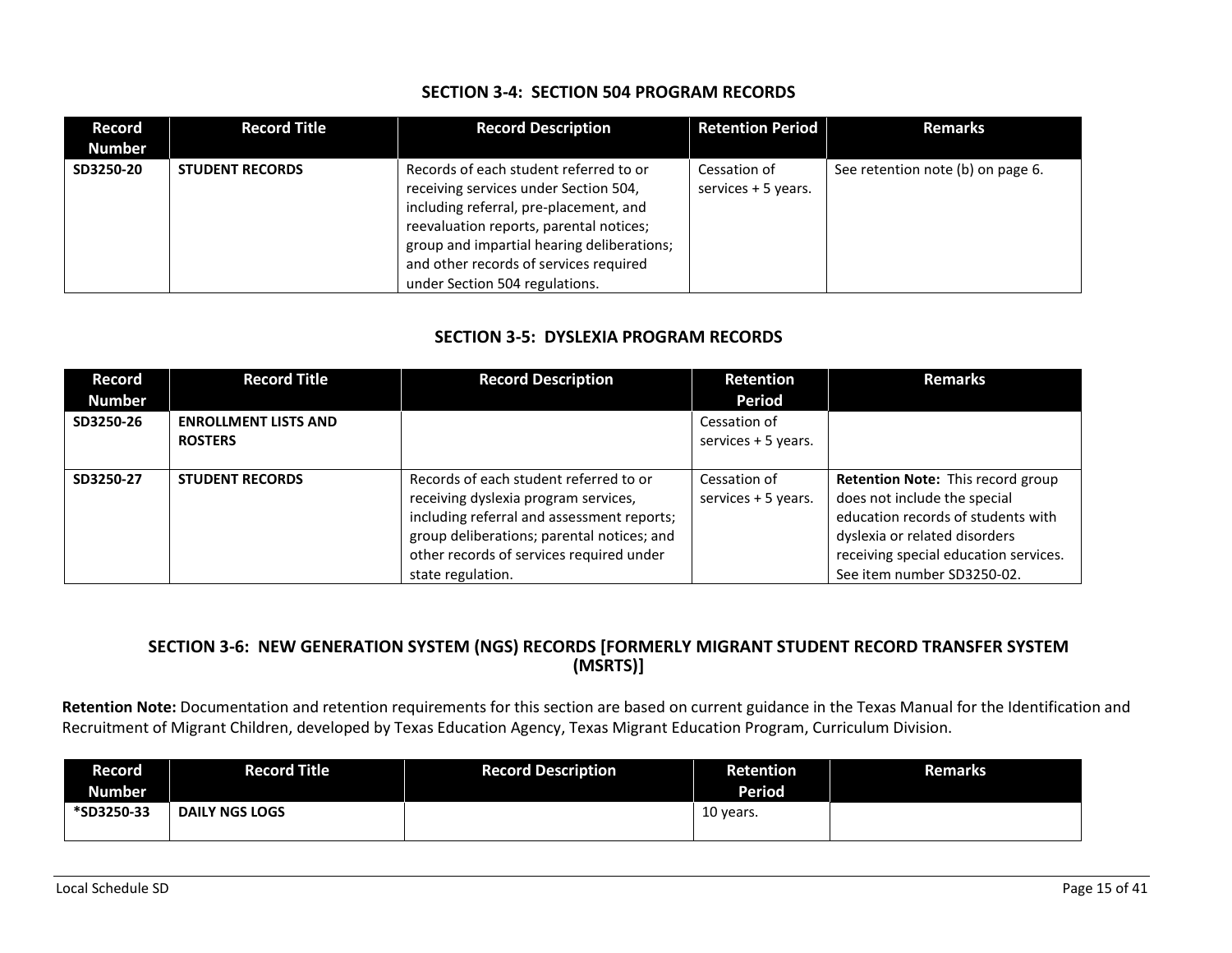| Record        | <b>Record Title</b>                                | <b>Record Description</b>                                                                                                                                                                                                                                                                                               | <b>Retention</b>                                         | <b>Remarks</b> |
|---------------|----------------------------------------------------|-------------------------------------------------------------------------------------------------------------------------------------------------------------------------------------------------------------------------------------------------------------------------------------------------------------------------|----------------------------------------------------------|----------------|
| <b>Number</b> |                                                    |                                                                                                                                                                                                                                                                                                                         | <b>Period</b>                                            |                |
| *SD3250-34    | <b>ENROLLMENT AND</b><br><b>WITHDRAWAL REPORTS</b> |                                                                                                                                                                                                                                                                                                                         | 10 years.                                                |                |
| *SD3250-35    | <b>MONITORING DOCUMENTATION</b>                    | Summaries of eligibility verifications and<br>validations, parent/guardian<br>questionnaires, copies of validated<br>certificates of eligibility, and copies of any<br>correspondence from a school district to a<br>regional educational service center<br>requesting deletion of ineligible children<br>from the NGS. | 10 years.                                                |                |
| *SD3250-36    | <b>RECRUITING RECORDS</b>                          | Recruiter logs, questionnaires, and similar<br>records documenting efforts of recruiters<br>to identify and enroll currently and<br>formerly migrant students.                                                                                                                                                          | 10 years.                                                |                |
| SD3250-37     | <b>STUDENT RECORDS</b>                             |                                                                                                                                                                                                                                                                                                                         |                                                          |                |
| *SD3250-37a   | <b>STUDENT RECORDS</b>                             | Certificates of eligibility (COE). This<br>includes all changes, corrections, additions<br>and residency verification documentation.                                                                                                                                                                                    | <b>Qualifying Arrival</b><br>Date $(QAD) + 10$<br>years. |                |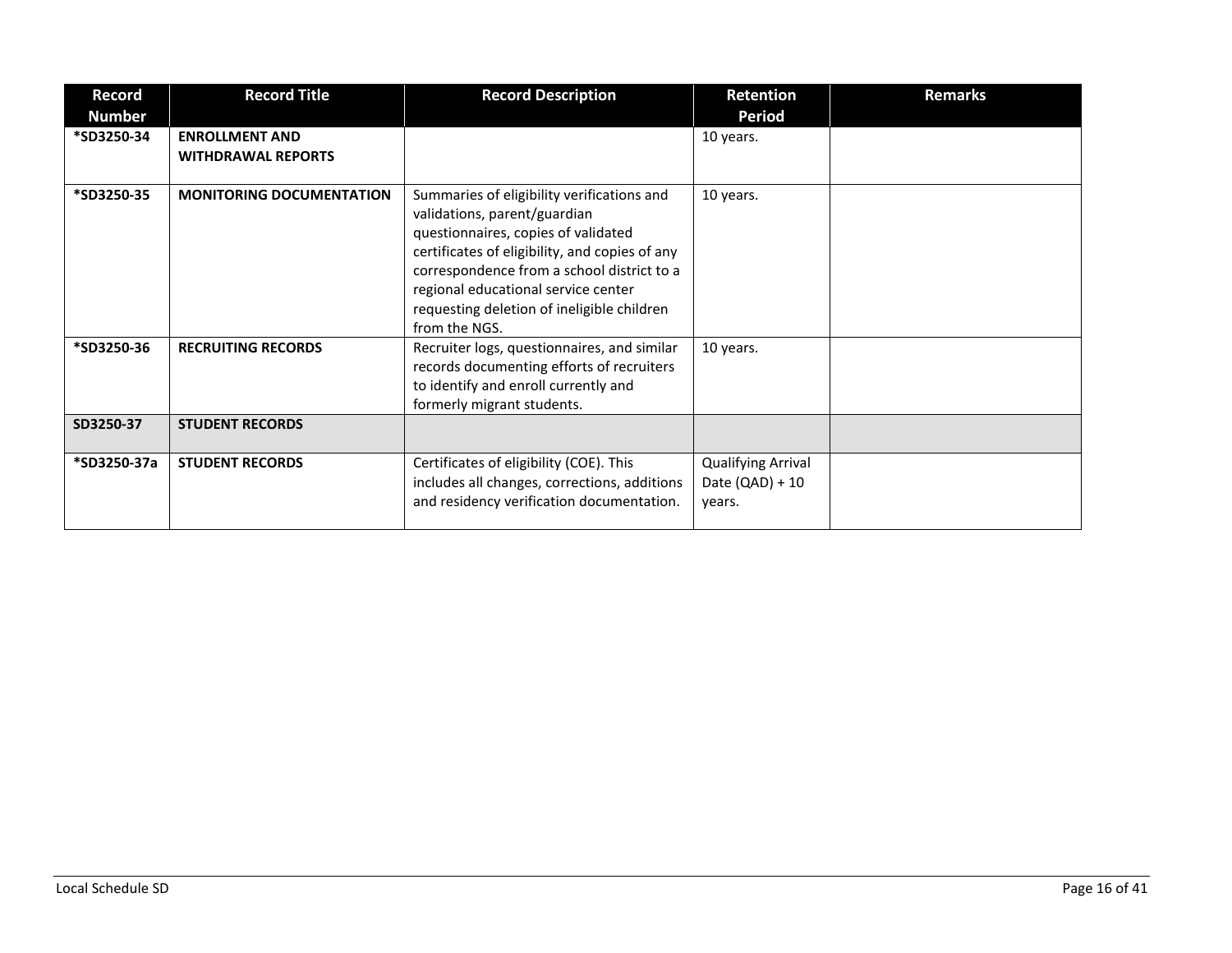| <b>Record</b><br><b>Number</b> | <b>Record Title</b>    | <b>Record Description</b>                                                                                                                                                                                               | <b>Retention</b><br><b>Period</b> | <b>Remarks</b>                                                                                                                                                                                                                                                                                                                                                                                                                                                                                                                                                                                                                                                                                                                                                                                                                                                       |
|--------------------------------|------------------------|-------------------------------------------------------------------------------------------------------------------------------------------------------------------------------------------------------------------------|-----------------------------------|----------------------------------------------------------------------------------------------------------------------------------------------------------------------------------------------------------------------------------------------------------------------------------------------------------------------------------------------------------------------------------------------------------------------------------------------------------------------------------------------------------------------------------------------------------------------------------------------------------------------------------------------------------------------------------------------------------------------------------------------------------------------------------------------------------------------------------------------------------------------|
| SD3250-37b                     | <b>STUDENT RECORDS</b> | Copies of most current educational and<br>health records or forms providing<br>educational and health updates,<br>information from which is transmittable to<br>regional educational service centers for<br>data entry. | US.                               | <b>Retention Note: Program</b><br>regulations require that an active file<br>be maintained on each migrant child<br>identified for the current school year<br>in a project district or cooperative<br>project district. The file must<br>include, in addition to the certificate<br>of eligibility, a copy of each of the<br>most current educational and health<br>records of the student. Although the<br>minimum retention period is set as<br>US, superseded records should not<br>be disposed of until notification that<br>all required data from the<br>superseded records has been<br>accurately reflected in NGS records<br>in Little Rock. If original student<br>educational and health records,<br>rather than copies, are the source<br>for NGS data, the records must be<br>retained for the periods established<br>in Parts 1 and 5 of this schedule. |
| SD3250-37c                     | <b>STUDENT RECORDS</b> | Data verification reports from the NGS<br>center in Little Rock.                                                                                                                                                        | AV.                               |                                                                                                                                                                                                                                                                                                                                                                                                                                                                                                                                                                                                                                                                                                                                                                                                                                                                      |

#### **SECTION 3-7: OTHER SPECIAL POPULATIONS RECORDS**

| Record        | <b>Record Title</b>              | <b>Record Description</b>                    | <b>Retention Period</b> | <b>Remarks</b> |
|---------------|----------------------------------|----------------------------------------------|-------------------------|----------------|
| <b>Number</b> |                                  |                                              |                         |                |
| SD3250-43     | <b>FEDERAL IMPACT AID SURVEY</b> | Locally designed form used to survey         |                         |                |
|               | <b>FORMS</b>                     | parents to determine eligibility for federal |                         |                |
|               |                                  | impact aid under P.L. 81-874.                |                         |                |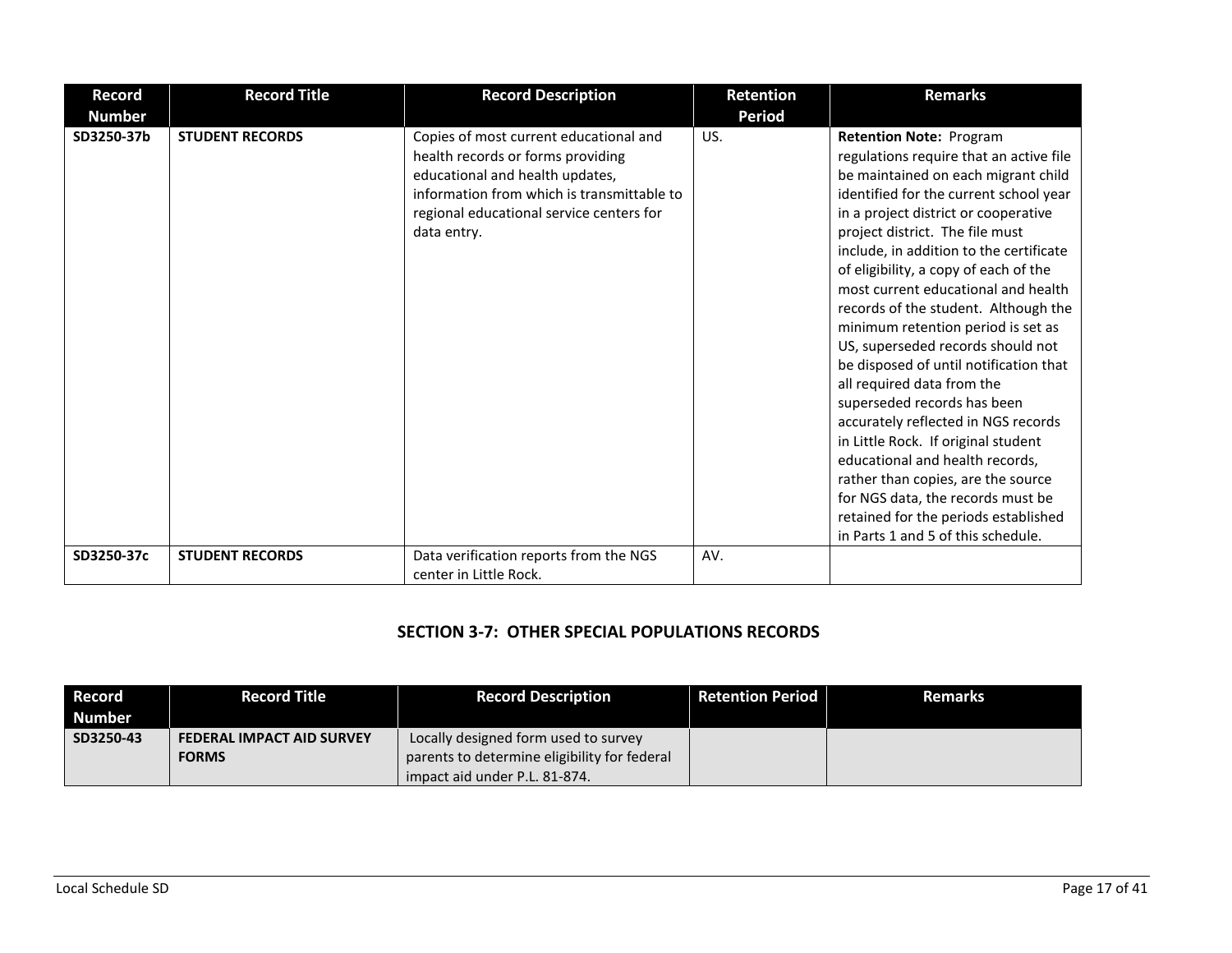| <b>Record</b><br><b>Number</b> | <b>Record Title</b>                                                        | <b>Record Description</b>                                                                                                                                                                                                                                                                                                                                                                                                                                                                      | <b>Retention Period</b>                 | <b>Remarks</b>                    |
|--------------------------------|----------------------------------------------------------------------------|------------------------------------------------------------------------------------------------------------------------------------------------------------------------------------------------------------------------------------------------------------------------------------------------------------------------------------------------------------------------------------------------------------------------------------------------------------------------------------------------|-----------------------------------------|-----------------------------------|
| SD3250-43a                     | <b>FEDERAL IMPACT AID SURVEY</b><br><b>FORMS</b>                           | Survey forms of students determined to be<br>eligible and used to complete district<br>applications for school assistance in<br>federally affected areas.                                                                                                                                                                                                                                                                                                                                      | 5 years.                                | See retention note (b) on page 6. |
| SD3250-43b                     | <b>FEDERAL IMPACT AID SURVEY</b><br><b>FORMS</b>                           | Survey forms of students determined not<br>to be eligible.                                                                                                                                                                                                                                                                                                                                                                                                                                     | AV.                                     |                                   |
| SD3250-44                      | <b>MCKINNEY HOMELESS</b><br><b>ASSISTANCE ACT STUDENT</b><br><b>RECORD</b> |                                                                                                                                                                                                                                                                                                                                                                                                                                                                                                | 5 years.                                | See retention note (b) on page 6. |
| *SD3250-45                     | <b>CIVIL RIGHTS DATA COLLECTION</b><br>(CRDC)                              | The Civil Rights Data Collection (CRDC) is a<br>biennial (i.e., every other school year)<br>survey of public schools required by Office<br>of Civil Rights (OCR) since 1968. The CRDC<br>collects a variety of information including<br>student enrollment and educational<br>programs and services, most of which is<br>dis-aggregated by race/ethnicity, sex,<br>limited English proficiency, and disability.<br>Information is reported electronically<br>through the CRDC Data Entry Tool. | After submission<br>of data $+5$ years. |                                   |

# **PART 4: ATTENDANCE RECORDS**

| Record        | <b>Record Title</b>       | <b>Record Description</b>                   | Retention     | <b>Remarks</b> |
|---------------|---------------------------|---------------------------------------------|---------------|----------------|
| <b>Number</b> |                           |                                             | <b>Period</b> |                |
| SD3275-01     | <b>ATTENDANCE CONTROL</b> |                                             |               |                |
|               | <b>DOCUMENTATION</b>      |                                             |               |                |
| SD3275-01a    | <b>ATTENDANCE CONTROL</b> | Correspondence to and from parents or       | AV.           |                |
|               | <b>DOCUMENTATION</b>      | guardians concerning absences and           |               |                |
|               |                           | tardiness.                                  |               |                |
| SD3275-01b    | <b>ATTENDANCE CONTROL</b> | Correspondence with law enforcement or      | 2 years.      |                |
|               | <b>DOCUMENTATION</b>      | other agencies concerning violations of the |               |                |
|               |                           | compulsory school attendance law,           |               |                |
|               |                           | including all associated documentation.     |               |                |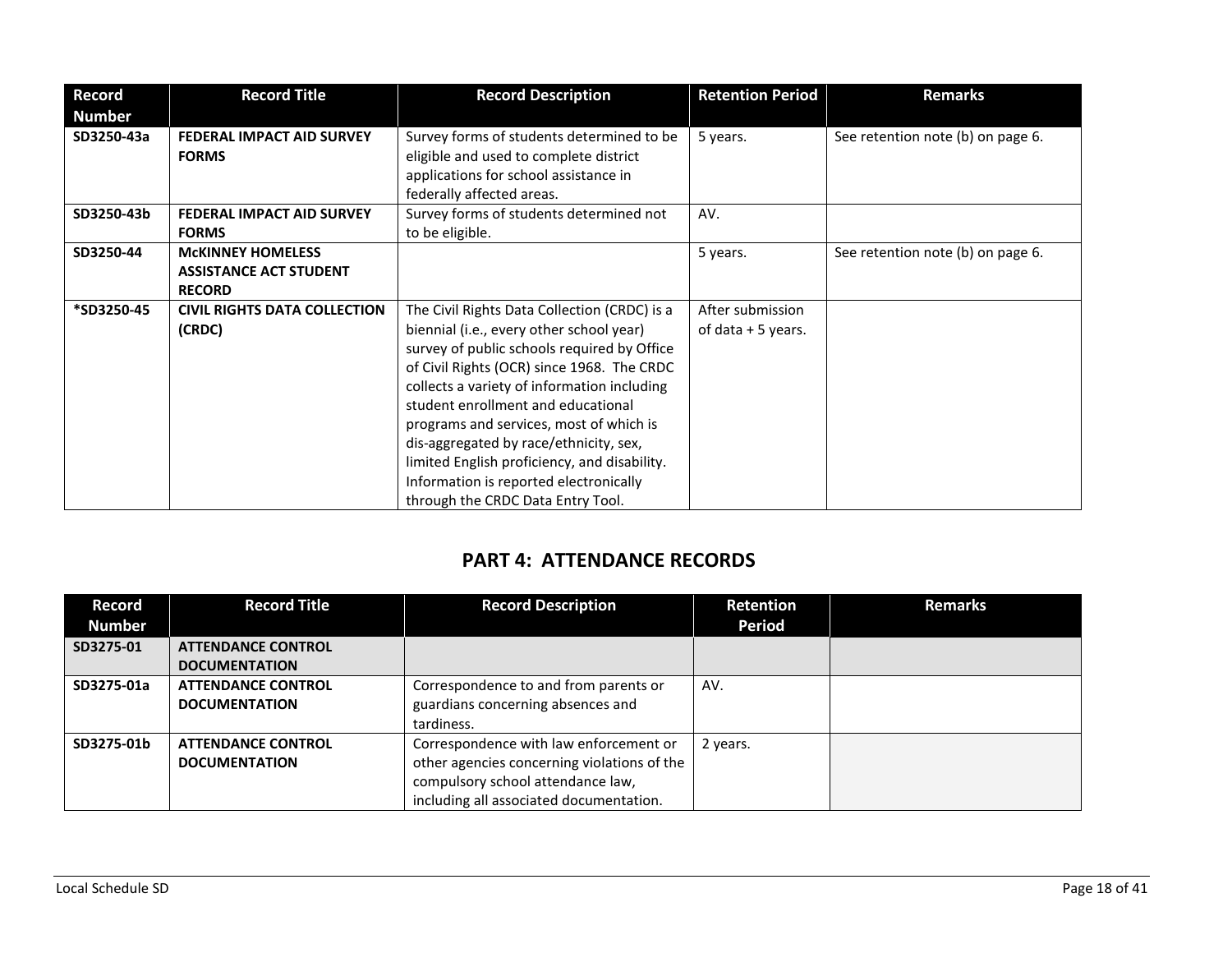| <b>Record</b><br><b>Number</b> | <b>Record Title</b>                                                 | <b>Record Description</b>                                                                                                                                                                                                                       | <b>Retention</b><br><b>Period</b> | <b>Remarks</b>                    |
|--------------------------------|---------------------------------------------------------------------|-------------------------------------------------------------------------------------------------------------------------------------------------------------------------------------------------------------------------------------------------|-----------------------------------|-----------------------------------|
| SD3275-01c                     | <b>ATTENDANCE CONTROL</b><br><b>DOCUMENTATION</b>                   | Attendance officer's logs and reports used<br>to track activities related to student<br>attendance and absences, including<br>contacts with parents or guardians.                                                                               | 2 years.                          |                                   |
| SD3275-01d                     | <b>ATTENDANCE CONTROL</b>                                           | Documents relating to student attendance                                                                                                                                                                                                        | Date of decision +                |                                   |
|                                | <b>DOCUMENTATION</b>                                                | hearings and appeals.                                                                                                                                                                                                                           | 2 years.                          |                                   |
| SD3275-02                      | <b>ATTENDANCE REPORTS</b>                                           |                                                                                                                                                                                                                                                 |                                   |                                   |
| SD3275-02a                     | <b>ATTENDANCE REPORTS</b>                                           | Copies of attendance and enrollment<br>reports submitted to the Texas Education<br>Agency, including those term and period<br>reports submitted to the superintendent<br>by principals for the purposes of compiling<br>state-mandated reports. | 5 years.                          |                                   |
| SD3275-02b                     | <b>ATTENDANCE REPORTS</b>                                           | Daily Registers of Pupil Attendance (or an<br>equivalent locally-designed record) and<br>similar daily or periodic reports used to<br>document the attendance and absence of<br>students.                                                       | 5 years.                          |                                   |
| SD3275-03                      | <b>SCHOLASTIC CENSUS RECORDS</b>                                    | Census cards or rolls of school age children<br>residing in the county or district. These are<br>records of the abolished offices of county<br>superintendent of schools.                                                                       | PERMANENT.                        |                                   |
| SD3275-04                      | <b>TRANSFER, APPLICATIONS FOR,</b><br><b>AND ASSOCIATED REPORTS</b> | Documentation concerning the transfer<br>and enrollment of students in districts<br>other than those in which they are a<br>resident.                                                                                                           | 5 years.                          | See retention note (b) on page 6. |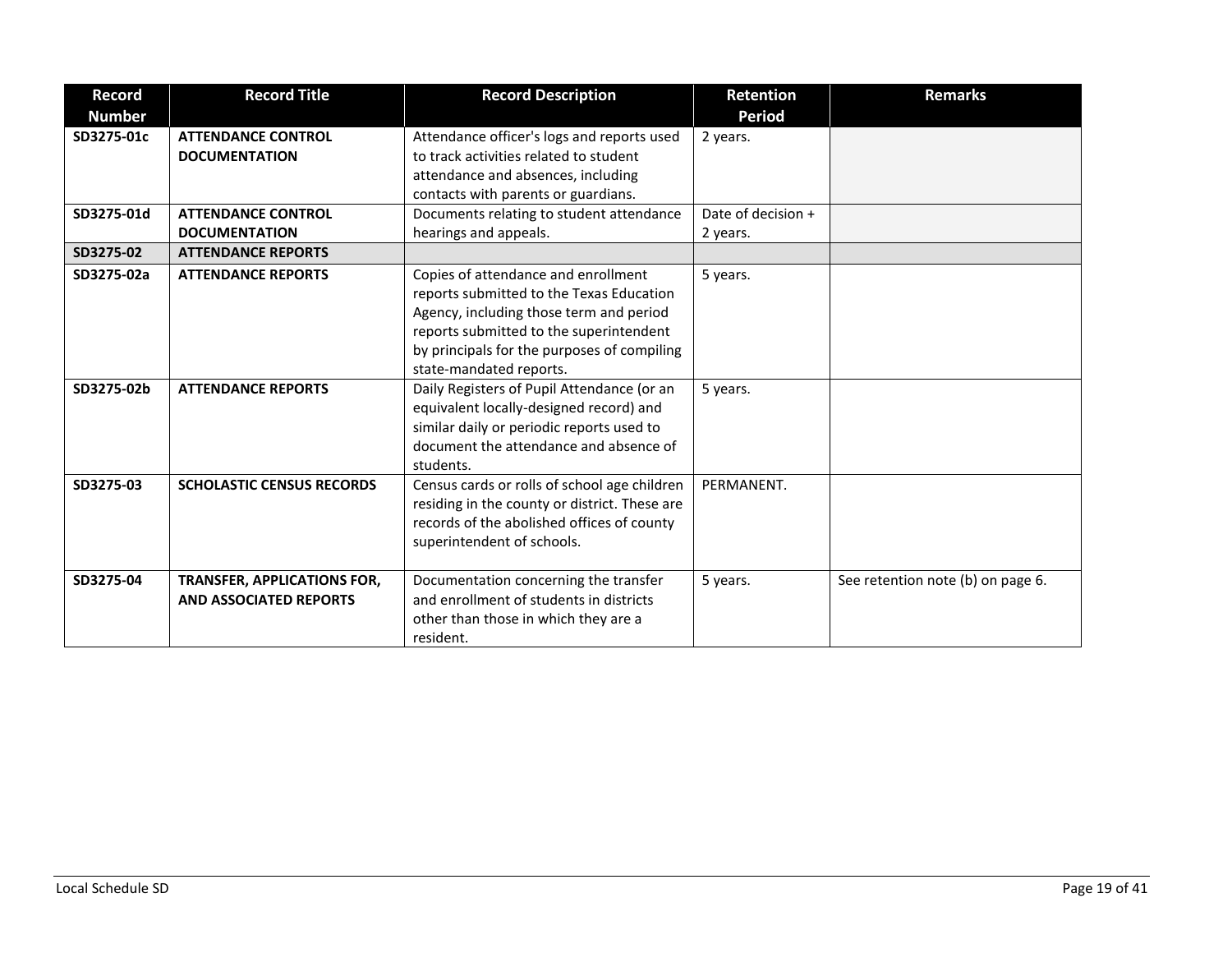### **PART 5: STUDENT HEALTH RECORDS**

| <b>Record</b> | <b>Record Title</b>               | <b>Record Description</b>                 | <b>Retention</b>           | <b>Remarks</b>                   |
|---------------|-----------------------------------|-------------------------------------------|----------------------------|----------------------------------|
| <b>Number</b> |                                   |                                           | <b>Period</b>              |                                  |
| SD3300-01     | <b>ACCIDENT REPORTS</b>           | Reports of accidents to students.         | Date minor                 |                                  |
|               |                                   |                                           | reaches majority           |                                  |
|               |                                   |                                           | age + 3 years, if no       |                                  |
|               |                                   |                                           | claim filed; 3 years       |                                  |
|               |                                   |                                           | after settlement           |                                  |
|               |                                   |                                           | or denial of claim         |                                  |
|               |                                   |                                           | if a claim is filed,       |                                  |
|               |                                   |                                           | whichever                  |                                  |
|               |                                   |                                           | applicable.                |                                  |
| SD3300-02     | [WITHDRAWN - SEE GR1000-41]       |                                           |                            |                                  |
| SD3300-03     | [WITHDRAWN - SEE SD3300-04        |                                           |                            |                                  |
|               | or GR1000-26, AS APPLICABLE]      |                                           |                            |                                  |
| SD3300-04     | <b>CUMULATIVE HEALTH CARD OR</b>  | Health and medical records of students in | Date of                    | By regulation - 22 TAC 165.1(b). |
|               | <b>RECORD</b>                     | public school districts.                  | withdrawal $+7$            |                                  |
|               |                                   |                                           | years, or until the        |                                  |
|               |                                   |                                           | student's 21 <sup>st</sup> |                                  |
|               |                                   |                                           | birthday,                  |                                  |
|               |                                   |                                           | whichever later.           |                                  |
| SD3300-05     | <b>EMERGENCY CARDS</b>            | Card or other form of record providing    | US or date of              |                                  |
|               |                                   | information on whom to contact in case of | withdrawal,                |                                  |
|               |                                   | accident or illness to a student.         | whichever sooner.          |                                  |
| SD3300-06     | <b>EXCLUSION AND VERIFICATION</b> | Affidavits or similar documents seeking   |                            |                                  |
|               | <b>DOCUMENTATION</b>              | the exclusion of students from            |                            |                                  |
|               |                                   | participation in immunization or other    |                            |                                  |
|               |                                   | health care programs for medical or       |                            |                                  |
|               |                                   | religious reasons, or verifications of    |                            |                                  |
|               |                                   | previous illness or health testing.       |                            |                                  |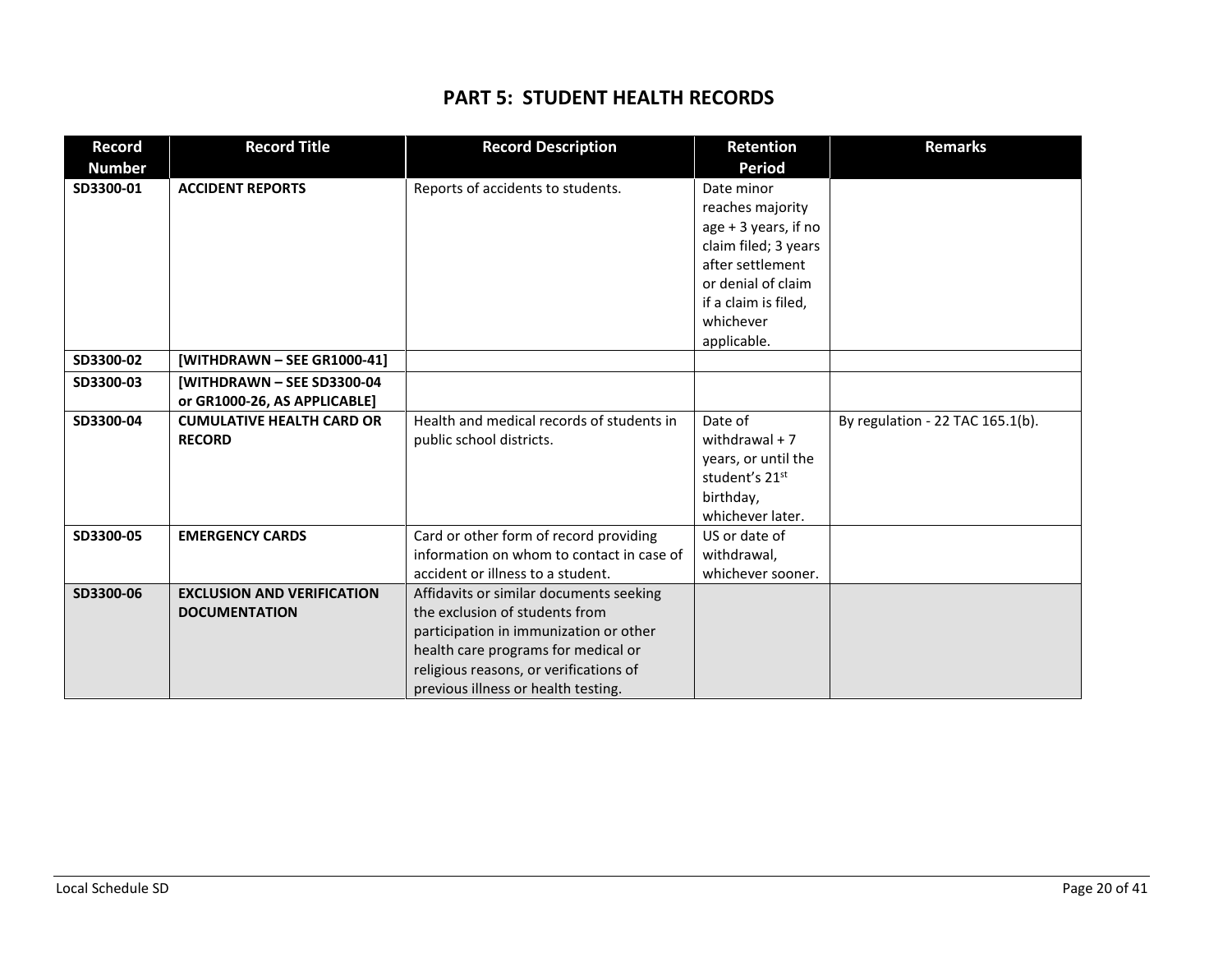| <b>Record</b> | <b>Record Title</b>                                       | <b>Record Description</b>                                                                                                                                             | Retention                                                                                                   | <b>Remarks</b>                                                                                                                                                                                                                                            |
|---------------|-----------------------------------------------------------|-----------------------------------------------------------------------------------------------------------------------------------------------------------------------|-------------------------------------------------------------------------------------------------------------|-----------------------------------------------------------------------------------------------------------------------------------------------------------------------------------------------------------------------------------------------------------|
| <b>Number</b> |                                                           |                                                                                                                                                                       | <b>Period</b>                                                                                               |                                                                                                                                                                                                                                                           |
| SD3300-06a    | <b>EXCLUSION AND VERIFICATION</b><br><b>DOCUMENTATION</b> | Exclusion documentation.                                                                                                                                              |                                                                                                             |                                                                                                                                                                                                                                                           |
|               |                                                           | (1) Affidavits of medical reasons.                                                                                                                                    | 1 year from date<br>signed by<br>physician, or date<br>of withdrawal if<br>contraindication is<br>lifelong. | By law and regulation - Texas<br>Education Code 38.002(a) and 25<br>TAC 97.62(1).                                                                                                                                                                         |
|               |                                                           | (2) Affidavits of conscience-based<br>exclusions.                                                                                                                     | Date affidavit<br>$notarized + 2$<br>years, or date of<br>withdrawal,<br>whichever sooner.                  | By regulation $-25$ TAC 97.62(2).                                                                                                                                                                                                                         |
| *SD3300-06b   | <b>EXCLUSION AND VERIFICATION</b><br><b>DOCUMENTATION</b> | Confirmations or statements of immunity,<br>infection, or positive history of illness<br>permitted by law to except students from<br>state immunization requirements. | Date of<br>withdrawal $+2$<br>years.                                                                        | <b>Retention Note: If data from the</b><br>verification documentation is<br>recorded on the cumulative health<br>card (see item number SD3300-04),<br>the documentation need be retained<br>only as long as administratively<br>valuable after recording. |
| SD3300-06c    | <b>EXCLUSION AND VERIFICATION</b><br><b>DOCUMENTATION</b> | Verifications from physicians or health<br>agencies of prior testing of sight, hearing,<br>and spinal curvature.                                                      | 2 years.                                                                                                    | By regulation - 25 TAC 37.22(13), 25<br>TAC 37.26(b) (vision, hearing), 25<br>TAC 37.145(b) (spinal).                                                                                                                                                     |
| SD3300-07     | <b>HEALTH SCREENING</b><br><b>DOCUMENTATION</b>           |                                                                                                                                                                       |                                                                                                             |                                                                                                                                                                                                                                                           |
| SD3300-07a    | <b>HEALTH SCREENING</b><br><b>DOCUMENTATION</b>           | Worksheets, checklists, examination<br>forms, and similar documents used in<br>student health screening.                                                              | AV after entry of<br>information on<br><b>Cumulative Health</b><br>Record.                                  |                                                                                                                                                                                                                                                           |
| *SD3300-07b   | <b>HEALTH SCREENING</b><br><b>DOCUMENTATION</b>           | Vision, hearing, and spinal screening<br>reports submitted to the Texas<br>Department of State Health Services.                                                       | 2 years.                                                                                                    |                                                                                                                                                                                                                                                           |
| SD3300-08     | <b>IMMUNIZATION RECORDS</b>                               |                                                                                                                                                                       |                                                                                                             |                                                                                                                                                                                                                                                           |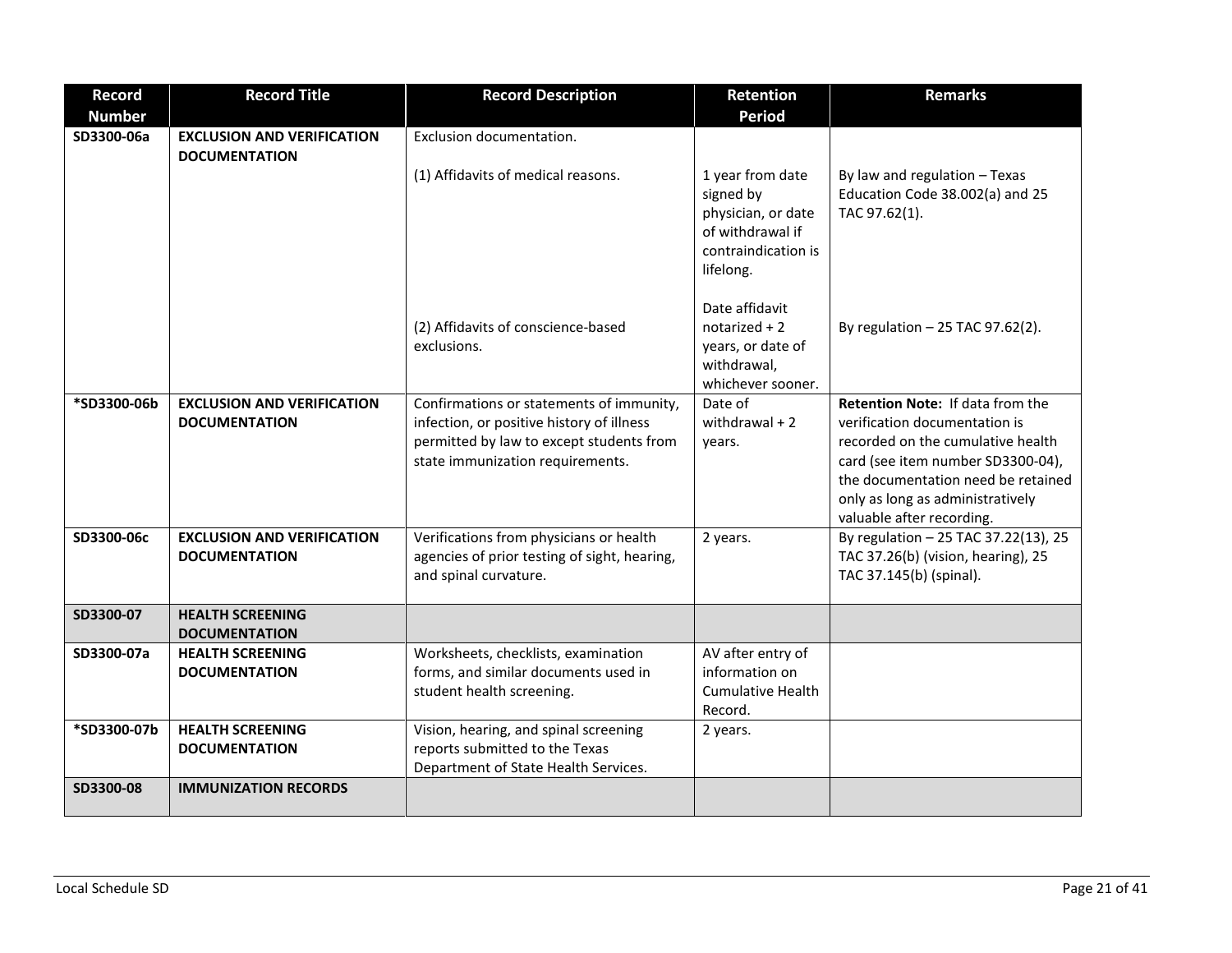| <b>Record</b> | <b>Record Title</b>                | <b>Record Description</b>                                                        | Retention                | <b>Remarks</b>                                                        |
|---------------|------------------------------------|----------------------------------------------------------------------------------|--------------------------|-----------------------------------------------------------------------|
| <b>Number</b> |                                    |                                                                                  | <b>Period</b>            |                                                                       |
| SD3300-08a    | <b>IMMUNIZATION RECORDS</b>        | Immunization record (either separate or in                                       | Date of                  | Retention Note: It is an exception                                    |
|               |                                    | combination with a cumulative health card                                        | withdrawal $+2$          | to the retention period given for the                                 |
|               |                                    | as in item number 3300-04).                                                      | years.                   | immunization record that if                                           |
|               |                                    |                                                                                  |                          | immunizations are performed by                                        |
|               |                                    |                                                                                  |                          | school nurses or other medical                                        |
|               |                                    |                                                                                  |                          | technicians employed by the school                                    |
|               |                                    |                                                                                  |                          | district, the immunization record                                     |
|               |                                    |                                                                                  |                          | and parental consent forms for the                                    |
|               |                                    |                                                                                  |                          | administration of vaccine must be                                     |
|               |                                    |                                                                                  |                          | retained by the school until the                                      |
|               |                                    |                                                                                  |                          | person receiving the vaccine is 20<br>years old or 10 years after the |
|               |                                    |                                                                                  |                          | consent form was signed, whichever                                    |
|               |                                    |                                                                                  |                          | later.                                                                |
| SD3300-08b    | <b>IMMUNIZATION RECORDS</b>        | Annual reports of immunization status.                                           | 3 years.                 |                                                                       |
|               |                                    |                                                                                  |                          |                                                                       |
| SD3300-09     | PHYSICIAN REFERRALS AND            | Copies of referrals to physicians, including                                     | AV after entry of        |                                                                       |
|               | <b>REPORTS</b>                     | any attached screening worksheets, and                                           | information on           |                                                                       |
|               |                                    | reports from physicians on referred health                                       | <b>Cumulative Health</b> |                                                                       |
|               |                                    | matters.                                                                         | Record.                  |                                                                       |
| SD3300-10     | <b>REPORTS TO ENFORCEMENT</b>      | Copies of reports on child abuse or                                              | 2 years.                 |                                                                       |
|               | <b>AGENCIES</b>                    | neglect, communicable disease, dog bites,                                        |                          |                                                                       |
|               |                                    | drug offenses, missing children, or sexually                                     |                          |                                                                       |
|               |                                    | transmitted disease submitted to the                                             |                          |                                                                       |
|               |                                    | Texas Department of State Health                                                 |                          |                                                                       |
|               |                                    | Services, the Texas Health and Human                                             |                          |                                                                       |
|               |                                    | Services Commission, or local law                                                |                          |                                                                       |
|               |                                    | enforcement and animal control agencies.                                         |                          |                                                                       |
| SD3300-11     | <b>SPECIAL HEALTH CARE RECORDS</b> |                                                                                  |                          |                                                                       |
| SD3300-11a    | SPECIAL HEALTH CARE RECORDS        | Logs or reports of medications or<br>treatment administered to students on a     | 3 years.                 |                                                                       |
|               |                                    |                                                                                  |                          |                                                                       |
| SD3300-11b    | <b>SPECIAL HEALTH CARE RECORDS</b> | group or individual basis.                                                       | End of validity of       |                                                                       |
|               |                                    | Parent's requests and physician's<br>authorizations for specialized health care. | request or               |                                                                       |
|               |                                    |                                                                                  | $authorization + 2$      |                                                                       |
|               |                                    |                                                                                  | years.                   |                                                                       |
|               |                                    |                                                                                  |                          |                                                                       |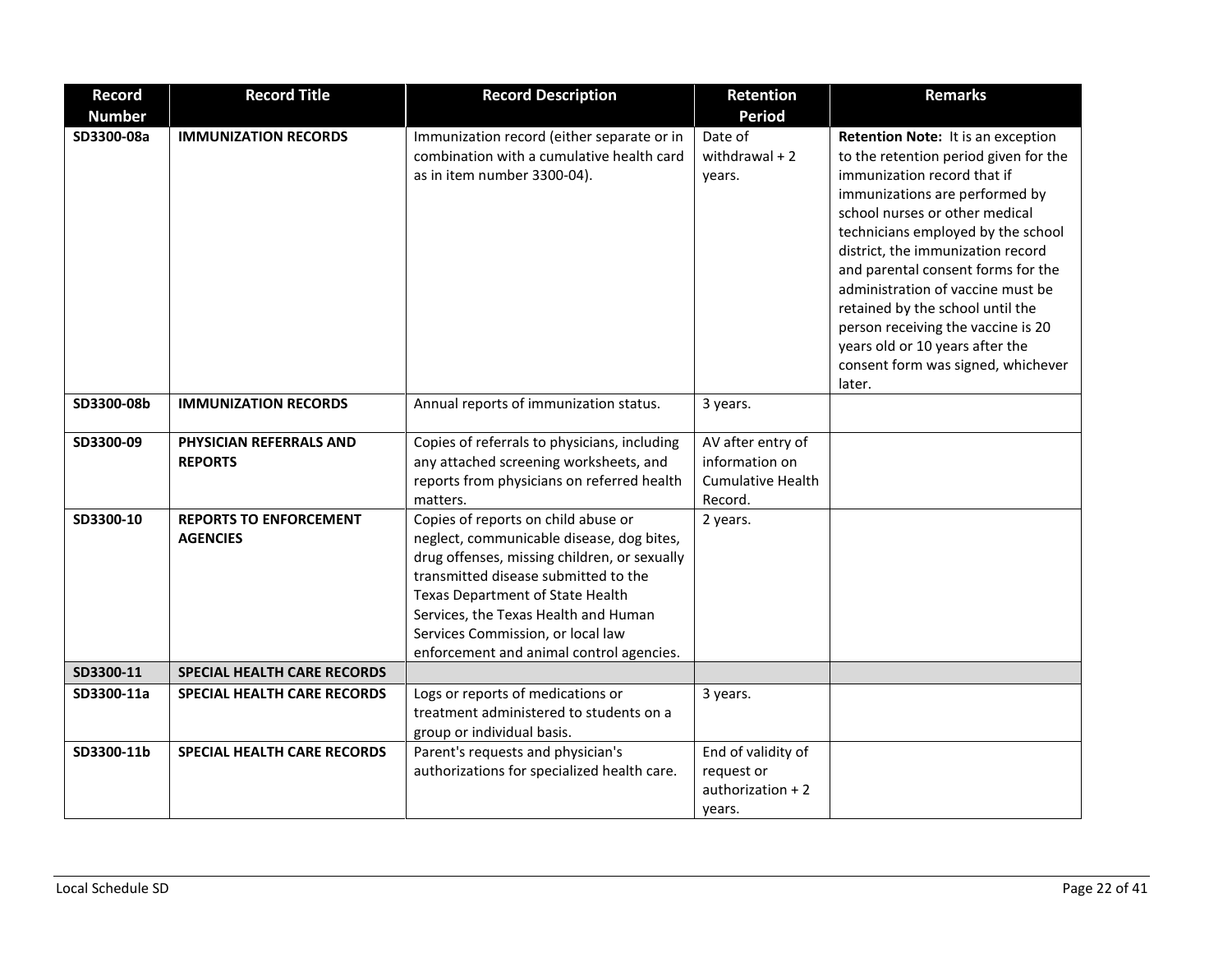### **PART 6: INSTRUCTION AND GRADE REPORTING RECORDS**

| <b>Record</b><br><b>Number</b> | <b>Record Title</b>      | <b>Record Description</b>                                                                                                                                                                                                                                       | <b>Retention</b><br><b>Period</b>                                                          | <b>Remarks</b>                                                                                                                                                                                                           |
|--------------------------------|--------------------------|-----------------------------------------------------------------------------------------------------------------------------------------------------------------------------------------------------------------------------------------------------------------|--------------------------------------------------------------------------------------------|--------------------------------------------------------------------------------------------------------------------------------------------------------------------------------------------------------------------------|
| SD3325-01                      | <b>CURRICULUM GUIDES</b> | A set of high level instruction guidelines<br>that integrate TEKS and standardized<br>testing (STAAR, TAKS) expectations into a<br>broad outline of what will be taught.                                                                                        | US.                                                                                        |                                                                                                                                                                                                                          |
| SD3325-02                      | <b>GRADE BOOKS</b>       | Instructor's records documenting<br>individual grades earned by a student and<br>any corresponding average(s) of individual<br>grades used to make entries in the<br>academic achievement or cumulative<br>record.                                              | 1 year after entry<br>of grades in the<br>academic<br>achievement or<br>cumulative record. |                                                                                                                                                                                                                          |
| SD3325-03                      | <b>GRADE REPORTS</b>     | Periodic grade reports created for internal<br>administrative purposes, providing data on<br>grades or grade rankings by class, teacher,<br>campus, course, population, ethnic<br>breakdown, etc. except reports of the type<br>noted in item number SD3325-05. | AV.                                                                                        |                                                                                                                                                                                                                          |
| SD3325-04                      | <b>LESSON PLANS</b>      | Teacher-specific documents regarding<br>implementation of curriculum guide,<br>selection of classroom materials and<br>homework.                                                                                                                                | Until end of school<br>year.                                                               |                                                                                                                                                                                                                          |
| *SD3325-05                     | <b>REPORT CARDS</b>      | Copies of report cards or grade reports or<br>a comparable record evidencing the<br>grades that have been reported for a<br>student to the student's parents.                                                                                                   | 1 year after entry<br>of grades in the<br>academic<br>achievement or<br>cumulative record. | Retention Note: If copies of report<br>cards or grade reports are the only<br>record of grades received in K-8,<br>follow SD3200-01b. If they are the<br>only record of grades received in 9-<br>12, follow SD3200-01a). |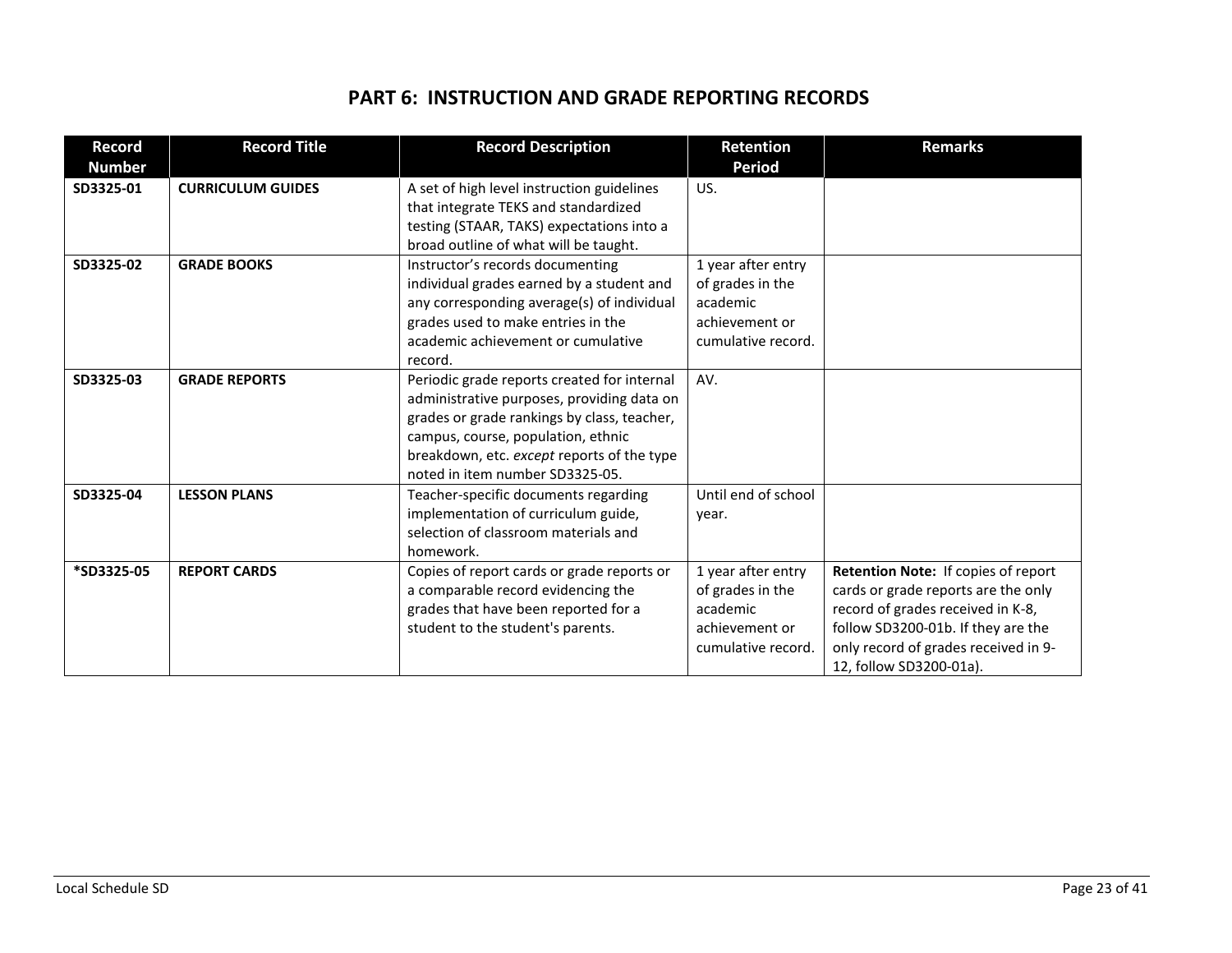# **PART 7: DISCIPLINE AND COUNSELING RECORDS**

| <b>Record</b><br><b>Number</b> | <b>Record Title</b>                                    | <b>Record Description</b>                                                                                                                                                                                                                       | Retention<br><b>Period</b>                                                             | <b>Remarks</b>                                                                                                                                                                                                                                                                                                                                                                            |
|--------------------------------|--------------------------------------------------------|-------------------------------------------------------------------------------------------------------------------------------------------------------------------------------------------------------------------------------------------------|----------------------------------------------------------------------------------------|-------------------------------------------------------------------------------------------------------------------------------------------------------------------------------------------------------------------------------------------------------------------------------------------------------------------------------------------------------------------------------------------|
| SD3350-01                      | <b>DISCIPLINE RECORDS</b>                              | Records relating to the discipline, corporal<br>punishment, suspension, and expulsion of<br>students maintained by superintendents,<br>principals, and counselors, including<br>parental conference reports and<br>correspondence with parents. |                                                                                        |                                                                                                                                                                                                                                                                                                                                                                                           |
| *SD3350-01a                    | <b>DISCIPLINE RECORDS</b>                              | Records relating to removal to a<br>Disciplinary Alternative Education Program,<br>suspension, or expulsion.                                                                                                                                    | 5 years.                                                                               |                                                                                                                                                                                                                                                                                                                                                                                           |
| SD3350-01b                     | <b>DISCIPLINE RECORDS</b>                              | Records relating to forms of discipline<br>other than removal to a Disciplinary<br>Alternative Education Program, suspension,<br>or expulsion.                                                                                                  | AV.                                                                                    |                                                                                                                                                                                                                                                                                                                                                                                           |
| SD3350-02                      | <b>STUDENT GUIDANCE AND</b><br><b>COUNSELING FILES</b> | Individual student counseling files<br>maintained by school counselors, including<br>parental conference reports.                                                                                                                               | AV.                                                                                    | <b>Retention Note: Guidance and</b><br>counseling records created by<br>participation in special programs<br>described in Part 3 of this schedule<br>must be retained for the same period<br>as Student Records in the appropriate<br>section. If the records created in a<br>federally funded project or program,<br>the retention period is instead<br>cessation of services + 5 years. |
| *SD3350-03                     | <b>LAW ENFORCEMENT</b><br><b>NOTIFICATIONS</b>         | Notification from a law enforcement<br>agency of the arrest of a student enrolled<br>in a public primary or secondary school in<br>accordance with Code of Criminal<br>Procedure, art. 15.27.                                                   | Destroy at the<br>end of the<br>school year in<br>which<br>notification was<br>issued. | By law - Texas Education Code, 37.017.<br><b>Retention Note: Texas Education Code</b><br>§37.017 prohibits law enforcement<br>notification to be attached to student's<br>permanent academic record (SD3200-<br>$01a$ ).                                                                                                                                                                  |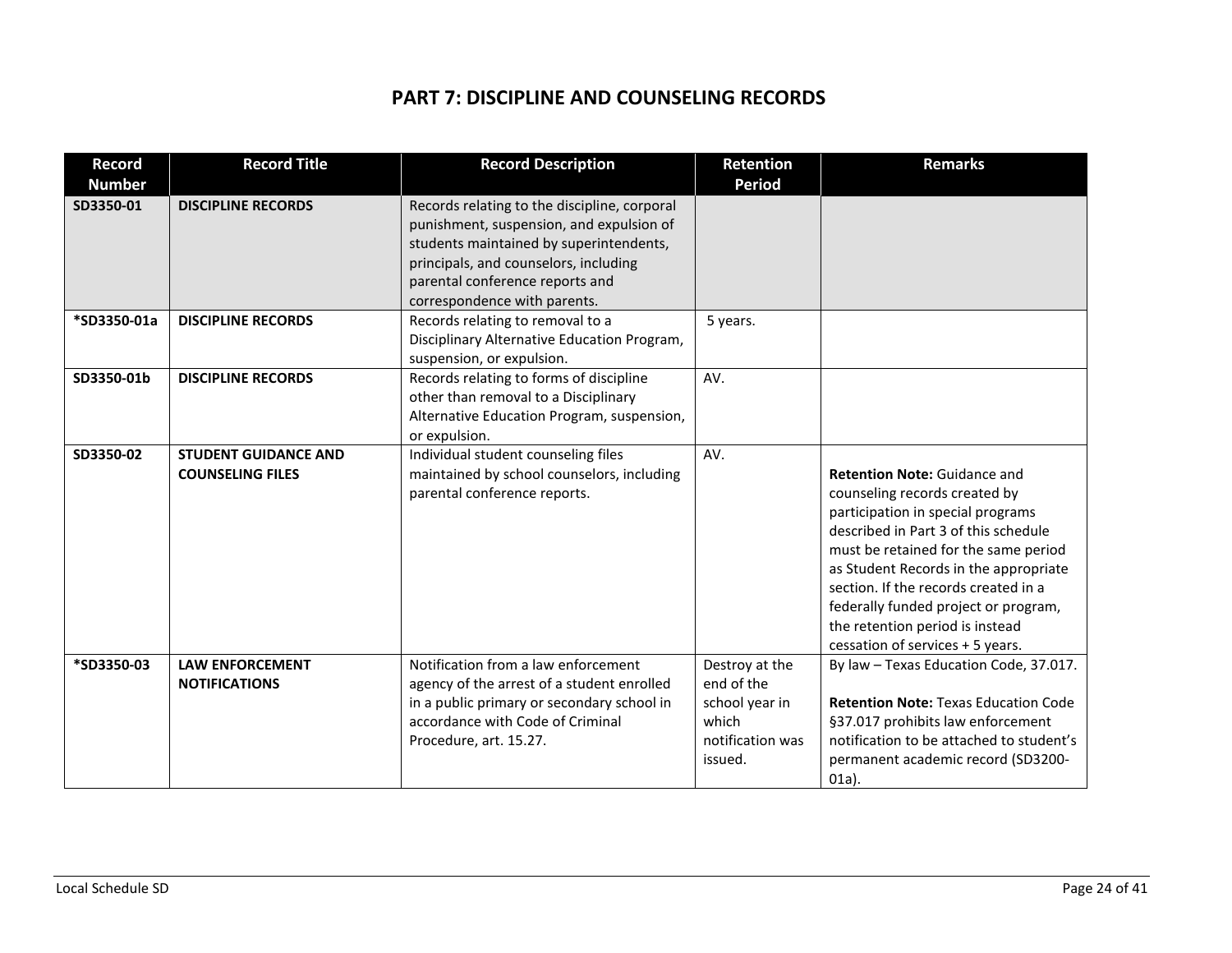|  |  | <b>PART 8: ADULT AND VOCATIONAL EDUCATION RECORDS</b> |  |  |  |
|--|--|-------------------------------------------------------|--|--|--|
|--|--|-------------------------------------------------------|--|--|--|

| Record        | <b>Record Title</b>               | <b>Record Description</b>                 | Retention         | <b>Remarks</b>                    |
|---------------|-----------------------------------|-------------------------------------------|-------------------|-----------------------------------|
| <b>Number</b> |                                   |                                           | Period            |                                   |
| *SD3375-01    | <b>CLASS ORGANIZATION REPORTS</b> |                                           | 5 years.          | See retention note (b) on page 6. |
|               | <b>AND ROSTERS</b>                |                                           |                   |                                   |
| *SD3375-02    | <b>CURRICULUM PLANNING</b>        | Project and study plans developed by      | 5 years.          | See retention note (b) on page 6. |
|               | <b>DOCUMENTATION</b>              | instructors in vocational education,      |                   |                                   |
|               |                                   | including those for vocational summer     |                   |                                   |
|               |                                   | work.                                     |                   |                                   |
| *SD3375-03    | <b>FOLLOW-UP REPORTS</b>          | Reports on post-instructional experience  | 5 years.          | See retention note (b) on page 6. |
|               |                                   | of leavers and completers of vocational   |                   |                                   |
|               |                                   | education programs.                       |                   |                                   |
| *SD3375-04    | <b>STUDENT RECORDS</b>            | Cooperative training plans; applications  | End of enrollment | See retention note (b) on page 6. |
|               |                                   | for participation in work study programs; | +5 years.         |                                   |
|               |                                   | student rating forms, progress reports,   |                   |                                   |
|               |                                   | and record cards; individual follow-up    |                   |                                   |
|               |                                   | records; and similar records of           |                   |                                   |
|               |                                   | assignments to and the completion by a    |                   |                                   |
|               |                                   | student of vocational education projects  |                   |                                   |
|               |                                   | and tasks.                                |                   |                                   |

# **PART 9: DRIVERS EDUCATION RECORDS**

| Record<br>Number | <b>Record Title</b>             | <b>Record Description</b>                                                                               | <b>Retention</b><br><b>Period</b>                                                                | <b>Remarks</b>                    |
|------------------|---------------------------------|---------------------------------------------------------------------------------------------------------|--------------------------------------------------------------------------------------------------|-----------------------------------|
| *SD3400-01       | <b>STUDENT RECORDS</b>          | Individual records of students enrolled in<br>driver's education.                                       | 5 years.                                                                                         | See retention note (b) on page 6. |
| *SD3400-02       | <b>STUDENT ROSTERS</b>          |                                                                                                         | 5 years, if used in<br>lieu of individual<br>student records;<br>otherwise AV.                   |                                   |
| SD3400-03        | <b>INSTRUCTIONAL CHECKLISTS</b> | Documents, including grading sheet,<br>completed by certified instructor during<br>driving instruction. | 1 year after entry<br>of scores and<br>other data in<br>student individual<br>record or rosters. |                                   |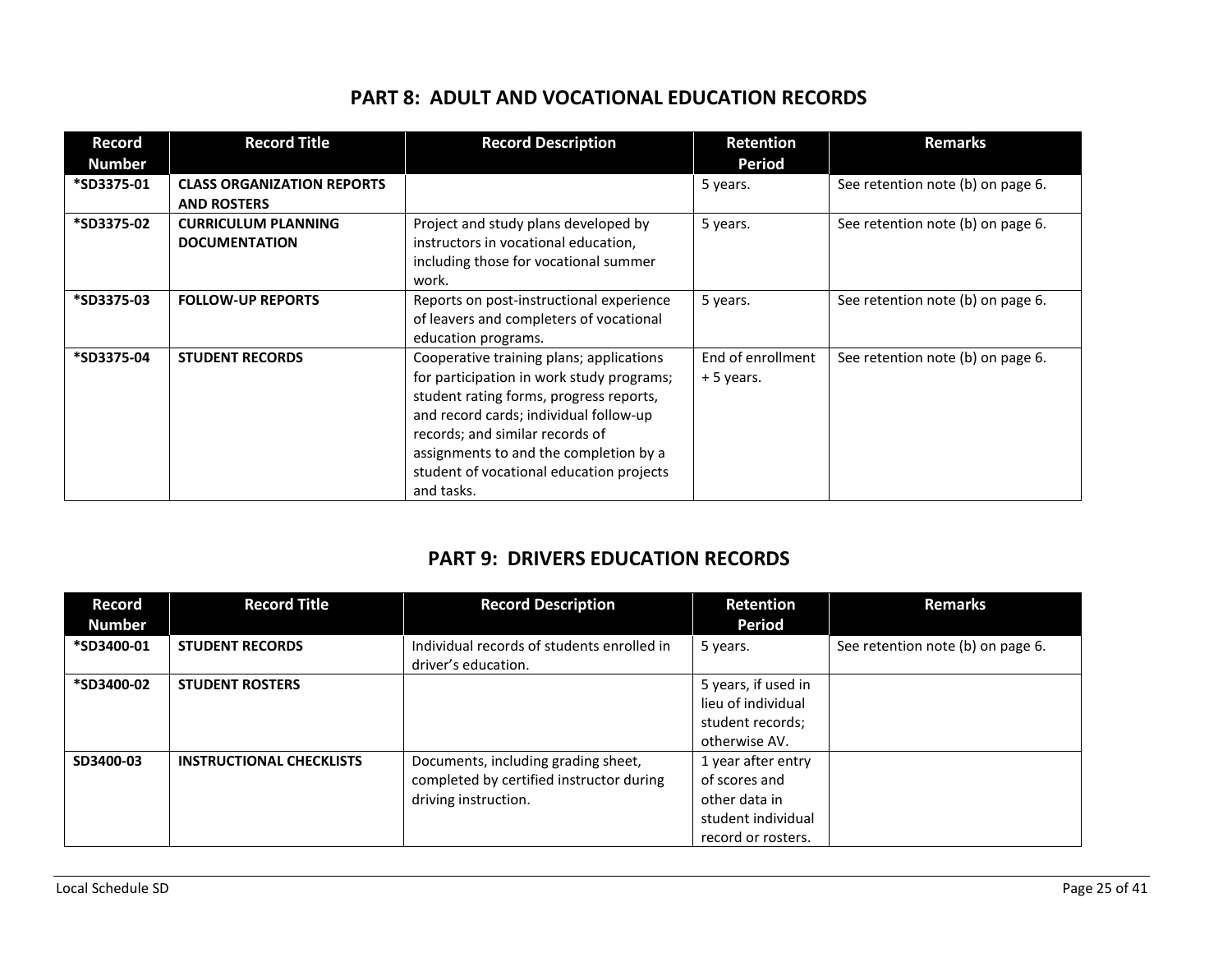| Record<br><b>Number</b> | <b>Record Title</b>                                               | <b>Record Description</b>                                                                                                                                                                             | Retention<br><b>Period</b> | <b>Remarks</b> |
|-------------------------|-------------------------------------------------------------------|-------------------------------------------------------------------------------------------------------------------------------------------------------------------------------------------------------|----------------------------|----------------|
| SD3400-04               | LICENSING AND COMPLETION<br><b>FORMS</b>                          | Any copies of forms or certificates<br>maintained in student files relating to<br>applications for drivers licenses, course<br>completions, insurance discount forms,<br>and notices of cancellation. | AV.                        |                |
| SD3400-05               | <b>REQUESTS FOR RECOGNITION OF</b><br><b>COMPLETION DOCUMENTS</b> |                                                                                                                                                                                                       | AV.                        |                |

### **PART 10: ACCREDITATION RECORDS**

| Record<br><b>Number</b> | <b>Record Title</b>              | <b>Record Description</b>                                                                                                                                                                                               | <b>Retention</b><br><b>Period</b>        | <b>Remarks</b> |
|-------------------------|----------------------------------|-------------------------------------------------------------------------------------------------------------------------------------------------------------------------------------------------------------------------|------------------------------------------|----------------|
| SD3425-01               | <b>ACCREDITATION REPORTS</b>     |                                                                                                                                                                                                                         |                                          |                |
| SD3425-01a              | <b>ACCREDITATION REPORTS</b>     | Reports to the Texas Education Agency on<br>accreditation planning or the self-<br>monitoring of progress toward the<br>achievement of goals.                                                                           | AV after<br>subsequent<br>accreditation. |                |
| SD3425-01b              | <b>ACCREDITATION REPORTS</b>     | Accreditation investigative reports from<br>the Texas Education Agency to the board<br>of trustees of a school district.                                                                                                | PERMANENT.                               |                |
| *SD3425-02              | [WITHDRAWN - SEE GR1000-41]      |                                                                                                                                                                                                                         |                                          |                |
| *SD3425-03              | <b>DISTRICT IMPROVEMENT PLAN</b> | Plan and supporting documentation<br>developed, evaluated, and revised<br>annually, in accordance with district policy,<br>by the superintendent.                                                                       | $US + 5$ years.                          |                |
| *SD3425-04              | <b>CAMPUS IMPROVEMENT PLAN</b>   | Plan and supporting documentation<br>developed, reviewed, and revised each<br>school year by the principal of each school<br>campus for the purpose of improving<br>student performance for all student<br>populations. | $US + 2$ years.                          |                |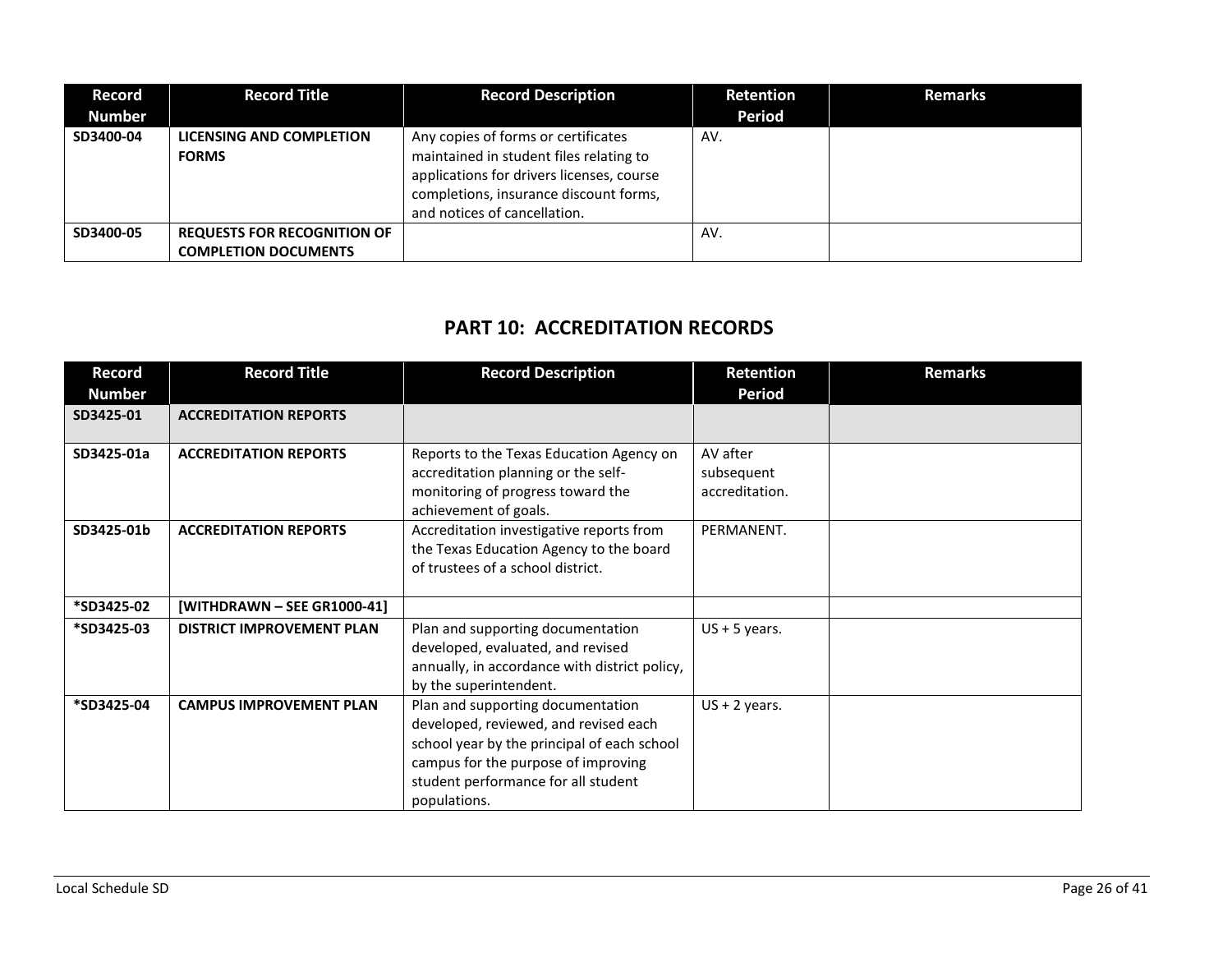### **PART 11: FOOD SERVICE RECORDS**

| <b>Record</b> | <b>Record Title</b>               | <b>Record Description</b>                     | Retention         | <b>Remarks</b> |
|---------------|-----------------------------------|-----------------------------------------------|-------------------|----------------|
| <b>Number</b> |                                   |                                               | Period            |                |
| SD3450-01     | <b>CERTIFICATES OF AUTHORITY</b>  | Authorizations for persons to act on behalf   | Date rescinded or |                |
|               |                                   | of a school district in school lunch matters. | terminated $+5$   |                |
|               |                                   |                                               | years.            |                |
| SD3450-02     | <b>DAILY FOOD SERVICE RECORDS</b> | Daily record of full-price, reduced-price,    | End of program    |                |
|               |                                   | and free breakfasts and lunches served.       | year $+5$ years.  |                |
| SD3450-03     | <b>FOOD AND FOOD EQUIPMENT</b>    | Inventory records of food and food            | End of program    |                |
|               | <b>INVENTORY RECORDS</b>          | equipment.                                    | year + 5 years.   |                |
| SD3450-04     | <b>FREE OR REDUCED-PRICE MEAL</b> |                                               |                   |                |
|               | <b>RECORDS</b>                    |                                               |                   |                |
| SD3450-04a    | <b>FREE OR REDUCED-PRICE MEAL</b> | Applications from parents for free or         | End of program    |                |
|               | <b>RECORDS</b>                    | reduced-price breakfasts or lunches, and      | year $+5$ years.  |                |
|               |                                   | rosters or lists of eligible students.        |                   |                |
| SD3450-04b    | <b>FREE OR REDUCED-PRICE MEAL</b> | Policy statements on free and reduced-        | $US + 5$ years.   |                |
|               | <b>RECORDS</b>                    | price meals.                                  |                   |                |
| SD3450-05     | <b>HEALTH INSPECTION REPORTS</b>  |                                               | End of program    |                |
|               |                                   |                                               | year $+5$ years.  |                |
| SD3450-06     | <b>MENU RECORDS</b>               | Daily menus and related planning records.     | End of program    |                |
|               |                                   |                                               | year + 5 years.   |                |

### **PART 12: TEXTBOOK RECORDS**

| Record        | <b>Record Title</b>             | <b>Record Description</b> | Retention     | <b>Remarks</b>    |
|---------------|---------------------------------|---------------------------|---------------|-------------------|
| <b>Number</b> |                                 |                           | <b>Period</b> |                   |
| SD3475-01     | <b>ANNUAL MEMBERSHIP REPORT</b> |                           | AV.           | Obsolete record.  |
| SD3475-02     | <b>LOCAL TEXTBOOK COMMITTEE</b> |                           | AV.           | lObsolete record. |
|               | <b>REPORT</b>                   |                           |               |                   |
| SD3475-03     | [WITHDRAWN - SEE GR1000-25]     |                           |               |                   |
| SD3475-04     | <b>TEXTBOOK INVENTORY AND</b>   |                           |               |                   |
|               | <b>DISTRIBUTION CONTROL</b>     |                           |               |                   |
|               | <b>RECORDS</b>                  |                           |               |                   |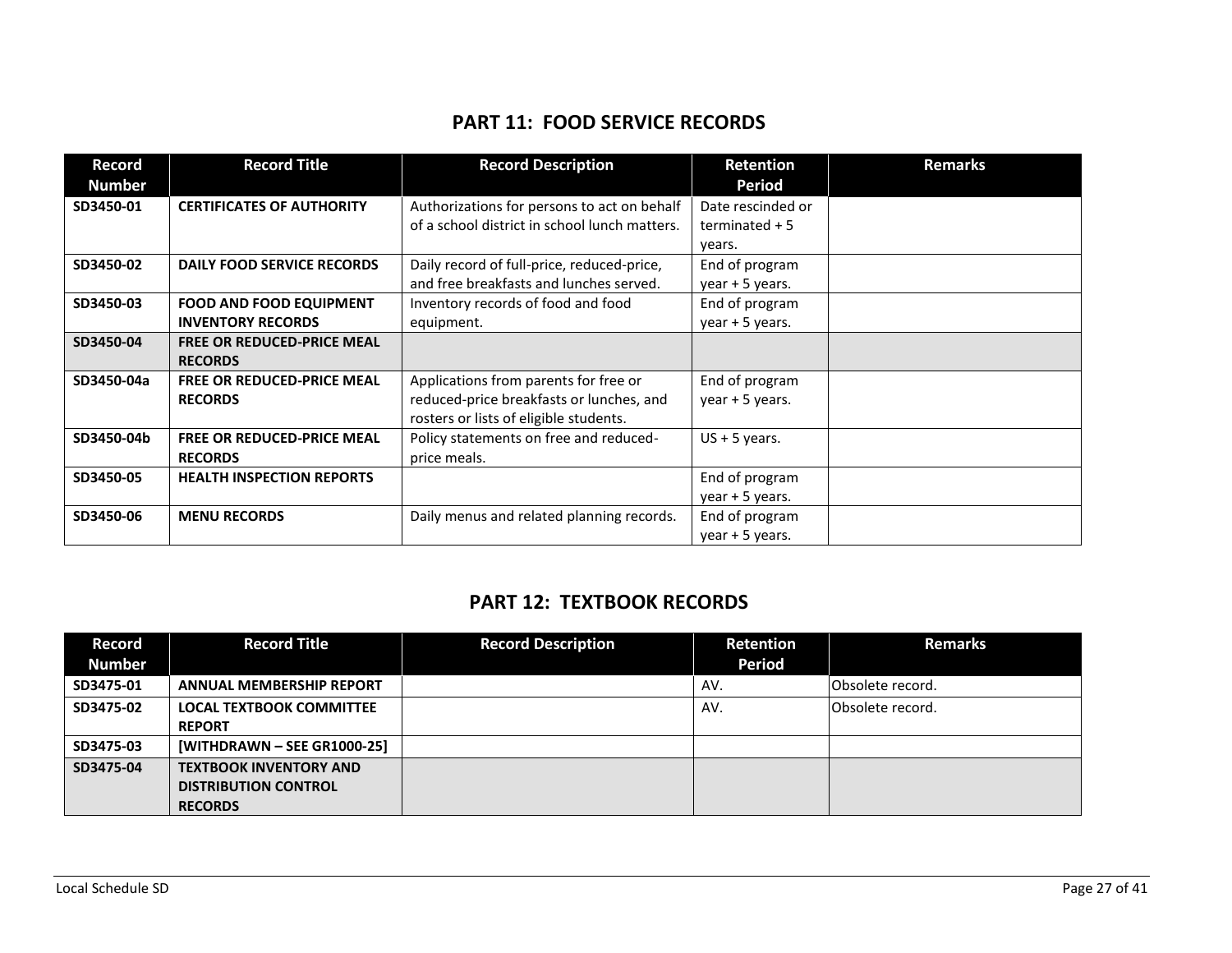| <b>Record</b> | <b>Record Title</b>           | <b>Record Description</b>                  | <b>Retention</b>   | <b>Remarks</b>   |
|---------------|-------------------------------|--------------------------------------------|--------------------|------------------|
| <b>Number</b> |                               |                                            | <b>Period</b>      |                  |
| SD3475-04a    | <b>TEXTBOOK INVENTORY AND</b> | Inventories.                               | $US + 1$ year.     |                  |
|               | <b>DISTRIBUTION CONTROL</b>   |                                            |                    |                  |
|               | <b>RECORDS</b>                |                                            |                    |                  |
| SD3475-04b    | <b>TEXTBOOK INVENTORY AND</b> | Book cards or records comparable in        | End of school year |                  |
|               | <b>DISTRIBUTION CONTROL</b>   | function documenting what books were       | or date of         |                  |
|               | <b>RECORDS</b>                | distributed to each student and similar    | withdrawal, $+3$   |                  |
|               |                               | records documenting their return or non-   | years.             |                  |
|               |                               | return.                                    |                    |                  |
| SD3475-04c    | <b>TEXTBOOK INVENTORY AND</b> | Records documenting the distribution,      | End of school      |                  |
|               | <b>DISTRIBUTION CONTROL</b>   | transfer, and return of textbooks on a     | year.              |                  |
|               | <b>RECORDS</b>                | campus by campus basis.                    |                    |                  |
| SD3475-04d    | <b>TEXTBOOK INVENTORY AND</b> | Notification or reports of state-owned     | 2 years.           |                  |
|               | <b>DISTRIBUTION CONTROL</b>   | textbooks that have been destroyed.        |                    |                  |
|               | <b>RECORDS</b>                |                                            |                    |                  |
| SD3475-05     | <b>TEXTBOOK PROCUREMENT</b>   |                                            |                    |                  |
|               | <b>RECORDS</b>                |                                            |                    |                  |
| SD3475-05a    | <b>TEXTBOOK PROCUREMENT</b>   | Requisitions and supplemental requisitions | $FE + 2 years.$    |                  |
|               | <b>RECORDS</b>                | for textbooks, learning systems, and       |                    |                  |
|               |                               | related materials, including those for use |                    |                  |
|               |                               | by visually disabled students, placed with |                    |                  |
|               |                               | the Texas Education Agency (TEA), the      |                    |                  |
|               |                               | Texas Instructional Materials Center for   |                    |                  |
|               |                               | the Visually Impaired, or other vendors as |                    |                  |
|               |                               | may be permitted by law or regulation,     |                    |                  |
|               |                               | including supporting documentation such    |                    |                  |
|               |                               | as statements of charges, packing slips,   |                    |                  |
|               |                               | freight bills, and shipment-error reports. |                    |                  |
| SD3475-05b    | <b>TEXTBOOK PROCUREMENT</b>   | Order notifications from the Texas         | AV.                | Obsolete record. |
|               | <b>RECORDS</b>                | <b>Education Agency (TEA) concerning</b>   |                    |                  |
|               |                               | processing of textbook orders.             |                    |                  |
| SD3475-05c    | <b>TEXTBOOK PROCUREMENT</b>   | Documentation relating to the              | AV after receipt   |                  |
|               | <b>RECORDS</b>                | procurement of sample textbooks, learning  | and reconciliation |                  |
|               |                               | systems, and related materials.            | of shipment.       |                  |
| SD3475-06     | <b>TEXTBOOK SALES AND</b>     |                                            |                    |                  |
|               | <b>DISPOSITION RECORDS</b>    |                                            |                    |                  |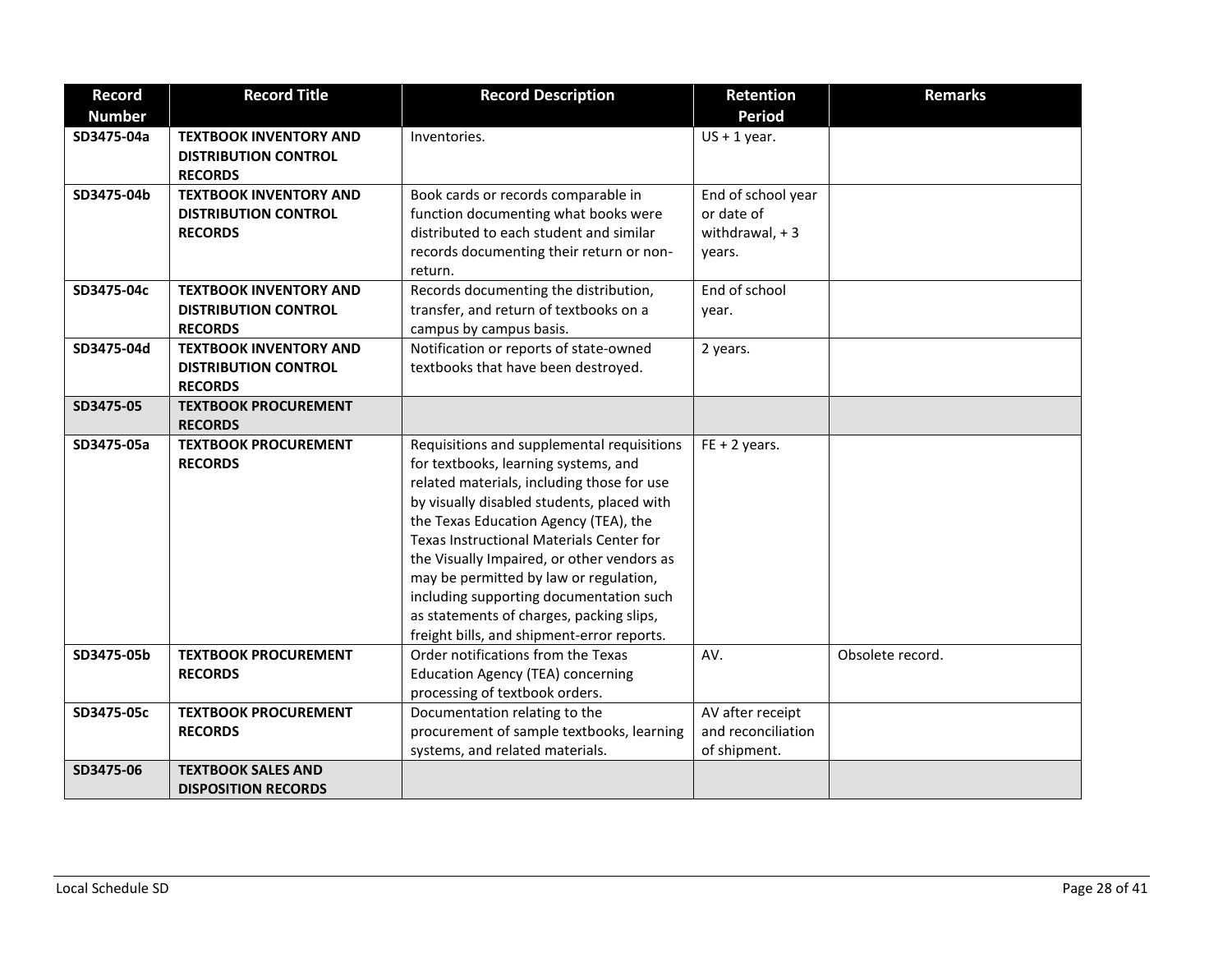| Record<br><b>Number</b> | <b>Record Title</b>                                     | <b>Record Description</b>                                                                                                                                                                                                                                                                                   | <b>Retention</b><br><b>Period</b> | <b>Remarks</b> |
|-------------------------|---------------------------------------------------------|-------------------------------------------------------------------------------------------------------------------------------------------------------------------------------------------------------------------------------------------------------------------------------------------------------------|-----------------------------------|----------------|
| SD3475-06a              | <b>TEXTBOOK SALES AND</b><br><b>DISPOSITION RECORDS</b> | State textbook sales invoices and<br>acknowledgment statements, logs (district<br>and campus) of textbooks paid for,<br>payment or reduced payment waivers,<br>payment account cards, and any district<br>forms used for the transmittal of textbook<br>funds from campuses to the textbook<br>coordinator. | $FE + 2 \text{ years}.$           |                |
| SD3475-06b              | <b>TEXTBOOK SALES AND</b><br><b>DISPOSITION RECORDS</b> | Records relating to the disposition by<br>donation or destruction of textbooks and<br>other instructional materials after<br>discontinued for use in public schools.                                                                                                                                        | AV.                               |                |

# **PART 13: SCHOOL TRANSPORTATION RECORDS**

| <b>Record</b> | <b>Record Title</b>               | <b>Record Description</b>                    | <b>Retention Period</b> | <b>Remarks</b> |
|---------------|-----------------------------------|----------------------------------------------|-------------------------|----------------|
| <b>Number</b> |                                   |                                              |                         |                |
| SD3500-01     | <b>APPLICATIONS FOR NEW</b>       | Requests to the Texas Education Agency for   | $FE + 5 years$ .        |                |
|               | <b>TRANSPORTATION PROGRAMS</b>    | approval of state funds for eligible student |                         |                |
|               |                                   | transportation services.                     |                         |                |
| SD3500-02     | <b>CONTRACTS FOR</b>              | Contracts with public or commercial          | 4 years after the       |                |
|               | <b>TRANSPORTATION SERVICES</b>    | companies for pupil transportation services, | expiration or           |                |
|               |                                   | including copies of applications to the      | termination of the      |                |
|               |                                   | Texas Education Agency (TEA) for contract    | contract according      |                |
|               |                                   | approval.                                    | to its terms.           |                |
| SD3500-03     | <b>DRIVERS RECORDS</b> (see also  |                                              |                         |                |
|               | Section 3-1 of Local Schedule GR) |                                              |                         |                |
|               |                                   |                                              |                         |                |
|               |                                   |                                              |                         |                |
|               |                                   |                                              |                         |                |
|               |                                   |                                              |                         |                |
| SD3500-03a    | <b>DRIVERS RECORDS</b> (see also  | Medical examination reports.                 | $US + 3$ years.         |                |
|               | Section 3-1 of Local Schedule GR) |                                              |                         |                |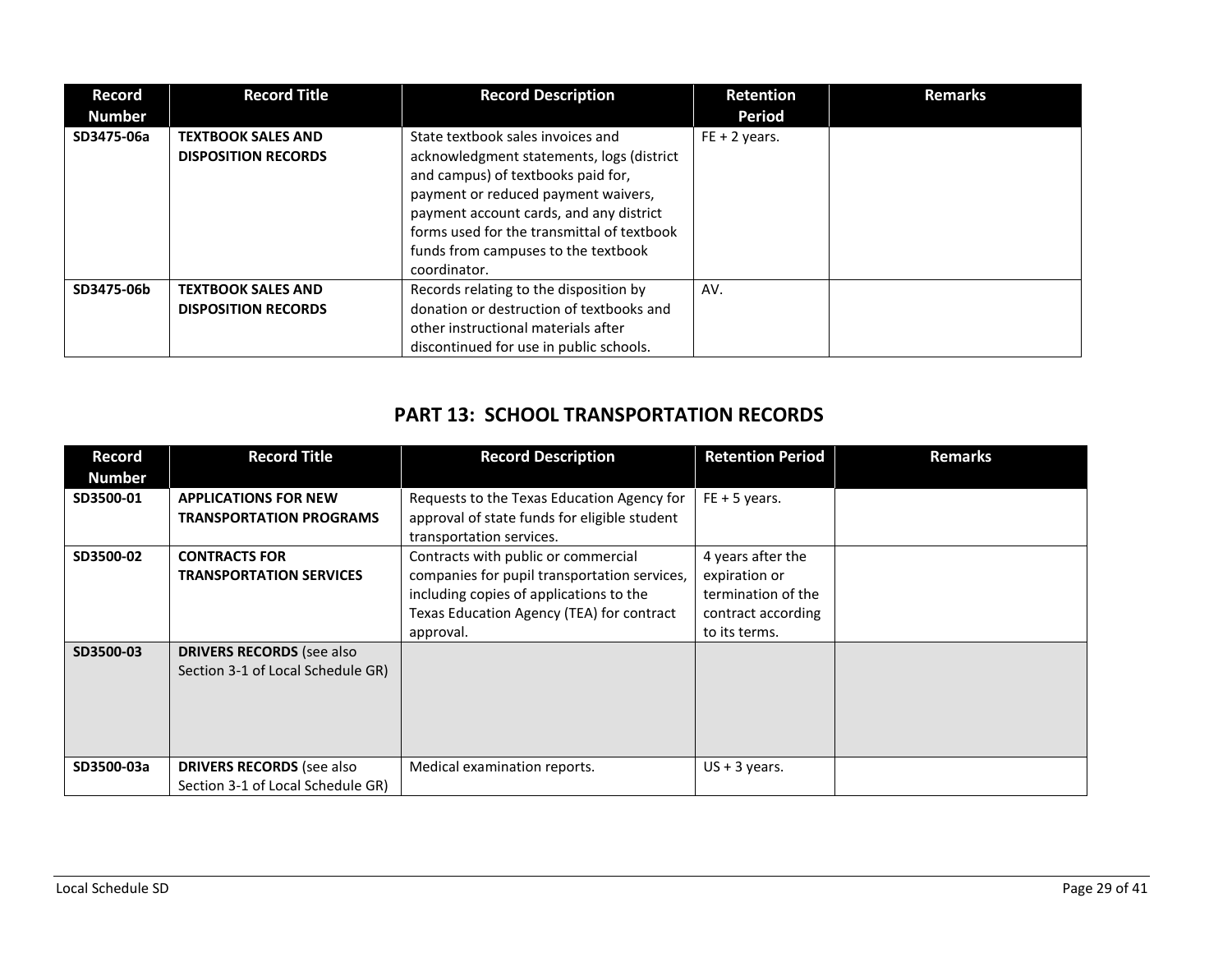| <b>Record</b><br><b>Number</b> | <b>Record Title</b>                                                           | <b>Record Description</b>                                                                                                                                                                                                                                                                        | <b>Retention Period</b>                                      | <b>Remarks</b>                                                                                                                                                                            |
|--------------------------------|-------------------------------------------------------------------------------|--------------------------------------------------------------------------------------------------------------------------------------------------------------------------------------------------------------------------------------------------------------------------------------------------|--------------------------------------------------------------|-------------------------------------------------------------------------------------------------------------------------------------------------------------------------------------------|
| SD3500-03b                     | <b>DRIVERS RECORDS</b> (see also<br>Section 3-1 of Local Schedule GR)         | School bus driver training certification<br>verifications.                                                                                                                                                                                                                                       | US, expires, or<br>termination $+5$<br>years.                |                                                                                                                                                                                           |
| SD3500-03c                     | <b>DRIVERS RECORDS</b> (see also<br>Section 3-1 of Local Schedule GR)         | Driver's license record checks.                                                                                                                                                                                                                                                                  | US or date of<br>separation $+2$<br>years, as<br>applicable. |                                                                                                                                                                                           |
| SD3500-04                      | <b>ELIGIBLE RIDER</b><br><b>DOCUMENTATION</b>                                 | Documentation, maintained in the form of<br>lists of actual bus riders by name and route<br>number, including all associated records<br>providing source information needed to<br>complete ridership sections of state-<br>required pupil transportation reports (see<br>item number SD3500-05). | 3 years.                                                     |                                                                                                                                                                                           |
| SD3500-05                      | <b>PUPIL TRANSPORTATION</b><br><b>REPORTS</b>                                 | Annual reports to the Texas Education<br>Agency on the number of pupils<br>transported by school bus or private means<br>(including route mileage), used by the<br>agency to determine transportation<br>allotments.                                                                             | 3 years.                                                     | Retention Note: This record group<br>includes requests for approval of bus<br>routes, now part of the Regular Pupil<br>Transportation Report, but<br>submitted separately in prior years. |
| SD3500-06                      | <b>ROUTE DESCRIPTIONS</b>                                                     | A turn-by-turn accounting for each<br>approved route, specifying road<br>designations and corresponding mileages.                                                                                                                                                                                | $US + 3$ years.                                              |                                                                                                                                                                                           |
| SD3500-07                      | <b>SCHOOL TRANSPORTATION</b><br><b>COST AND MAINTENANCE</b><br><b>RECORDS</b> |                                                                                                                                                                                                                                                                                                  |                                                              |                                                                                                                                                                                           |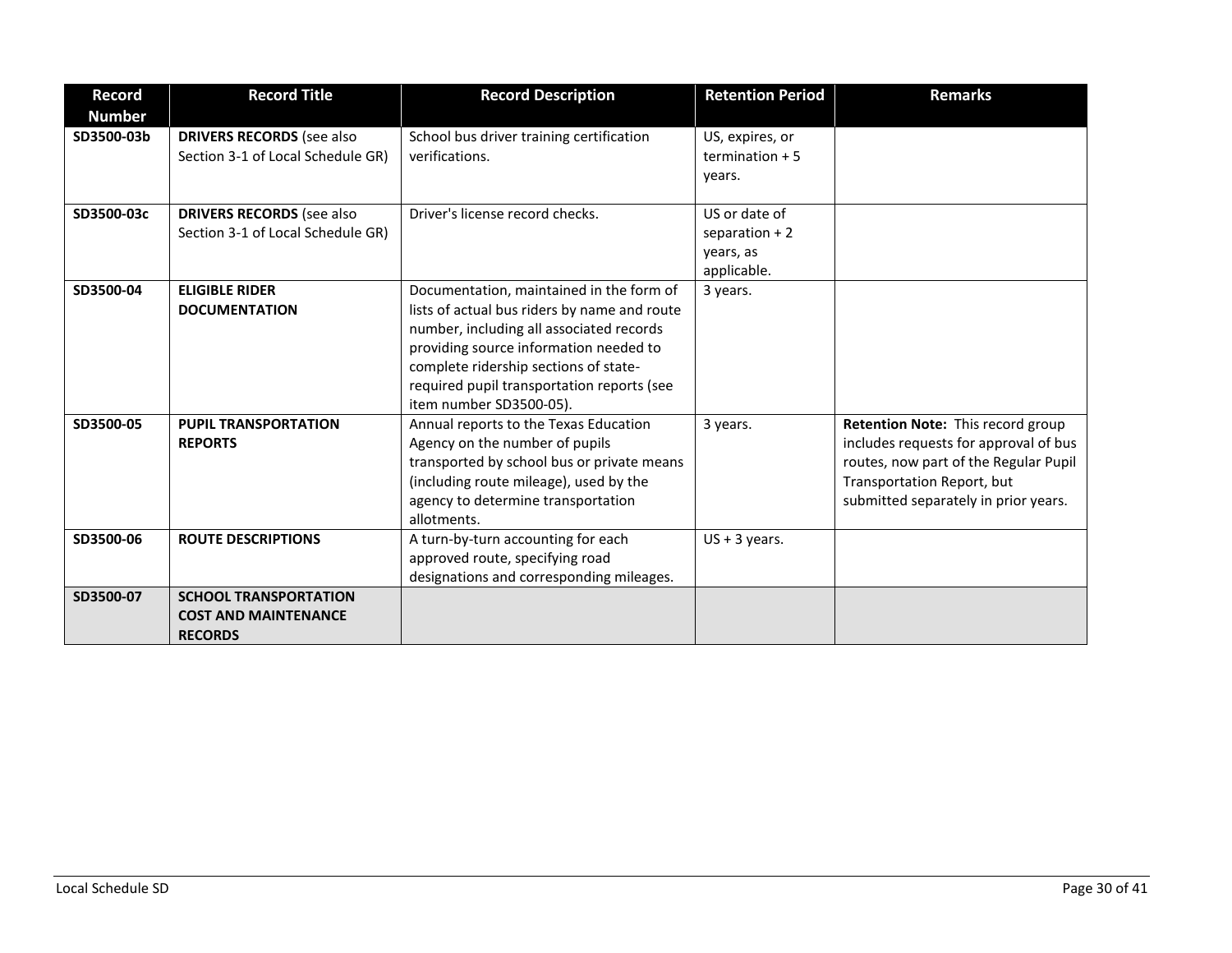| <b>Record</b>  | <b>Record Title</b>                                                           | <b>Record Description</b>                                                                                                                                                                                                                                                                                                                                                                                         | <b>Retention Period</b> | <b>Remarks</b>                                                                                                                                                                                                                                                                                                                                                                                                                                                                                                                                                                                                                                                                            |
|----------------|-------------------------------------------------------------------------------|-------------------------------------------------------------------------------------------------------------------------------------------------------------------------------------------------------------------------------------------------------------------------------------------------------------------------------------------------------------------------------------------------------------------|-------------------------|-------------------------------------------------------------------------------------------------------------------------------------------------------------------------------------------------------------------------------------------------------------------------------------------------------------------------------------------------------------------------------------------------------------------------------------------------------------------------------------------------------------------------------------------------------------------------------------------------------------------------------------------------------------------------------------------|
| <b>Number</b>  |                                                                               |                                                                                                                                                                                                                                                                                                                                                                                                                   |                         |                                                                                                                                                                                                                                                                                                                                                                                                                                                                                                                                                                                                                                                                                           |
| SD3500-07a     | <b>SCHOOL TRANSPORTATION</b><br><b>COST AND MAINTENANCE</b><br><b>RECORDS</b> | Vehicle master record containing the<br>following: complete description including<br>identification and license numbers; title<br>and registration papers; annual beginning<br>and ending odometer readings; total<br>annual fuel, maintenance, labor, and parts<br>costs; and complete maintenance and<br>inspection history (in summary form<br>showing date and nature of inspection,<br>service, and repair). | LA.                     | Retention Notes: a) This schedule<br>does not require the creation of a<br>vehicle master record of the type<br>described, but if a vehicle master<br>record is not maintained, records<br>containing the prescribed<br>information must be retained for the<br>life of the vehicle. For example, if<br>work orders in SD3500-07b are the<br>only record maintained of repairs to<br>school buses, they must be retained<br>for the life of the vehicle.<br>b) If a school bus is salvaged as the<br>result of an accident, the vehicle<br>master record or, if one is not<br>created, documents providing the<br>types of information prescribed,<br>must be retained for $LA + 1$ year. |
| SD3500-07b     | <b>SCHOOL TRANSPORTATION</b><br><b>COST AND MAINTENANCE</b><br><b>RECORDS</b> | Service requests/work orders.                                                                                                                                                                                                                                                                                                                                                                                     | 2 years.                |                                                                                                                                                                                                                                                                                                                                                                                                                                                                                                                                                                                                                                                                                           |
| SD3500-07c     | <b>SCHOOL TRANSPORTATION</b><br><b>COST AND MAINTENANCE</b><br><b>RECORDS</b> | Daily activity reports compiled by vehicle<br>shop personnel and/or drivers showing fuel<br>and oil consumption, odometer readings,<br>routine inspections, etc., from which data is<br>derived for operating cost reports and the<br>vehicle master record.                                                                                                                                                      | 2 years.                |                                                                                                                                                                                                                                                                                                                                                                                                                                                                                                                                                                                                                                                                                           |
| SD3500-<br>07d | <b>SCHOOL TRANSPORTATION</b><br><b>COST AND MAINTENANCE</b><br><b>RECORDS</b> | School bus usage reports for extracurricular<br>activities, field trips, or for private purposes<br>under contract needed for compiling<br>annual operating costs reports under (e).                                                                                                                                                                                                                              | 2 years.                |                                                                                                                                                                                                                                                                                                                                                                                                                                                                                                                                                                                                                                                                                           |
| SD3500-07e     | <b>SCHOOL TRANSPORTATION</b><br><b>COST AND MAINTENANCE</b><br><b>RECORDS</b> | Annual operation cost reports submitted to<br>the Texas Education Agency.                                                                                                                                                                                                                                                                                                                                         | $FE + 5 years$ .        |                                                                                                                                                                                                                                                                                                                                                                                                                                                                                                                                                                                                                                                                                           |
| SD3500-08      | [WITHDRAWN - SEE GR1075-<br>$03a$ ]                                           |                                                                                                                                                                                                                                                                                                                                                                                                                   |                         |                                                                                                                                                                                                                                                                                                                                                                                                                                                                                                                                                                                                                                                                                           |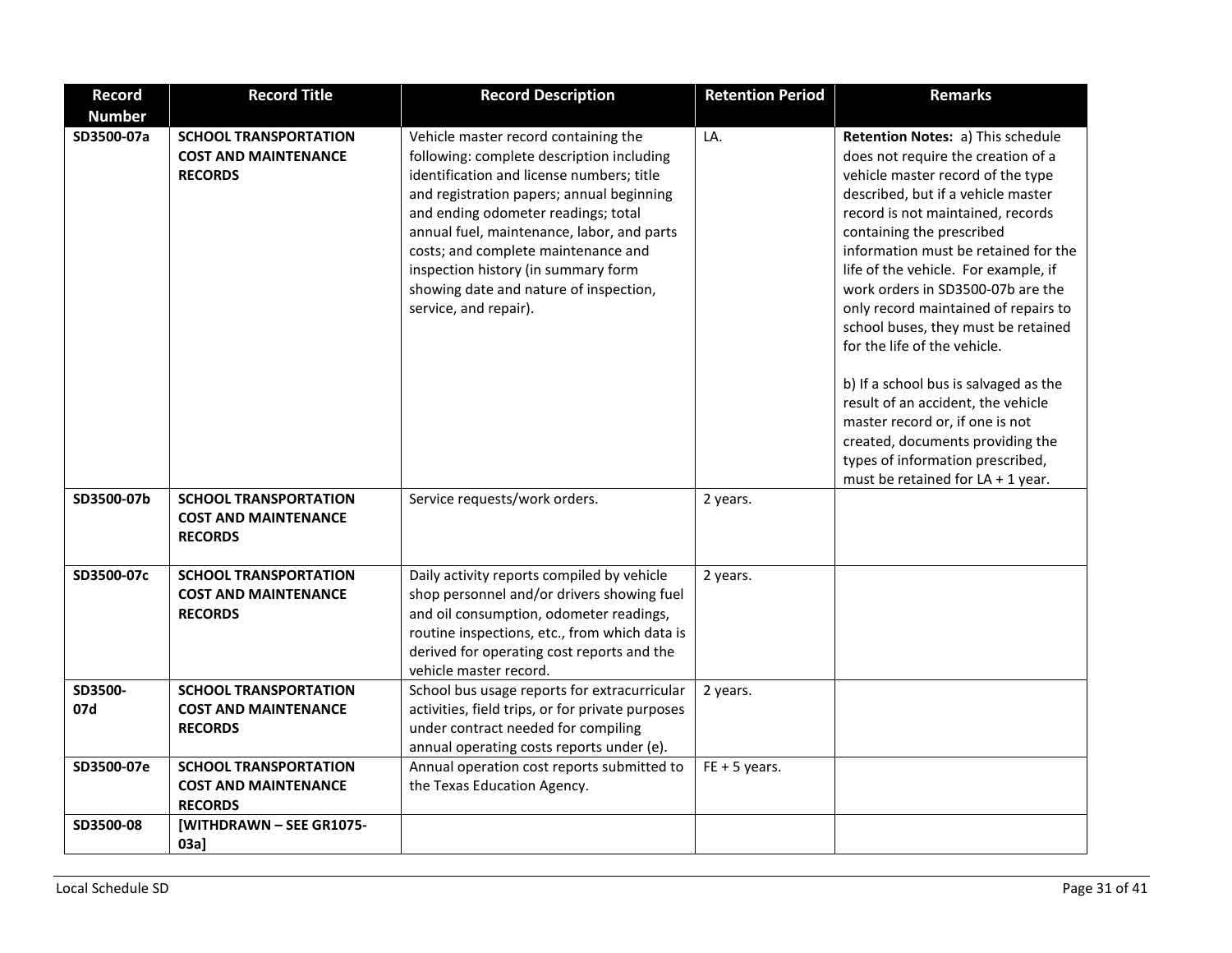| <b>Record</b><br><b>Number</b> | <b>Record Title</b>                                   | <b>Record Description</b>                | <b>Retention Period</b>                                          | <b>Remarks</b>                                                                                                                                                                                                                            |
|--------------------------------|-------------------------------------------------------|------------------------------------------|------------------------------------------------------------------|-------------------------------------------------------------------------------------------------------------------------------------------------------------------------------------------------------------------------------------------|
| *SD3500-09                     | <b>SCHOOL BUS SURVEILLANCE</b><br><b>VIDEO</b>        |                                          |                                                                  |                                                                                                                                                                                                                                           |
| *SD3500-09a                    | <b>SCHOOL BUS SURVEILLANCE</b><br>VIDEO (no incident) | Video recorded where no incident occurs. | AV.                                                              | <b>Retention Note: The Texas State</b><br>Library and Archives Commission<br>strongly urges, but does not require,<br>retaining school bus surveillance<br>videos for a minimum of ten school<br>days as recording technology<br>permits. |
| *SD3500-09b                    | <b>SCHOOL BUS SURVEILLANCE</b><br>VIDEO (incident)    | Video that records an incident.          | 30 days after<br>incident resolved<br>or verdict is<br>rendered. |                                                                                                                                                                                                                                           |

### **PART 14: SCHOOL SAFETY RECORDS**

| Record        | <b>Record Title</b>             | <b>Record Description</b>                                                                                                          | Retention     | <b>Remarks</b> |
|---------------|---------------------------------|------------------------------------------------------------------------------------------------------------------------------------|---------------|----------------|
| <b>Number</b> |                                 |                                                                                                                                    | <b>Period</b> |                |
| SD3525-01     | <b>EVACUATION AND FIRE EXIT</b> |                                                                                                                                    | US.           |                |
|               | <b>PLANS</b>                    |                                                                                                                                    |               |                |
| SD3525-02     | <b>FIRE DRILL RECORDS</b>       | Records of fire drills, including schedules,<br>reports, correspondence with fire<br>departments, and associated<br>documentation. | 3 years.      |                |
| SD3525-03     | <b>FIRE SAFETY INSPECTION</b>   |                                                                                                                                    | 5 years.      |                |
|               | <b>REPORTS</b>                  |                                                                                                                                    |               |                |

### **PART 15: FINANCIAL RECORDS**

| Record        | <b>Record Title</b>           | <b>Record Description</b> | <b>Retention</b> | <b>Remarks</b> |
|---------------|-------------------------------|---------------------------|------------------|----------------|
| <b>Number</b> |                               |                           | <b>Period</b>    |                |
| SD3550-01     | <b>IWITHDRAWN – SEE LOCAL</b> |                           |                  |                |
|               | <b>SCHEDULE GR, PART 2]</b>   |                           |                  |                |
| SD3550-02     | [WITHDRAWN - SEE GR1000-41]   |                           |                  |                |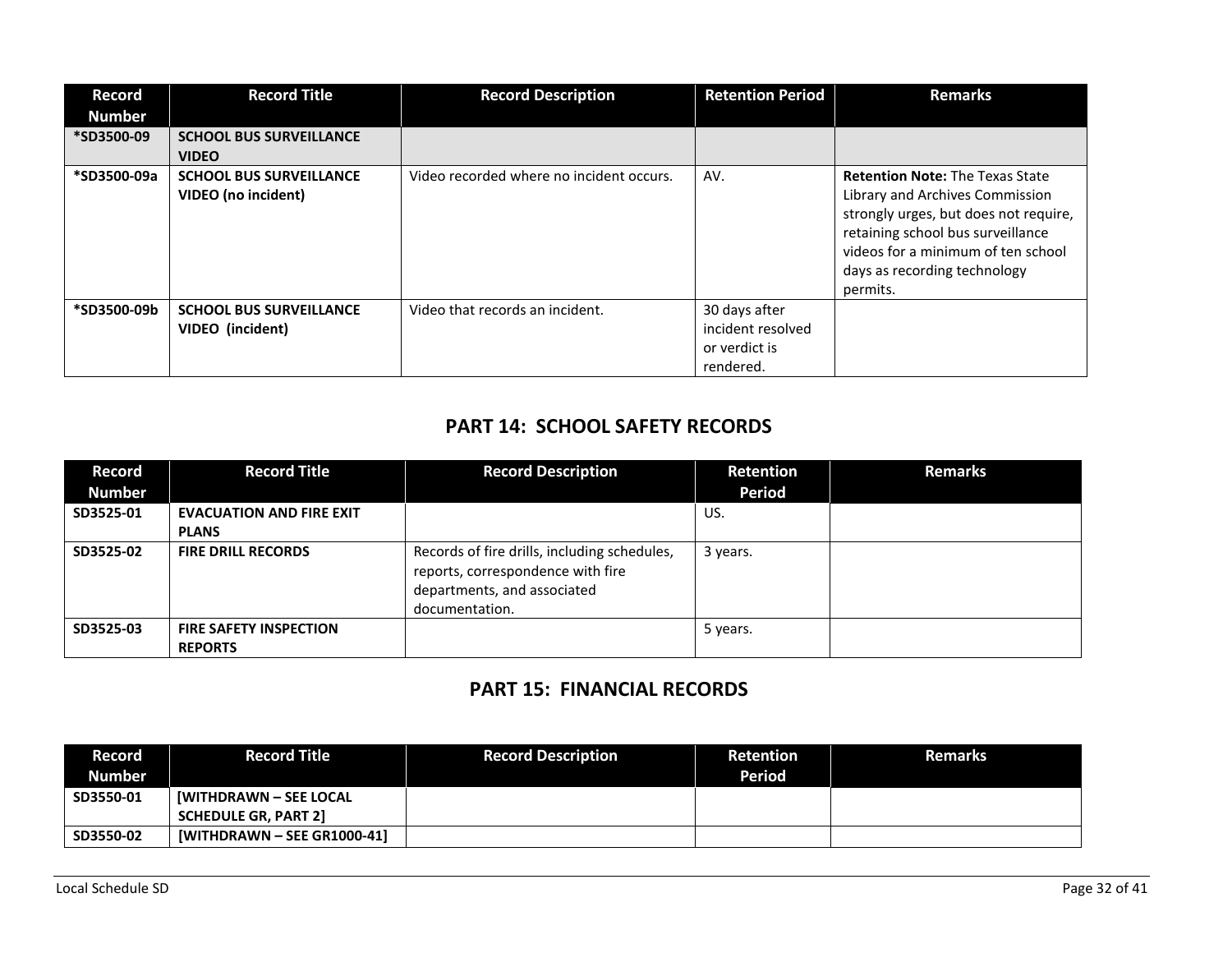| <b>Record</b> | Record Title                  | <b>Record Description</b> | Retention     | <b>Remarks</b> |
|---------------|-------------------------------|---------------------------|---------------|----------------|
| <b>Number</b> |                               |                           | <b>Period</b> |                |
| SD3550-03     | <b>IWITHDRAWN - SEE LOCAL</b> |                           |               |                |
|               | <b>SCHEDULE GR. PART 21</b>   |                           |               |                |

#### **PART 16: PERSONNEL AND STAFFING RECORDS**

**Retention Notes:** a) This part supplements and should be used in conjunction with Part 3 of Local Schedule GR.

b) If the retention period for a record in this part is given as US or as US + a specific number of years and the person to whom the record relates ceases employment before supercession occurs, the date of separation shall also be considered the date of supercession for records retention purposes.

#### **SECTION 16-1: INDIVIDUAL EMPLOYEE RECORDS**

| <b>Record</b> | <b>Record Title</b>              | <b>Record Description</b>                     | <b>Retention Period</b> | <b>Remarks</b> |
|---------------|----------------------------------|-----------------------------------------------|-------------------------|----------------|
| <b>Number</b> |                                  |                                               |                         |                |
| SD3575-01     | <b>ABSENCE FROM DUTY REPORTS</b> |                                               | 4 years.                |                |
| SD3575-02     | <b>APPLICATIONS AND</b>          | Copies of applications/recommendations        |                         |                |
|               | <b>RECOMMENDATIONS FOR</b>       | endorsed by the superintendent or other       |                         |                |
|               | <b>PROFESSIONAL OR</b>           | authorized school official and forwarded      |                         |                |
|               | <b>PARAPROFESSIONAL</b>          | by the district or the applicant to the Texas |                         |                |
|               | <b>CERTIFICATES OR PERMITS,</b>  | Education Agency for the purposes of          |                         |                |
|               | <b>COPIES OF</b>                 | certification or review of qualifications.    |                         |                |
| SD3575-02a    | <b>APPLICATIONS AND</b>          | Application for Nonrenewable Permit.          | Date of expiration or   |                |
|               | <b>RECOMMENDATIONS FOR</b>       |                                               | denial of permit $+1$   |                |
|               | <b>PROFESSIONAL OR</b>           |                                               | year.                   |                |
|               | <b>PARAPROFESSIONAL</b>          |                                               |                         |                |
|               | <b>CERTIFICATES OR PERMITS,</b>  |                                               |                         |                |
|               | <b>COPIES OF</b>                 |                                               |                         |                |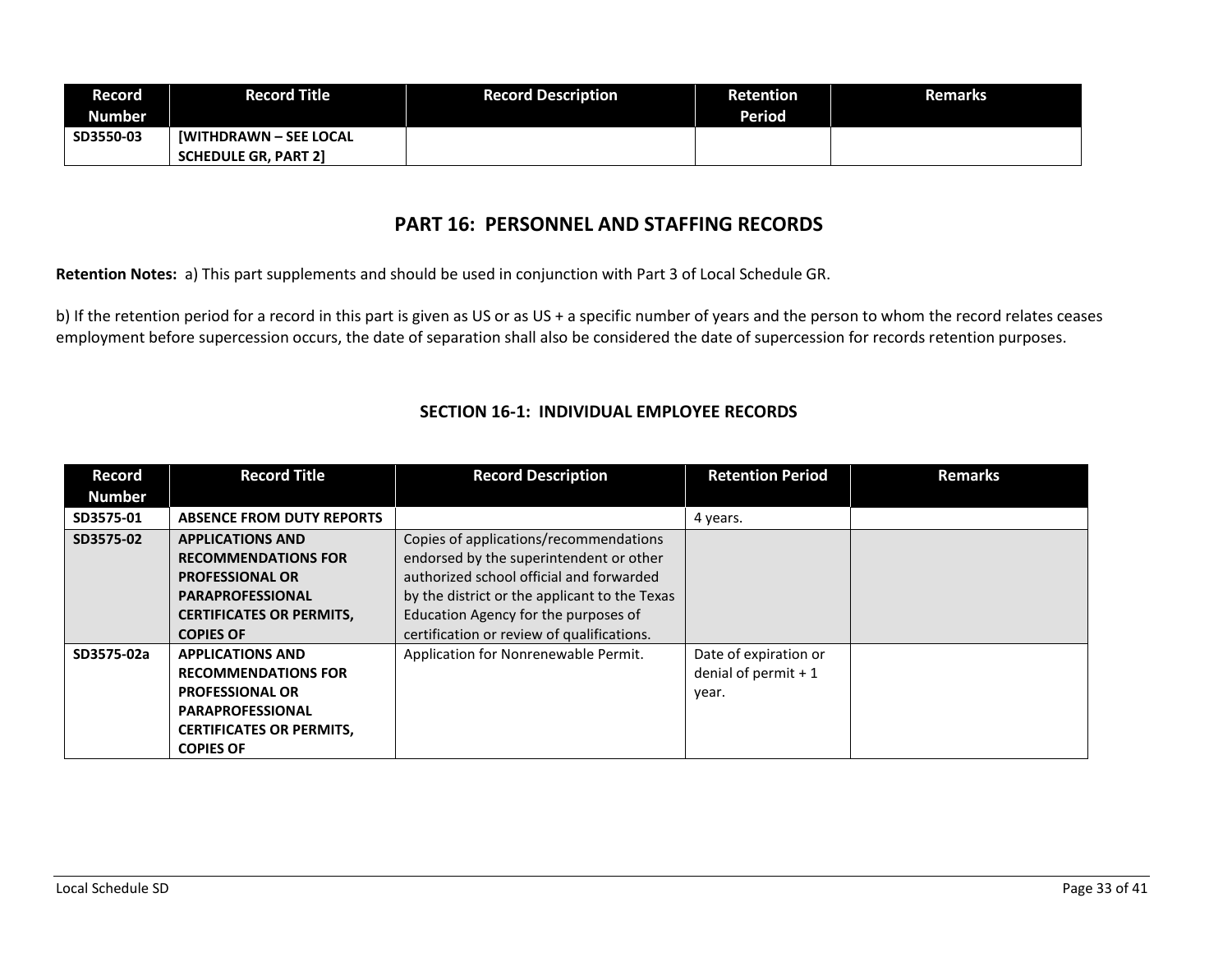| Record<br><b>Number</b> | <b>Record Title</b>                                                                                                                                               | <b>Record Description</b>                                                                                                                                                              | <b>Retention Period</b>                                                                              | <b>Remarks</b>                                                                                                                                                                                                                                                                                                |
|-------------------------|-------------------------------------------------------------------------------------------------------------------------------------------------------------------|----------------------------------------------------------------------------------------------------------------------------------------------------------------------------------------|------------------------------------------------------------------------------------------------------|---------------------------------------------------------------------------------------------------------------------------------------------------------------------------------------------------------------------------------------------------------------------------------------------------------------|
| SD3575-02b              | <b>APPLICATIONS AND</b><br><b>RECOMMENDATIONS FOR</b><br><b>PROFESSIONAL OR</b><br><b>PARAPROFESSIONAL</b><br><b>CERTIFICATES OR PERMITS,</b><br><b>COPIES OF</b> | All others.                                                                                                                                                                            | AV.                                                                                                  |                                                                                                                                                                                                                                                                                                               |
| SD3575-03               | <b>AUDIT VERIFICATION CARDS</b>                                                                                                                                   |                                                                                                                                                                                        | US, but see retention<br>note.                                                                       | <b>Retention Note: The most recent</b><br>audit verification card present in<br>his or her personnel file upon<br>separation of an employee must<br>be retained PERMANENTLY and<br>should be considered an<br>addendum to the Teacher Service<br>Record (see item number GR1050-<br>12 in Local Schedule GR). |
| SD3575-04               | <b>TEMPORARY TEACHING STATUS</b><br><b>AUTHORIZATIONS</b>                                                                                                         | Out of state certificates, deficiency plans,<br>and other documents temporarily<br>authorizing a person to teach in the district<br>until a Texas teaching certificate is<br>obtained. | Until replaced by Texas<br>teaching certificate or<br>date of separation +5<br>years, as applicable. |                                                                                                                                                                                                                                                                                                               |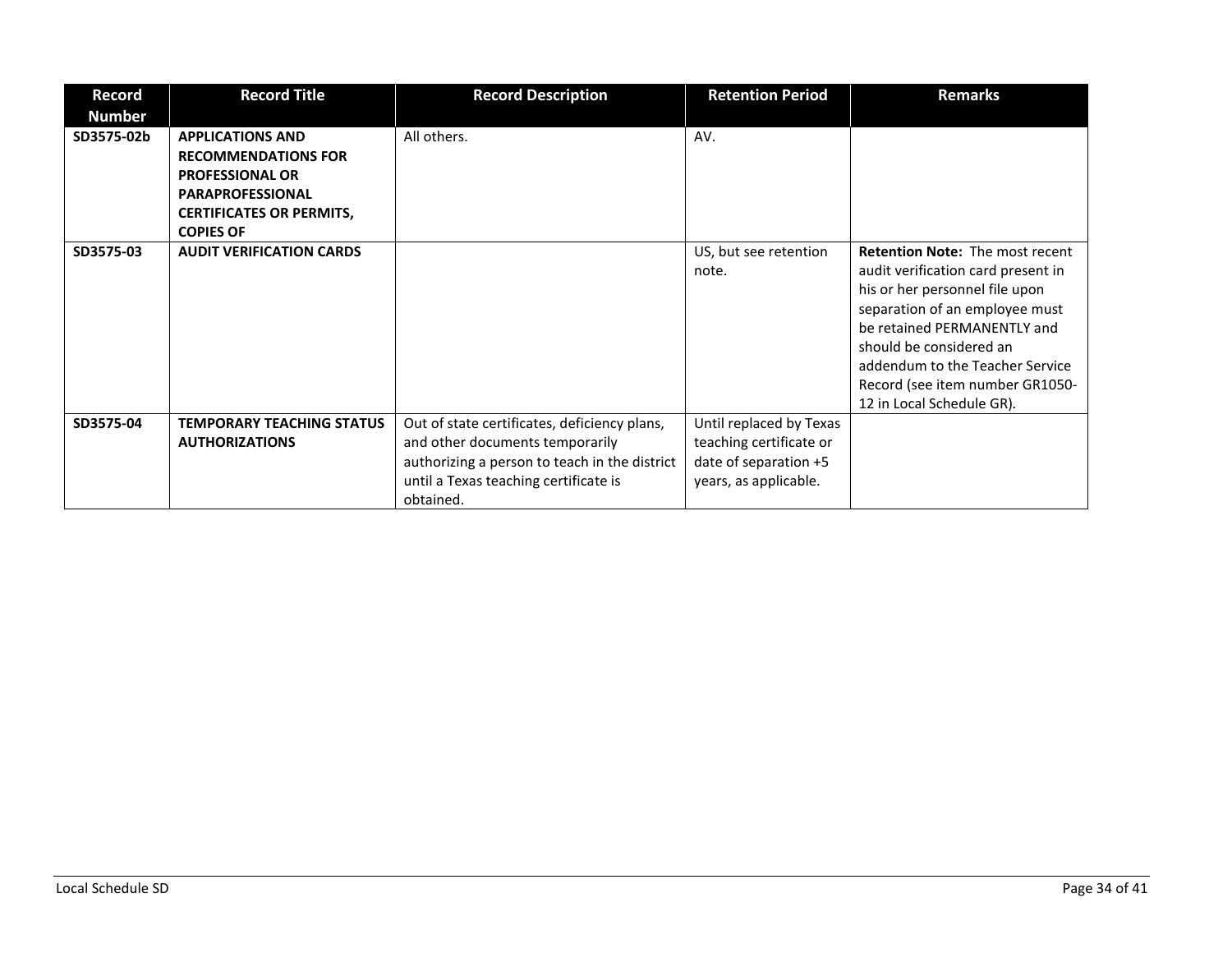| <b>Record</b> | <b>Record Title</b>                     | <b>Record Description</b>                                                                                                                                                                                                                                                                                                                                                                                                                                                                                                                                                                                                                                                                                                                                                                                               | <b>Retention Period</b>                                                            | <b>Remarks</b>                                                                                                                                       |
|---------------|-----------------------------------------|-------------------------------------------------------------------------------------------------------------------------------------------------------------------------------------------------------------------------------------------------------------------------------------------------------------------------------------------------------------------------------------------------------------------------------------------------------------------------------------------------------------------------------------------------------------------------------------------------------------------------------------------------------------------------------------------------------------------------------------------------------------------------------------------------------------------------|------------------------------------------------------------------------------------|------------------------------------------------------------------------------------------------------------------------------------------------------|
| <b>Number</b> |                                         |                                                                                                                                                                                                                                                                                                                                                                                                                                                                                                                                                                                                                                                                                                                                                                                                                         |                                                                                    |                                                                                                                                                      |
| *SD3575-05    | PERFORMANCE APPRAISAL<br><b>RECORDS</b> | Records related to evaluating the<br>performance of a teacher. Currently,<br>teachers are evaluated under T-TESS or a<br>locally developed appraisal system as<br>required by Texas Education Code, Chapter<br>21, subchapter H. This series also includes<br>records in prior systems: the Professional<br>Development and Appraisal System (PDAS)<br>and its local equivalent implemented on a<br>statewide basis in the 1997-1998 school<br>year; the Texas Teacher Appraisal System<br>(TTAS) implemented on a statewide basis<br>in the 1986-1987 school year and used<br>through the 1996-1997 school year for the<br>career ladder appraisal process; and TTAS<br>functional equivalents used in districts for<br>teacher performance appraisals for the<br>1983-1984, 1984-1985, and 1985-1986<br>school years. |                                                                                    | <b>Retention Notes: For teacher</b><br>appraisal records prior to the<br>1983-1984 school year see item<br>number GR1050-21 in Local<br>Schedule GR. |
| SD3575-05a    | PERFORMANCE APPRAISAL<br><b>RECORDS</b> | Appraisal record (including documentation<br>submitted by the teacher).                                                                                                                                                                                                                                                                                                                                                                                                                                                                                                                                                                                                                                                                                                                                                 | PERMANENT.                                                                         |                                                                                                                                                      |
| SD3575-05b    | PERFORMANCE APPRAISAL<br><b>RECORDS</b> | Observation/evaluation forms (including<br>documentation submitted by the teacher).                                                                                                                                                                                                                                                                                                                                                                                                                                                                                                                                                                                                                                                                                                                                     | $US + 2$ years or date of<br>separation + 2 years,<br>whichever sooner.            | By regulation $-29$ CFR 1620.32(c).                                                                                                                  |
| SD3575-05c    | PERFORMANCE APPRAISAL<br><b>RECORDS</b> | Notes taken by appraisers during<br>observations or similar written<br>documentation created by the teacher's<br>supervisor that, in combination with the<br>formal observation, is used to determine<br>credit for the criteria and indicators on the<br>observation/evaluation forms.                                                                                                                                                                                                                                                                                                                                                                                                                                                                                                                                 | Date teacher signs for<br>receipt of<br>observation/evaluation<br>form $+2$ years. |                                                                                                                                                      |
| *SD3575-05d   | PERFORMANCE APPRAISAL<br><b>RECORDS</b> | Teacher assessments of instructional goals<br>and outcomes.                                                                                                                                                                                                                                                                                                                                                                                                                                                                                                                                                                                                                                                                                                                                                             | AV.                                                                                |                                                                                                                                                      |
| SD3575-05e    | PERFORMANCE APPRAISAL<br><b>RECORDS</b> | Professional growth plans.                                                                                                                                                                                                                                                                                                                                                                                                                                                                                                                                                                                                                                                                                                                                                                                              | 4 years.                                                                           |                                                                                                                                                      |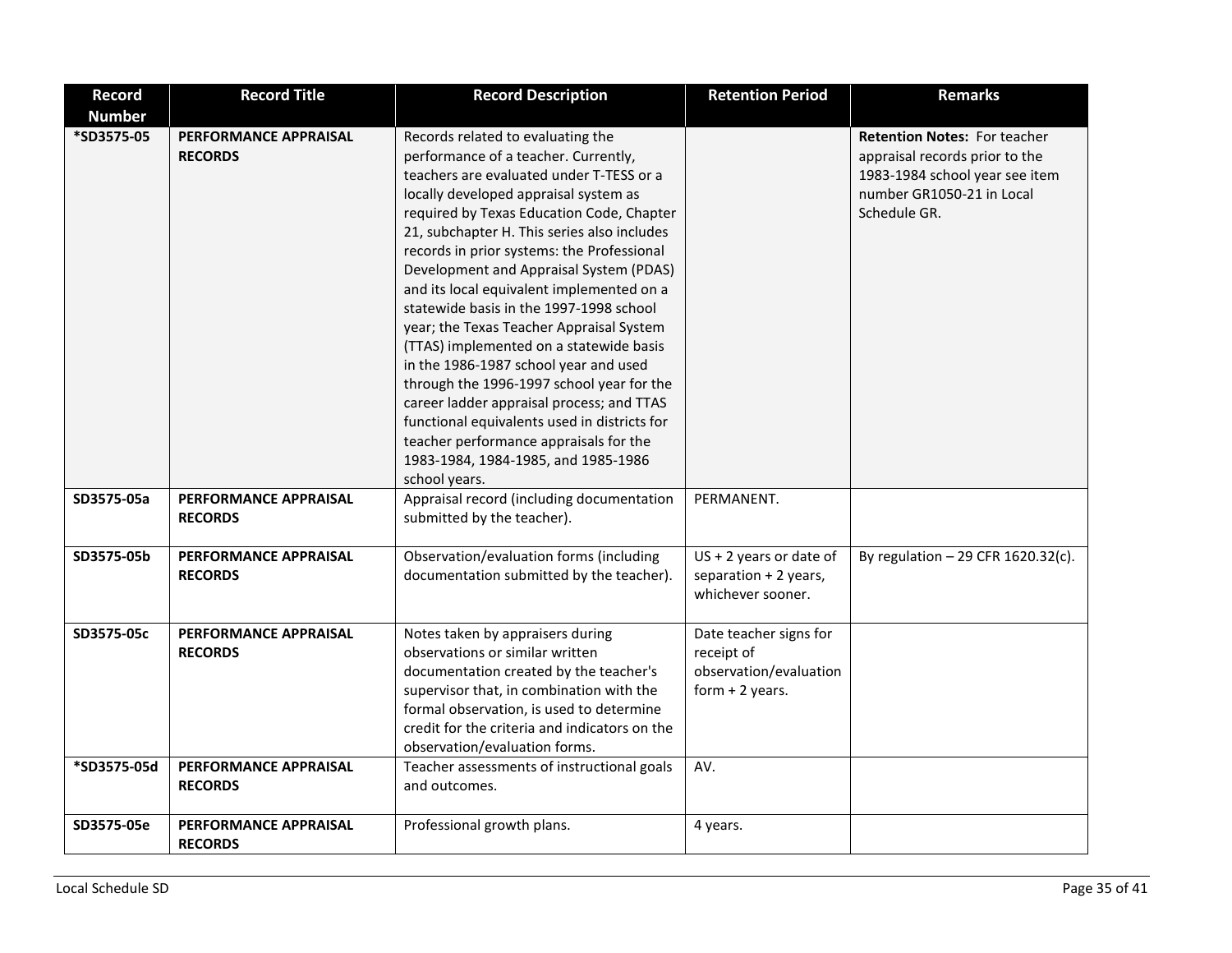| <b>Record</b> | <b>Record Title</b>                                        | <b>Record Description</b>                                                                                                                                         | <b>Retention Period</b>                                                                                                       | <b>Remarks</b>                                                                                                                                                                                                                                                              |
|---------------|------------------------------------------------------------|-------------------------------------------------------------------------------------------------------------------------------------------------------------------|-------------------------------------------------------------------------------------------------------------------------------|-----------------------------------------------------------------------------------------------------------------------------------------------------------------------------------------------------------------------------------------------------------------------------|
| <b>Number</b> |                                                            |                                                                                                                                                                   |                                                                                                                               |                                                                                                                                                                                                                                                                             |
| SD3575-05f    | PERFORMANCE APPRAISAL<br><b>RECORDS</b>                    | Grievance and response documents.                                                                                                                                 | For the same period as<br>the appraisal record to<br>which they relate.                                                       | Retention Note: For employee<br>grievance records other than<br>those relating to performance<br>appraisals see item number<br>GR1050-20 in Local Schedule GR.                                                                                                              |
| SD3575-06     | <b>SERVICE RECORD AFFIDAVITS</b>                           | Affidavits attached to teacher service<br>record claiming months served prior to the<br>1949-50 school year.                                                      | PERMANENT.                                                                                                                    |                                                                                                                                                                                                                                                                             |
| SD3575-07     | [WITHDRAWN - SEE SD3575-04]                                |                                                                                                                                                                   |                                                                                                                               |                                                                                                                                                                                                                                                                             |
| SD3575-09     | <b>TEACHER CERTIFICATE</b><br><b>REGISTERS</b>             | Abstracts or record copies of teacher<br>certificates of teachers working in the<br>district. This was a standard record of<br>county superintendents of schools. | PERMANENT.                                                                                                                    | <b>Retention Note: For current</b><br>Teacher Service Record, see<br>GR1050-12.                                                                                                                                                                                             |
| *SD3575-11    | <b>CRIMINAL HISTORY CHECKS</b>                             |                                                                                                                                                                   | Must be destroyed 1<br>year after received or<br>date information used<br>for the authorized<br>purpose, whichever<br>sooner. | By law - Government Code<br>§411.097(d)(3) and Texas<br>Education Code 22.08391(a)(3).<br><b>Retention Note: This record series</b><br>is only for public school<br>employees; for all other<br>government employees, see item<br>number GR1050-36 in Local<br>Schedule GR. |
| *SD3575-12    | <b>ALTERNATIVE CERTIFICATION</b><br><b>PROGRAMS (ACPs)</b> | Certification to become a teacher<br>documents include applications to the<br>program, transcripts, observation notes for<br>student teachers.                    | Date of completion,<br>withdrawal, discharge,<br>or release from<br>program + 5 years.                                        | By regulation $-19$ TAC 228.40(f).                                                                                                                                                                                                                                          |

#### **SECTION 16-2: STAFFING RECORDS**

| Record<br><b>Number</b> | <b>Record Title</b>                                         | <b>Record Description</b>                                         | <b>Retention</b><br><b>Period</b> | <b>Remarks</b> |
|-------------------------|-------------------------------------------------------------|-------------------------------------------------------------------|-----------------------------------|----------------|
| SD3575-16               | <b>PERSONNEL ROSTERS</b>                                    | Including those detailing assignments to<br>grades, courses, etc. | 3 years.                          |                |
| *SD3575-17              | PERSONNEL UNIT REQUIREMENT<br><b>CALCULATION WORKSHEETS</b> |                                                                   | AV.                               |                |
| SD3575-18               | <b>SUBSTITUTE TEACHING ROSTERS</b>                          |                                                                   | 3 years.                          |                |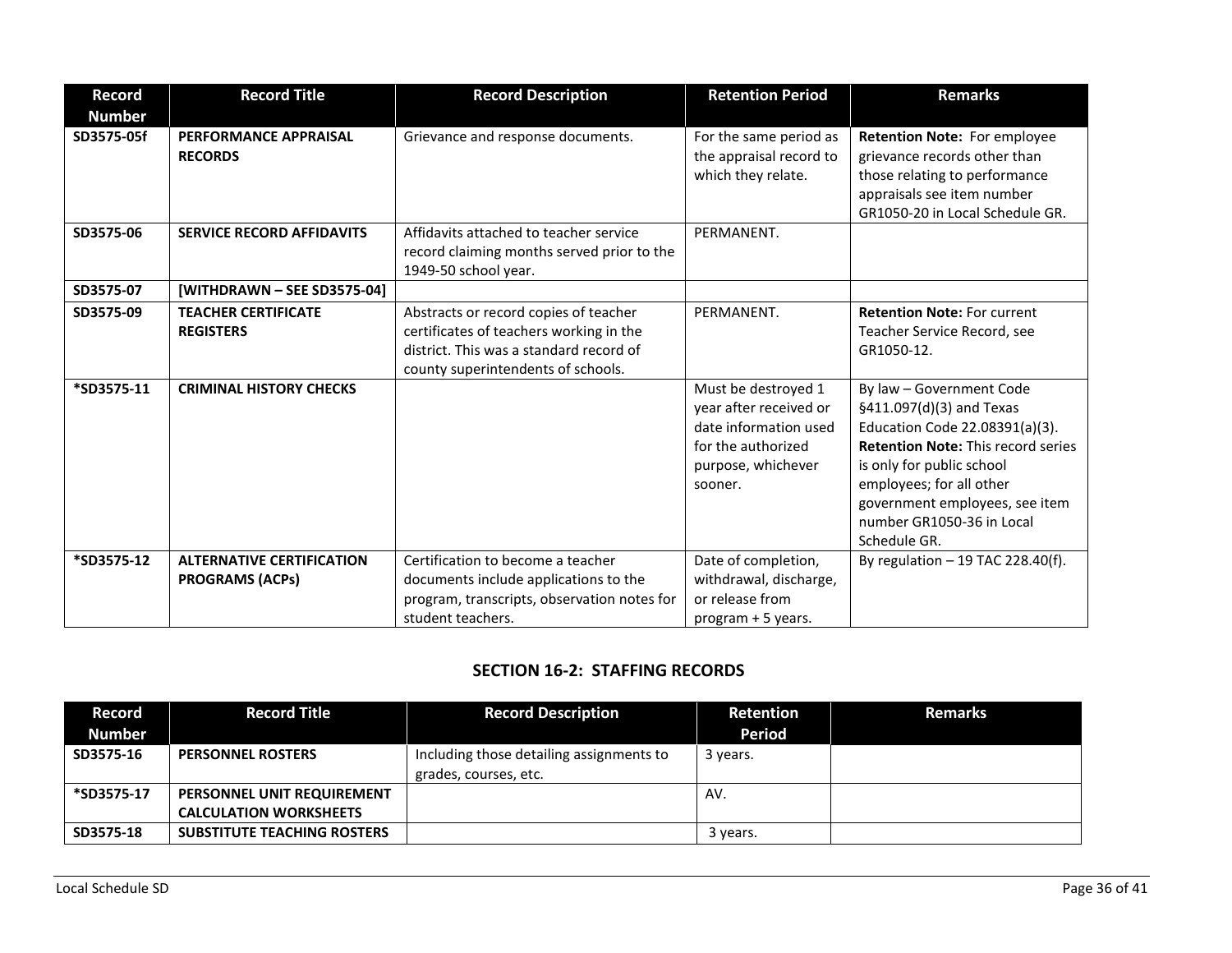#### **PART 17: MISCELLANEOUS REPORTS AND SURVEYS**

| <b>Record</b><br><b>Number</b> | <b>Record Title</b>                                                                                          | <b>Record Description</b>                                                                                                                                                                                                                                                                                                                                                                                                                                                                                                                                                                                                                                                                                             | Retention<br><b>Period</b> | <b>Remarks</b>                                                                                                                                                                                                                                                                                                                                                                                                                                                   |
|--------------------------------|--------------------------------------------------------------------------------------------------------------|-----------------------------------------------------------------------------------------------------------------------------------------------------------------------------------------------------------------------------------------------------------------------------------------------------------------------------------------------------------------------------------------------------------------------------------------------------------------------------------------------------------------------------------------------------------------------------------------------------------------------------------------------------------------------------------------------------------------------|----------------------------|------------------------------------------------------------------------------------------------------------------------------------------------------------------------------------------------------------------------------------------------------------------------------------------------------------------------------------------------------------------------------------------------------------------------------------------------------------------|
| *SD3600-01                     | <b>PUBLIC EDUCATION</b><br><b>INFORMATION MANAGEMENT</b><br><b>SYSTEM (PEIMS) DATA</b><br><b>SUBMISSIONS</b> |                                                                                                                                                                                                                                                                                                                                                                                                                                                                                                                                                                                                                                                                                                                       | 5 years.                   |                                                                                                                                                                                                                                                                                                                                                                                                                                                                  |
| SD3600-02                      | <b>DATA VERIFICATION REPORTS</b>                                                                             | Data printouts or reports from the Texas<br>Education Agency (TEA) or other agencies<br>provided for informational purposes<br>showing data received and entered in<br>Texas Education Agency (TEA) or other<br>agency databases. For example, reports<br>sent by Texas Education Agency (TEA) or<br>an educational service center showing<br>data received and entered as the result of<br><b>Public Education Information Management</b><br>System (PEIMS) data submissions fall<br>under this record group as well as any<br>retained copies of data verification reports<br>returnable to Texas Education Agency<br>(TEA), such as forms used to confirm<br>and/or update data for the Texas School<br>Directory. | AV.                        | <b>Retention Note: Records</b><br>management officers should use<br>caution in assigning this record series<br>to records of a local government to<br>make certain they are not part of<br>another records series listed in this<br>schedule or, for records series<br>unique to a government, are not part<br>of a records series that documents<br>the fulfillment of the statutory<br>obligations of the government or the<br>documentation of its functions. |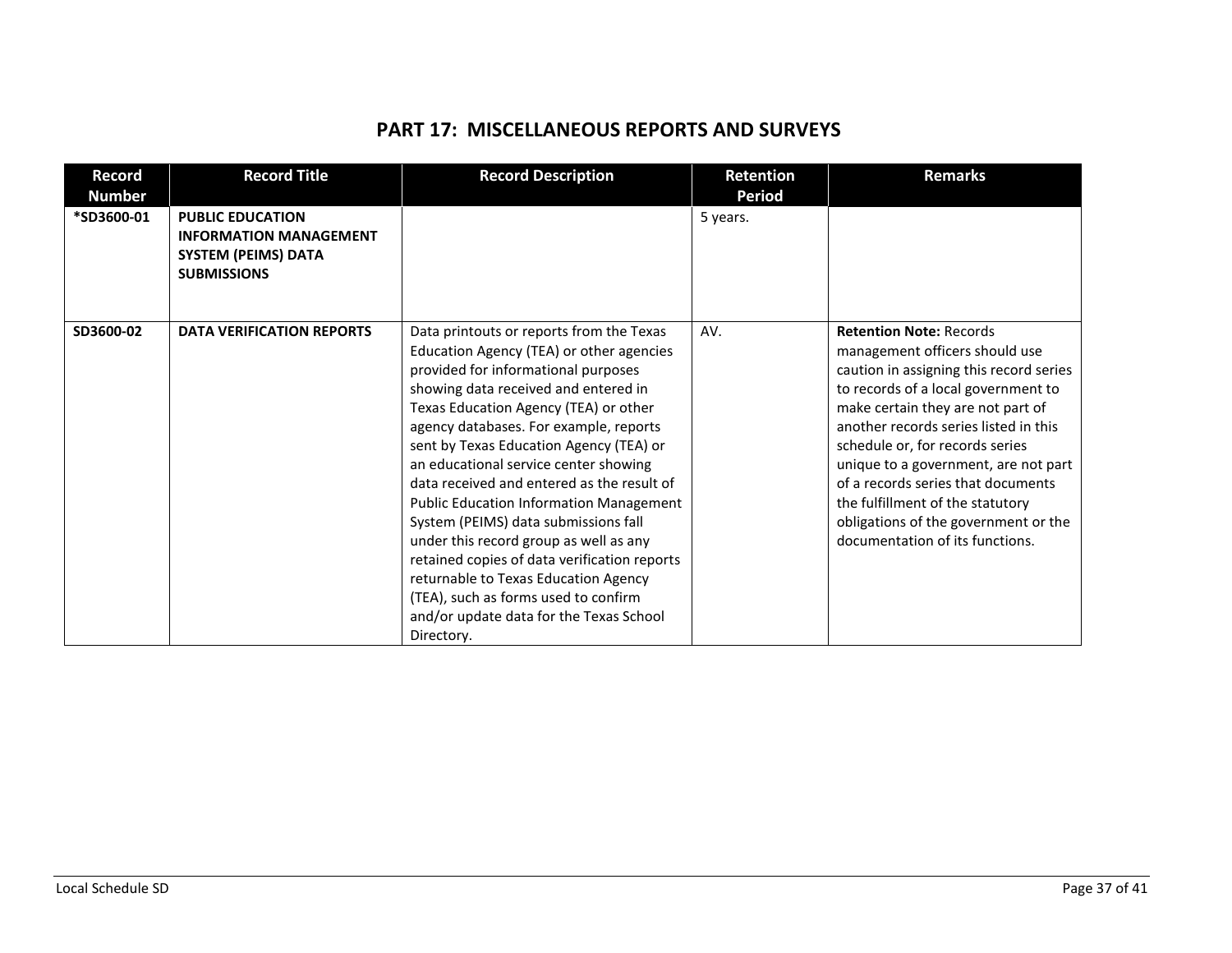| <b>Record</b> | <b>Record Title</b> | <b>Record Description</b>                                                                                                                                                                                                                                                                                                                                                                                                                                                                     | Retention     | <b>Remarks</b> |
|---------------|---------------------|-----------------------------------------------------------------------------------------------------------------------------------------------------------------------------------------------------------------------------------------------------------------------------------------------------------------------------------------------------------------------------------------------------------------------------------------------------------------------------------------------|---------------|----------------|
| <b>Number</b> |                     |                                                                                                                                                                                                                                                                                                                                                                                                                                                                                               | <b>Period</b> |                |
| SD3600-03     | <b>SURVEYS</b>      | Surveys, questionnaires, opinion polls, and<br>similar documents received from the Texas<br>Education Agency or other agencies,<br>completed and returned by the<br>superintendent or other school official,<br>and used by the surveying agency for the<br>preparation of needs assessments or<br>statistical reports and not for the specific<br>purpose of monitoring compliance with a<br>required or grant-funded program in the<br>respondent district.<br>1) Education Service Centers | 5 years.      |                |
|               |                     | 2) School districts                                                                                                                                                                                                                                                                                                                                                                                                                                                                           | AV.           |                |

# **PART 18: MISCELLANEOUS RECORDS**

| <b>Record</b> | <b>Record Title</b>     | <b>Record Description</b>                 | <b>Retention Period</b> | <b>Remarks</b> |
|---------------|-------------------------|-------------------------------------------|-------------------------|----------------|
| <b>Number</b> |                         |                                           |                         |                |
| SD3625-01     | <b>PROGRAM APPROVAL</b> | Applications and supporting               |                         |                |
|               | <b>APPLICATIONS</b>     | documentation for local programs that     |                         |                |
|               |                         | must be approved by the Texas Education   |                         |                |
|               |                         | Agency before implementation but which    |                         |                |
|               |                         | do not involve the allocation of state or |                         |                |
|               |                         | federal funds controlled by the agency.   |                         |                |
| SD3625-01a    | <b>PROGRAM APPROVAL</b> | Applications approved.                    | $US + 5$ years or life  |                |
|               | <b>APPLICATIONS</b>     |                                           | of program $+5$         |                |
|               |                         |                                           | years, whichever        |                |
|               |                         |                                           | applicable.             |                |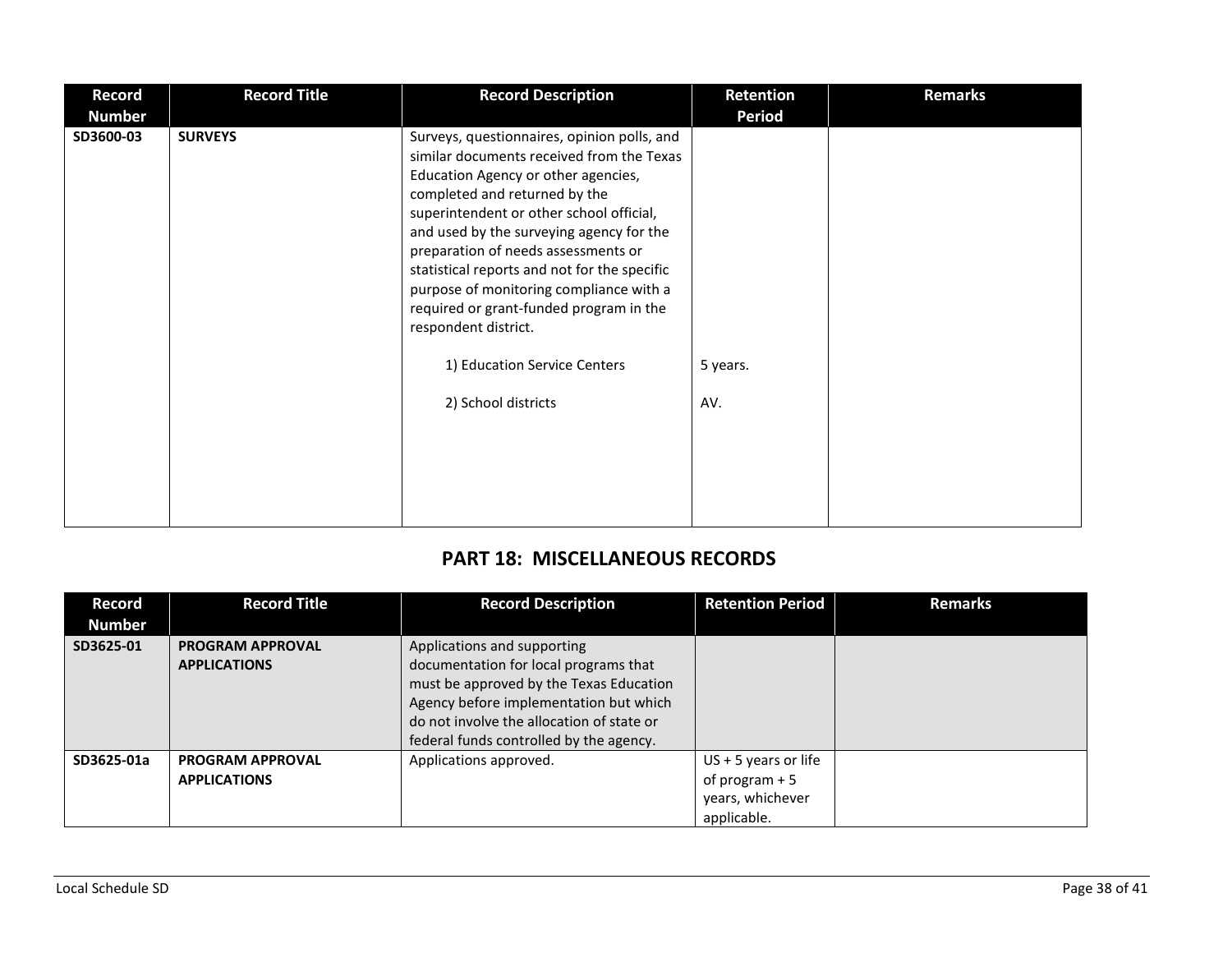| <b>Record</b> | <b>Record Title</b>               | <b>Record Description</b>                     | <b>Retention Period</b> | <b>Remarks</b>                          |
|---------------|-----------------------------------|-----------------------------------------------|-------------------------|-----------------------------------------|
| <b>Number</b> |                                   |                                               |                         |                                         |
| SD3625-01b    | PROGRAM APPROVAL                  | Applications not approved.                    | AV.                     |                                         |
|               | <b>APPLICATIONS</b>               |                                               |                         |                                         |
| SD3625-02     | <b>REQUESTS FOR WAIVER OF</b>     | Requests and renewals of requests for         |                         |                                         |
|               | <b>TEXAS EDUCATION AGENCY</b>     | waivers of Texas Education Agency policies    |                         |                                         |
|               | <b>POLICIES AND RULES</b>         | and rules, including any attached             |                         |                                         |
|               |                                   | documentation.                                |                         |                                         |
| SD3625-02a    | <b>REQUESTS FOR WAIVER OF</b>     | Requests granted.                             | 5 years.                |                                         |
|               | <b>TEXAS EDUCATION AGENCY</b>     |                                               |                         |                                         |
|               | <b>POLICIES AND RULES</b>         |                                               |                         |                                         |
| SD3625-02b    | <b>REQUESTS FOR WAIVER OF</b>     | Requests not granted.                         | AV.                     |                                         |
|               | <b>TEXAS EDUCATION AGENCY</b>     |                                               |                         |                                         |
|               | <b>POLICIES AND RULES</b>         |                                               |                         |                                         |
| SD3625-03     | <b>SCHOOL CALENDAR</b>            |                                               | $US + 2$ years.         |                                         |
| SD3625-04     | UNIVERSITY INTERSCHOLASTIC        | Correspondence, schedules, rosters,           | 2 years.                |                                         |
|               | <b>LEAGUE RECORDS</b>             | reports, records of participation, and        |                         |                                         |
|               |                                   | similar documentation, except financial       |                         |                                         |
|               |                                   | records (see Local Schedule GR),              |                         |                                         |
|               |                                   | concerning the participation of a district in |                         |                                         |
|               |                                   | academic, music, and athletic contests and    |                         |                                         |
|               |                                   | programs governed by the University           |                         |                                         |
|               |                                   | Interscholastic League.                       |                         |                                         |
| *SD3625-05    | <b>EXTRACURRICULAR ACTIVITY</b>   | Application, selection, and evaluation        | 2 years.                |                                         |
|               | <b>RECORDS</b>                    | records for participation in extracurricular  |                         |                                         |
|               |                                   | activities (cheerleading, National Honor      |                         |                                         |
|               |                                   | Society, student council, etc.)               |                         |                                         |
| *SD3625-06    | STUDENT DRUG/ALCOHOL TEST         |                                               |                         | <b>Retention Note: TSLAC recommends</b> |
|               | <b>RESULTS</b>                    |                                               |                         | districts maintain these records        |
|               |                                   |                                               |                         | separate from student cumulative        |
|               |                                   |                                               |                         | folder. Follow all applicable state     |
|               |                                   |                                               |                         | and federal laws controlling access     |
| *SD3625-06a   | STUDENT DRUG/ALCOHOL TEST         | Negative Results.                             | 1 year.                 | and sharing of this information.        |
|               | <b>RESULTS (negative results)</b> |                                               |                         |                                         |
|               |                                   |                                               |                         |                                         |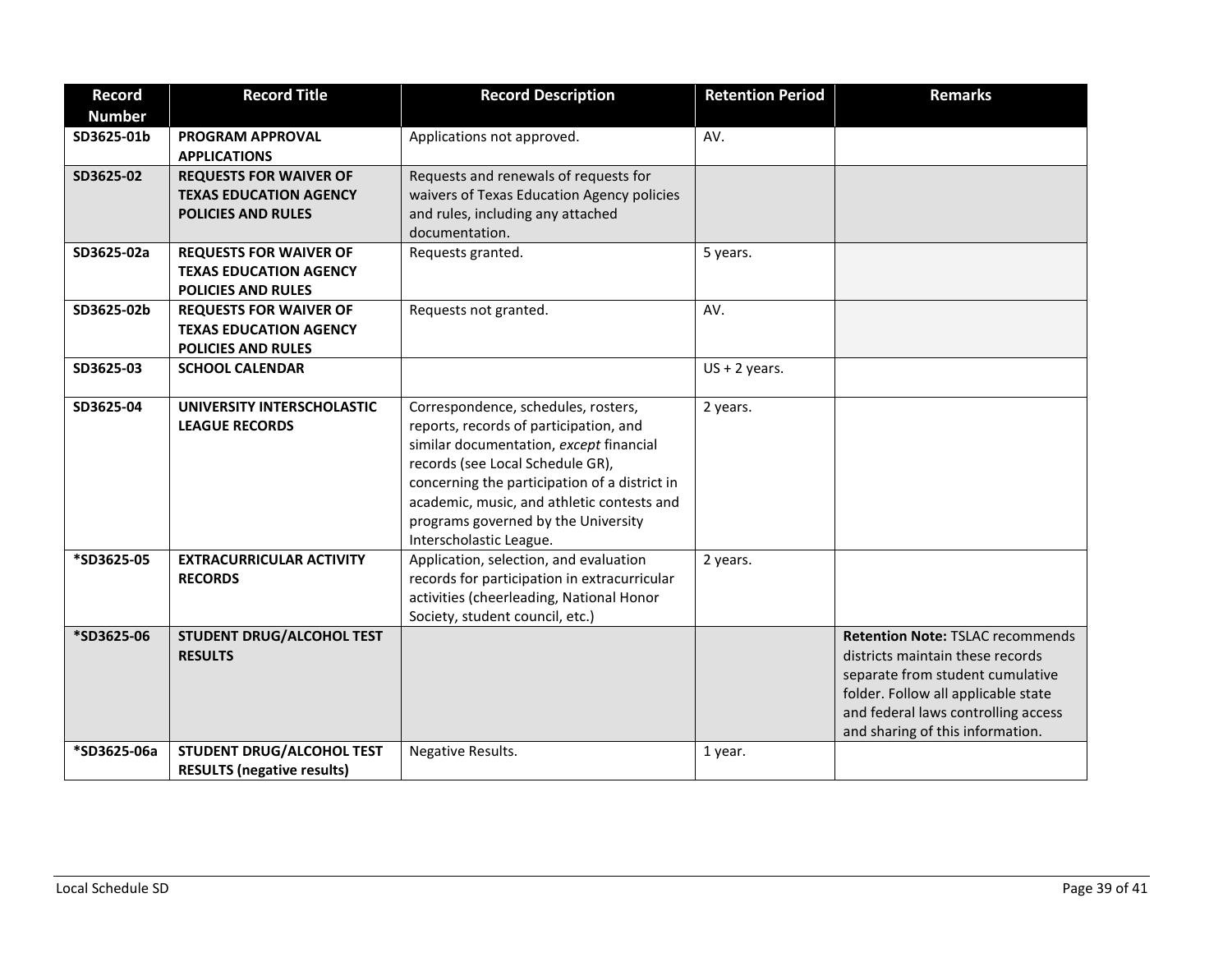| <b>Record</b><br><b>Number</b> | <b>Record Title</b>                                            | <b>Record Description</b>                                    | <b>Retention Period</b>                                    | <b>Remarks</b> |
|--------------------------------|----------------------------------------------------------------|--------------------------------------------------------------|------------------------------------------------------------|----------------|
| *SD3625-06b                    | STUDENT DRUG/ALCOHOL TEST<br><b>RESULTS (positive results)</b> | Positive Results or Refusal Form.                            | Date of<br>withdrawal, or 5<br>years, whichever<br>sooner. |                |
| *SD3625-07                     | <b>VISITOR LOGS</b>                                            | Logs, registers, or similar records<br>documenting visitors. | 3 years.                                                   |                |
| *SD3625-08                     | <b>PARKING DECAL/PERMIT</b><br><b>RECORDS</b>                  |                                                              | US or expiration of<br>permit.                             |                |

## **PART 19: LIBRARY RECORDS**

| Record<br><b>Number</b> | <b>Record Title</b>                            | <b>Record Description</b>                                                                                                                                                                         | <b>Retention Period</b> | <b>Remarks</b>                                                                                                                                                                                                                 |
|-------------------------|------------------------------------------------|---------------------------------------------------------------------------------------------------------------------------------------------------------------------------------------------------|-------------------------|--------------------------------------------------------------------------------------------------------------------------------------------------------------------------------------------------------------------------------|
| *SD3650-01              | <b>ACCESSION/DEACCESSION</b><br><b>RECORDS</b> | Records used to update library catalogs or<br>inventory records of the accession through<br>purchase or gift or the deaccession through<br>loss or withdrawal of library and museum<br>materials. | AV.                     | <b>Retention Note: This record series</b><br>does not include the record copy of<br>purchase requisitions or orders or<br>accounts payable documentation.<br>See item numbers GR1025-26 and<br>GR1075-03 in Local Schedule GR. |
| *SD3650-02              | <b>BORROWER REGISTRATION</b><br><b>RECORDS</b> | Records documenting the registration of<br>borrowers.                                                                                                                                             | AV.                     |                                                                                                                                                                                                                                |
| *SD3650-03              | <b>CIRCULATION RECORDS</b>                     | Records documenting the circulation of<br>library materials to individual borrowers.                                                                                                              | AV.                     |                                                                                                                                                                                                                                |